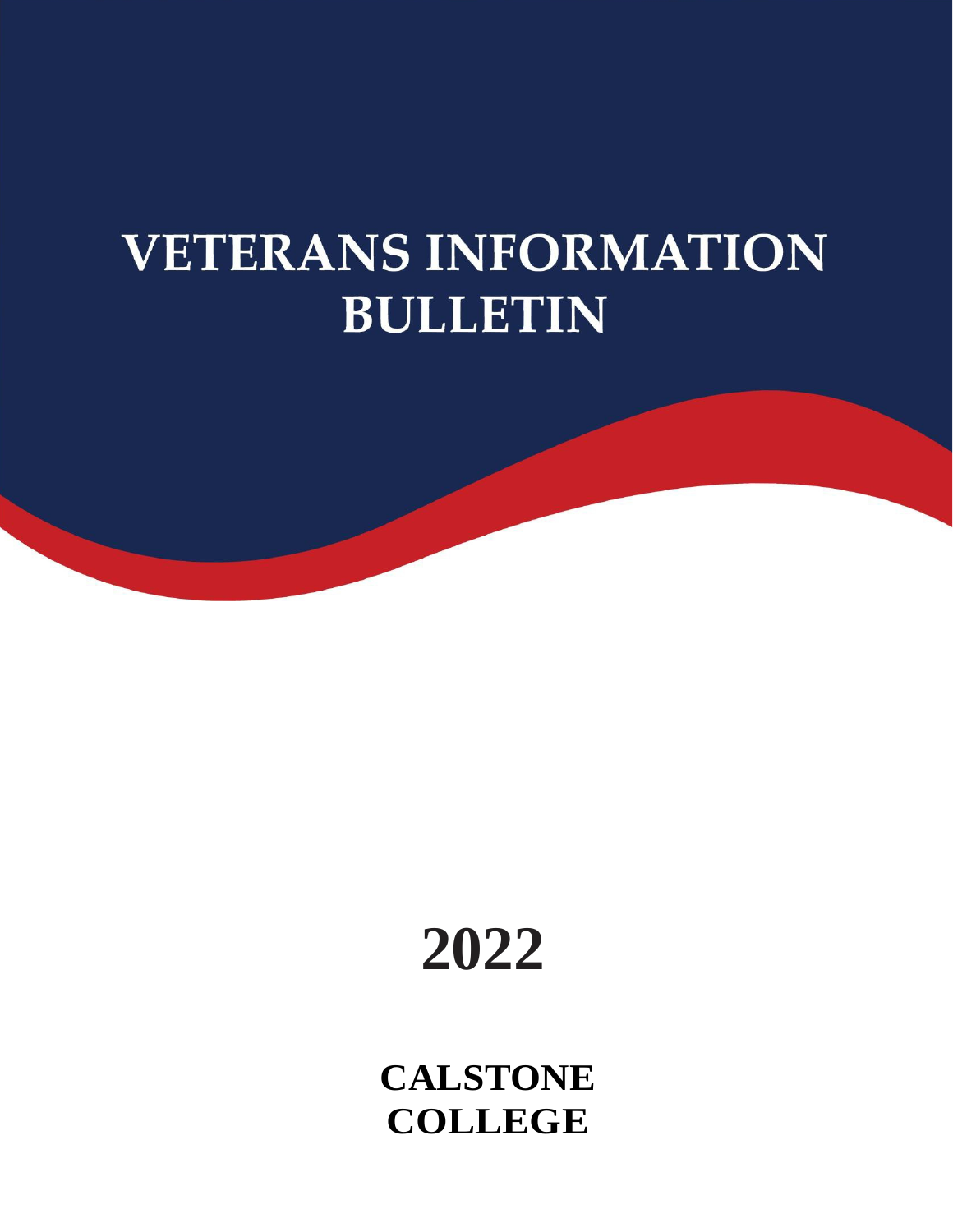# **Calstone College Los Angeles, CA 90010**

**Copyright © 2022 Calstone College (Revised: January 3, 2022)**

All Rights Reserved. No part of this work may be copied, reproduced, transferred, transmitted in any form or by any means whatsoever without the express written permission of Calstone College.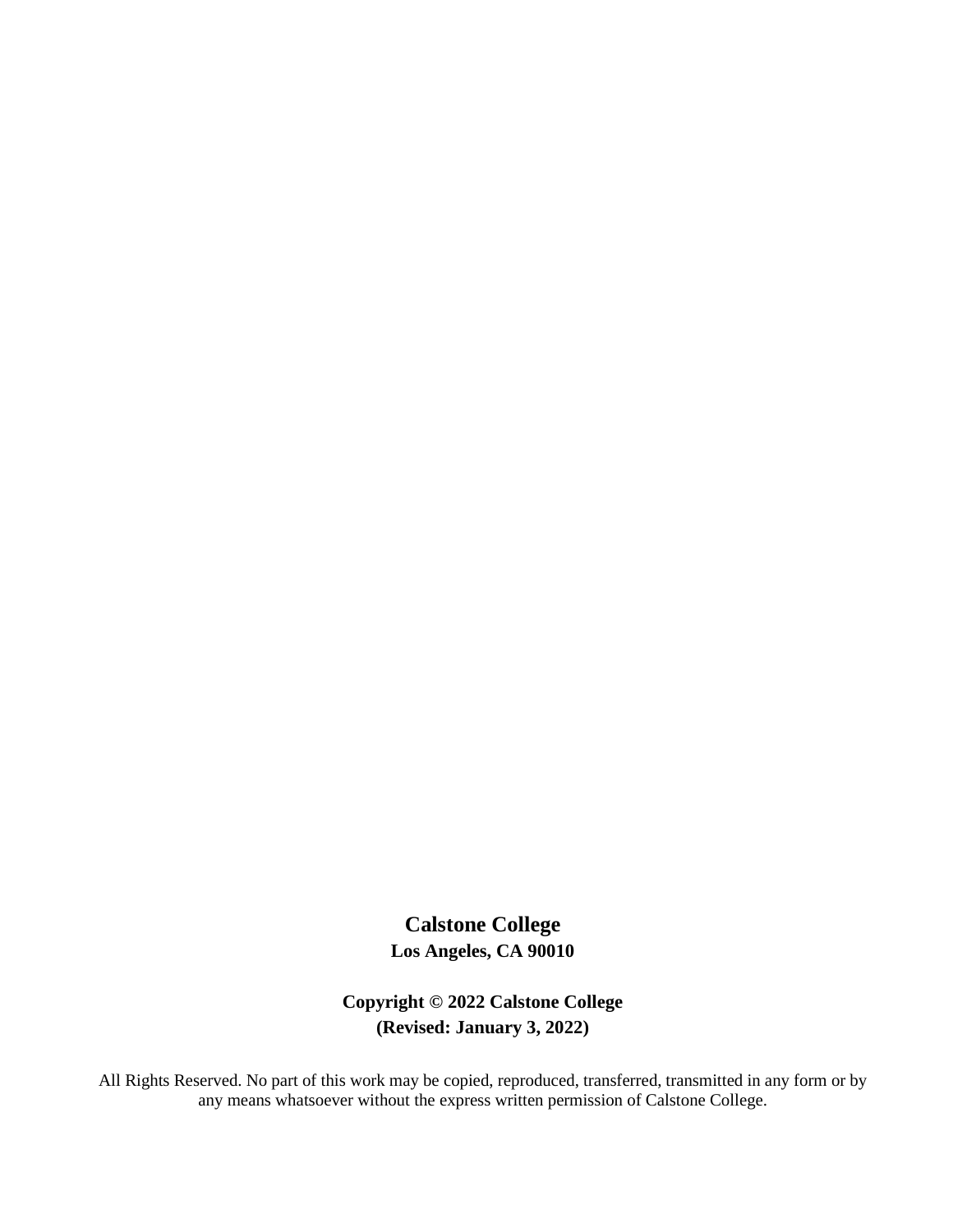# **TABLE OF CONTENTS**

| Students Rights under the Students Tuition Recovery Fund (STRF)  18-19 |  |
|------------------------------------------------------------------------|--|
|                                                                        |  |
|                                                                        |  |
|                                                                        |  |
|                                                                        |  |
|                                                                        |  |
|                                                                        |  |
|                                                                        |  |
|                                                                        |  |
|                                                                        |  |
|                                                                        |  |
|                                                                        |  |
|                                                                        |  |
|                                                                        |  |
| <b>Student Activities.</b>                                             |  |
|                                                                        |  |
|                                                                        |  |
|                                                                        |  |
|                                                                        |  |
|                                                                        |  |
|                                                                        |  |
|                                                                        |  |
|                                                                        |  |
|                                                                        |  |
|                                                                        |  |
|                                                                        |  |
|                                                                        |  |
|                                                                        |  |
|                                                                        |  |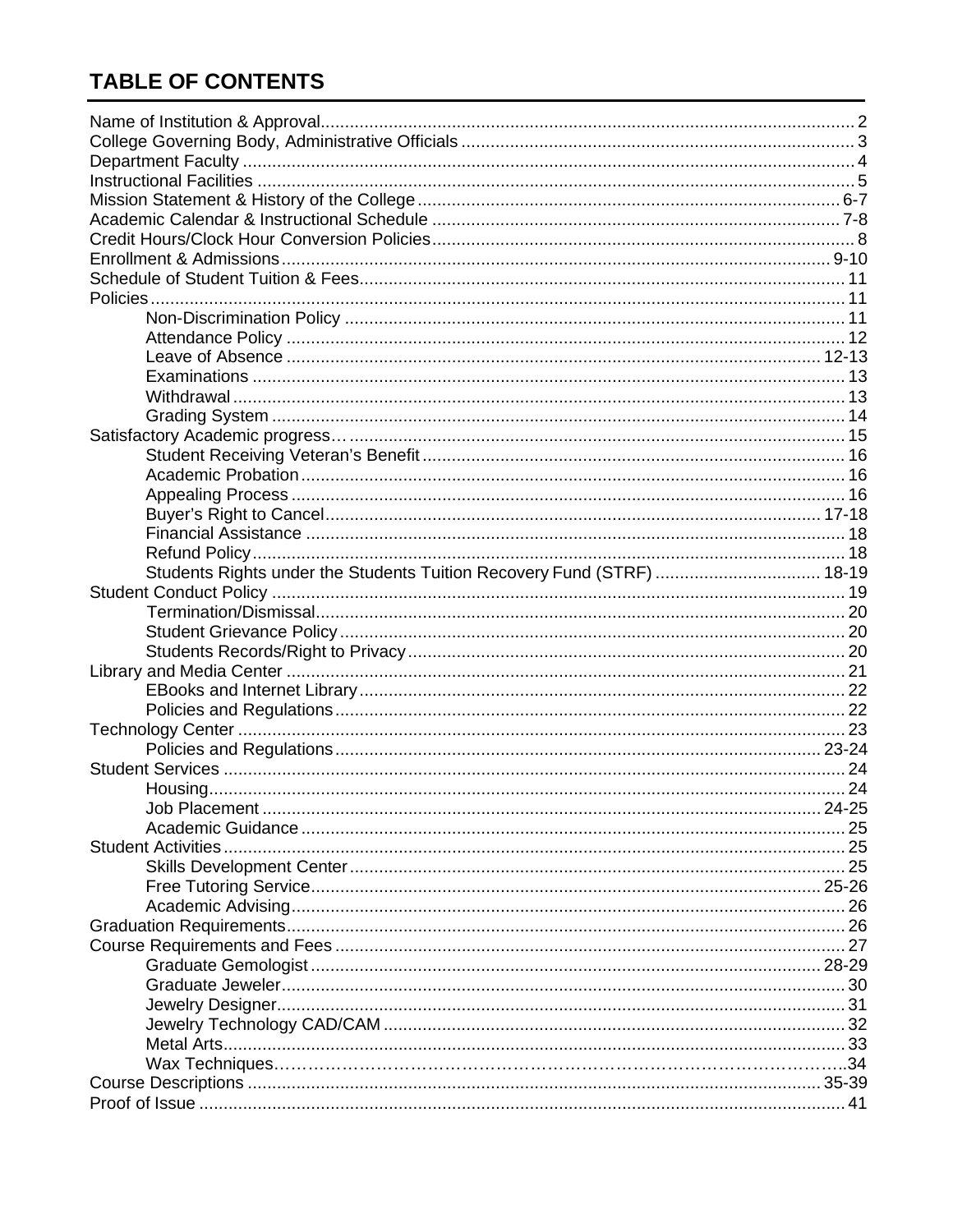| Name of Institution:                  | <b>Calstone College</b>                                                  |
|---------------------------------------|--------------------------------------------------------------------------|
| <b>Institution Address:</b>           | 2975 Wilshire Boulevard, Suite 103<br>Los Angeles, CA 90010              |
| <b>Administrative Address:</b>        | 2975 Wilshire Boulevard, Suite 103<br>Los Angeles, CA 90010              |
| Telephone:<br><b>Emergency Phone:</b> | (213) 738-7700<br>(213) 738-7700                                         |
| Fax:<br>E-mail address:<br>Website:   | (213) 738-0090<br>admin@calstoneunivesity.com<br>www.calstonecollege.com |

**Services:** Educational Services in Graduate Gemologist,Graduate Jeweler, Jewelry Designer, Jewelry Technology CAD/CAM, Metal Arts, Wax Techniques/Casting/Mold Making.

### **Approval**

Calstone College received its approval to operate from the Bureau for Private Postsecondary Education (BPPE). The College is also approved by Student & Exchange Visitor Information System (SEVIS) in the spring of 2005 and is currently authorized under Federal law to enroll nonimmigrant students. The Calstone College is approved by the California State Approving Agency for Veterans Education (CSAAVE) to assist students with their educational benefits under their GI Bill®.

Bulletin effective January 3rd, 2022 to December 31, 2022.

Approved to train veterans and other eligible persons.

The information contained in this bulletin is true and correct in content and policy.

Signature of College Official \_\_\_\_\_\_\_\_\_\_\_\_\_\_\_\_\_\_\_\_\_\_\_\_\_\_\_\_ Date \_\_\_\_\_\_\_\_\_\_\_\_\_\_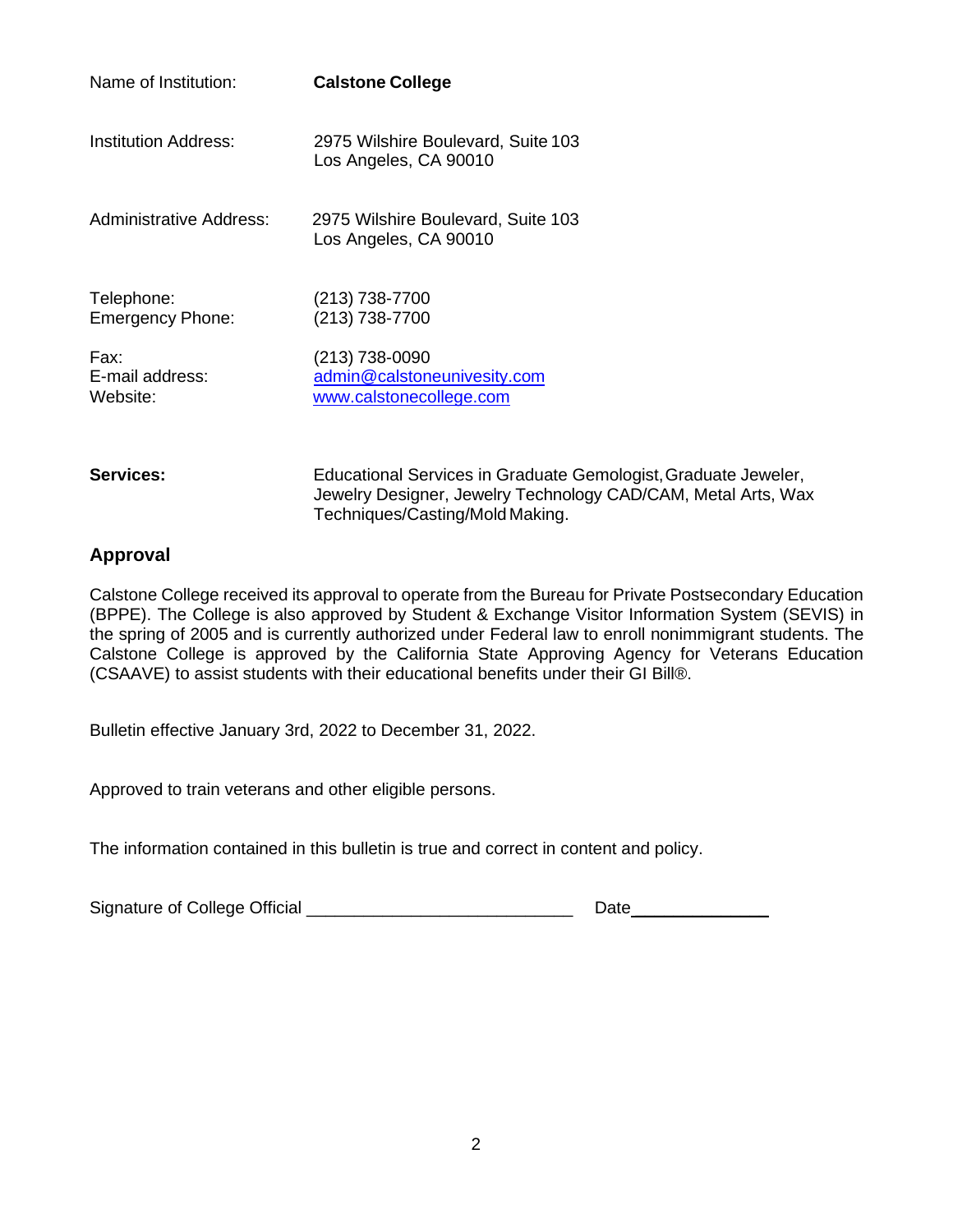#### **BOARD OF DIRECTORS**

#### **Gerald Young Park**

The Founder and President of Calstone College. As a third generational Master Jeweler with over 43 years of experience, he specializes in integration of Eastern & Western culture for jewelry arts. He has also owned and operated several successful fine jewelry retail stores, which gave him an in-depth business and creative understanding of the industry. With his passion to educate and cultivate master jewelers for the next generation, he founded this College and provides leadership in all aspects of the College.

#### **Nassir Jacobson**

Owner of Coral Diamond's in downtown Los Angeles. He is a well-known diamond distributor for 41 years, world traveler, and the industry partner to Calstone College. He brings wealth of expert knowledge from the jewelry industry and advises on career development for students at Calstone College.

#### **Jason Chao**

The primary advisor to the Ambassador of the Republic of China (Taiwan) regarding US Congressional affairs and policy. Dr. Chao also is a respected academic professor who is committed to sharing his experiences and teachings in foreign policy, political science, languages, literature and culture. Additionally, Dr. Chao has experience in teaching public relations and media studies. Dr. Chao is also a lover of art, education, history, language, food and culture, and is a receiver of multiple awards in the social sciences and humanities. He has a Ph.D. from the College of Maryland, College Park, two master's degrees from the Monterey Institute of International Studies and the College of Southern California, respectively.

#### **Bernard Slede**

The Managing Partner of Breakthrough Venture Partners, a Silicon Valley firm that focuses on helping companies grow to the next stage. Mr. Slede draws from a career as a successful agent of change and positive disruption, as an entrepreneur, a corporate innovation leader and a former corporate venture capitalist. He was also named one of Startup America's top 5 individual Champions. Mr. Slede is passionate about art and education. He is a graduate of Paris' HEC School of Management and the International Management Program at ESADE (Barcelona) and McGill University. He speaks English, French, Spanish and Portuguese.

#### **Joy GY Kim**

Fashion Designer and Manufacturer. As a successful businesswoman and entrepreneur, Ms. Kim has extensive experience in sports marketing, event planning and management. She has earned Bachelor of Physical Education from Kwandong University, Master degree in Sports Medicine from Kyung Hee University, and Master degree in Physical Education from Korea National Sport University. She is also an artist and painter of religious acrylic paintings and has a Doctor degree of Religious Arts.

#### **ADMINISTRATION**

Lynne Curry **Dean of Academic Affairs** Karen K. Kim Director ofAdmission T.C. Kim and the contract of Administration Director of Administration<br>Albert Young and the Contract of Student Affairs Sara Fagan New Bevilaqua **Registrar** Gerald Young Park **President** 

Director of Student Affairs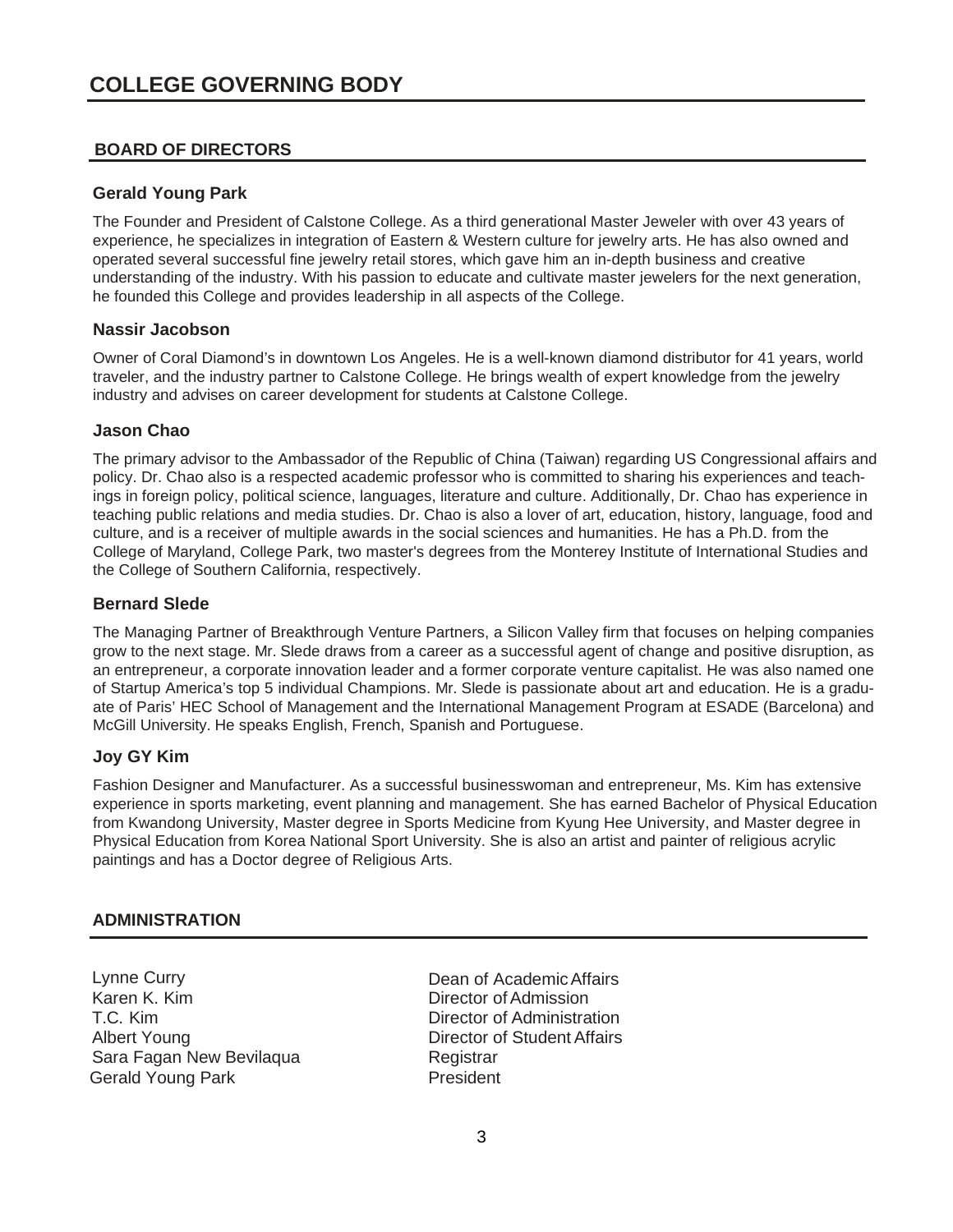# <span id="page-5-0"></span>**DEPARTMENT FACULTY**

#### **Gerald Young Park, B.A**.

The Founder and President of Calstone College. He holds a degree in Mineralogy and has over 42 years of experiences as the Master Jeweler as well as a Jewelry Designer of fine jewelry for prestigious jewelry stores. He also has owned and operated several successful fine jewelry retail stores, which gave him an in-depth business and creative understanding of the industry. He provides academic leadership in all aspects of the education for the College.

#### **James Pellitteri, A.A.**

Teaches Jewelry Arts as an assistant instructor; A.A. in Fine Art from Columbia-Greene Community College in New York, and has completed Graduate Jeweler and Wax Techniques programs from Calstone College.

#### **Sanath DeNawaka, A.A.S.**

Mr. DeNawaka holds a Science degree in CAD Technology. He has years of professional experience in CAD/CAM and product design. He is an instructor for CAD/CAM and Jewelry Design program at our college.

#### **Eunjoo April Oh, A.A.**

Teaches Jewelry Arts as an assistant instructor; A.A. in Intensive Garment Creation from Bunka Fashion College in Japan, A.A. in Fashion Design from FIDM, and has completed Graduate Jeweler, Metal Arts and Wax Techniques programs from Calstone College.

#### **Joseph M. Fiorillo, M.S.**

Teaches Jewelry Arts; B.S. from C.W. Post College in New York, and M.S. from Long Island University in New York.

#### **Joel Michael Reardon, B.A.**

Teaches Graduate Gemology; B.A. in Visual Art from Antioch College, and has completed all programs from Calstone College.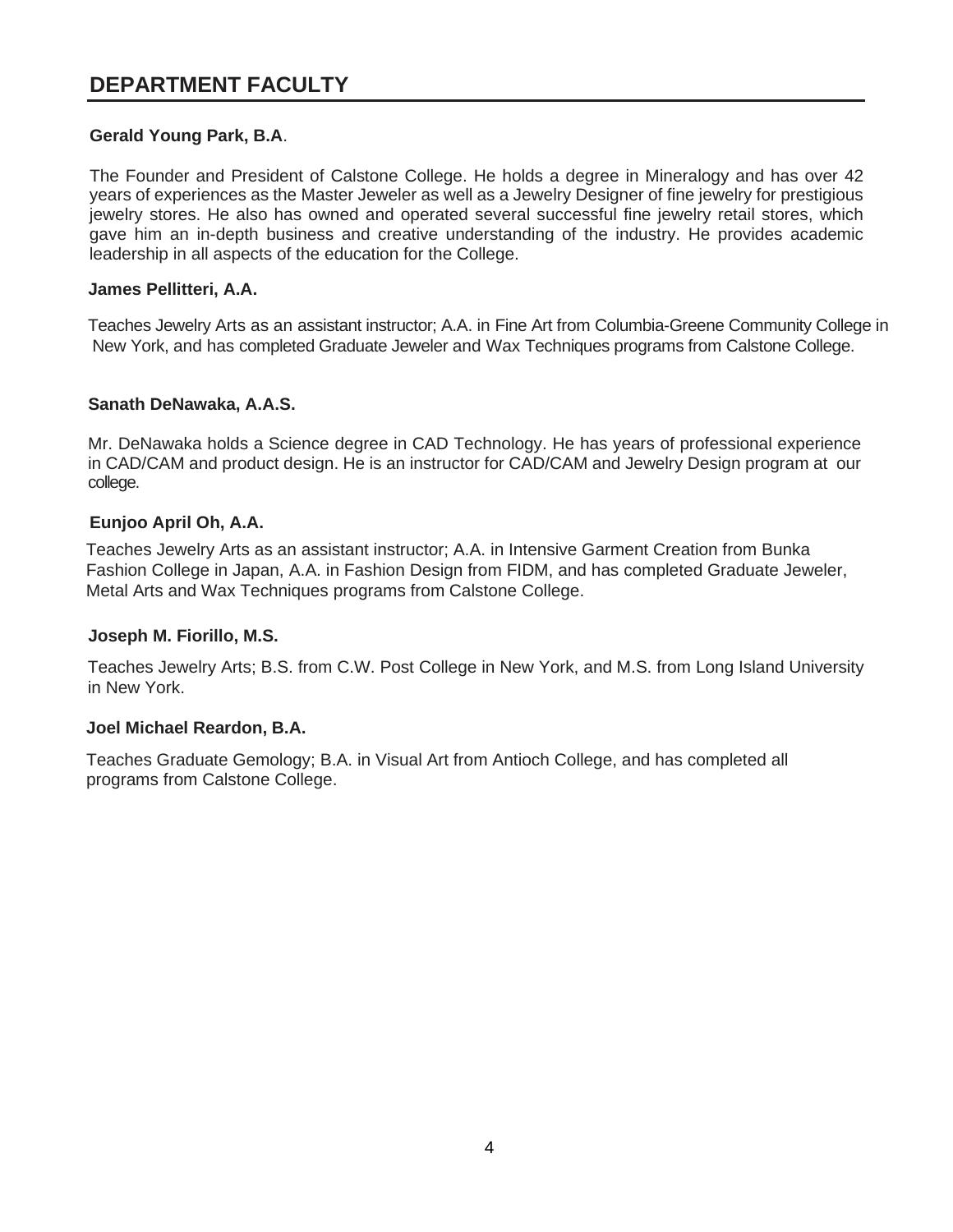# <span id="page-6-0"></span>**INSTRUCTIONAL FACILITIES**

#### **CAMPUS**

Calstone College is located at 2975 Wilshire Boulevard, Suite 103 Los Angeles, CA 90010. The facility occupies over 4,800 square feet at its current location. This space includes eight (8) classrooms divided into lecture, studio, and computer laboratories, a reception area, administrative offices, gallery, book store and an extensive resourcelibrary.

All classrooms/laboratories feature state-of-the-art equipment utilized in training students for our various programs. Lecture classrooms hold a capacity of 20 students. Lab/Studio classes hold a capacity of 10 students.

The maximum capacity for each course is as follows:

| <b>Graduate Gemologist</b> | 10 |
|----------------------------|----|
| <b>Graduate Jeweler</b>    | 10 |
| Jewelry Designer           | 10 |
| Jewelry Technology CAD/CAM | 10 |
| <b>Metal Arts</b>          | 10 |
| <b>Wax Techniques</b>      |    |

#### **LIBRARY**

Calstone College maintains a Library with relevant books, periodicals, software tutorials, and other pertinent publications to enhance the academic journey at Calstone College. Unreserved books may be checked out by students. Reserved and reference books may not be removed from the Library. The library staff works with students on an individual basis, showing them how to take advantage of the library's specialized resources.

### **TECHNOLOGY LAB**

Computer stations support the computer requirements of academic programs. This center is designed for students to take full advantage of the resources Calstone College has to offer. The open-access Computer Center is equipped with the latest Macintosh computers, Windows workstations, and color printers. Calstone College courses merge studio and computer-based techniques of illustration, typography, layout, 3D imaging, interactive design, video editing, and motion graphics. Students produce original work in various forms of output, including large format color prints, DVD"s, and rapid prototyping.

#### **STUDIO**

Students have available the following machinery: polishing machines, steamer, ultrasonic, electric rolling mill, vacuum casting machine, wax injectors, kiln oven, vulcanize, magnetic tumbler, electric smelter, melting torch, grinder and power shears. Each student has his/her own work bench fully equipped with all hand tools and specialty tools, mini torch and flex-shaft motor, no workplace will be shared with other students. In addition, a TV-Video system provides close up demonstrations in some of our topics that can be easily viewed by each student during the classes. In the metal shop students may cut, form, shape, grind, polish, and finish ferrous and nonferrous metals in sheet, tube, and plate. The shop is outfitted with oxyacetylene, and welding equipment, as well as laser cutting machines.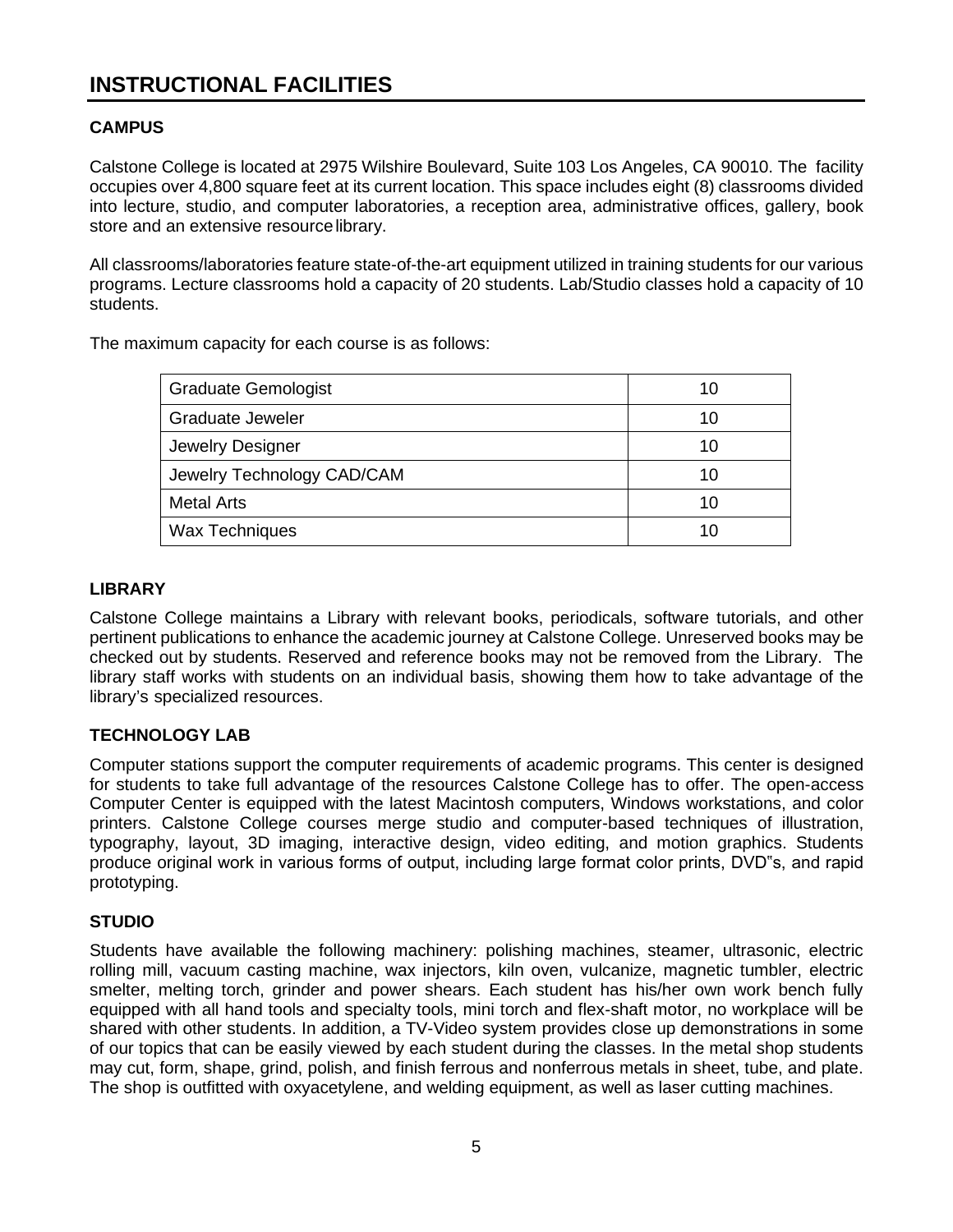#### **GALLERY**

Our Gallery features the work of vocational students, as well as work pieces created by the president himself. Some of the works displayed in our gallery are professional masterpieces and provides the opportunity for students to experience their work being displayed for sale to interested individuals.

#### **PARKING**

The college also has secured parking available. The parking garage is an adjoining four-level structure which provides parking for both College faculty and the students. Calstone College premises are wheelchair-accessible (i.e., doorways, restrooms). Restrooms are located adjacent to thebuilding.

#### **LOCATION**

The institution is conveniently located near all major attractions. Within several miles of Calstone College one can easily venture into downtown LA, local museums, major shopping centers, Beverly Hills and Hollywood to name just a few. Located conveniently near the 10, 110, and 101 Freeways, the College is also easily accessible by bus or subway train. The diverse community surrounding Calstone College fosters an enriching learning and living experience for all students.

## **MISSION STATEMENT**

The mission of Calstone College is to provide students with educational programs in the field of gems and jewels that are practical, relevant, effective and convenient for them at an affordable price. These quality educational programs are delivered by our highly competent and dedicated faculty members, who have excellent educational backgrounds and professional experiences, which are essential to enrich the students" learning experiences and to produce competent graduates at their next level of endeavor in the challenging world of gems and jewels.

Our educational objectives are as follows:

- 1. To provide a program in Jewelry Design, which will allow students to develop the skills needed to create and illustrate designs for a variety ofjewelry;
- 2. To provide a program in Graduate Gemology, which will allow students to learn how to grade and identify diamonds and colored gems through extensive practices in a lab-likesetting;
- 3. To provide a program in Graduate Jeweler, which will allow students to set stones, assemble, fabricate, modify and repair jewelry professionally. Students will also learn the foundation of knowledge in custom jewelry manufacturing.
- 4. To provide a program in Metal Arts where students will be able to demonstrate knowledge of advanced jewelry techniques such as sawing, filing, soldering and metalsmithing and apply these advanced techniques along with design fundamentals to create works of personal expression.
- 5. To offer advancement opportunities to those students who are already in the jewelry field by providing the latest relevant information and training in the development oftechnology.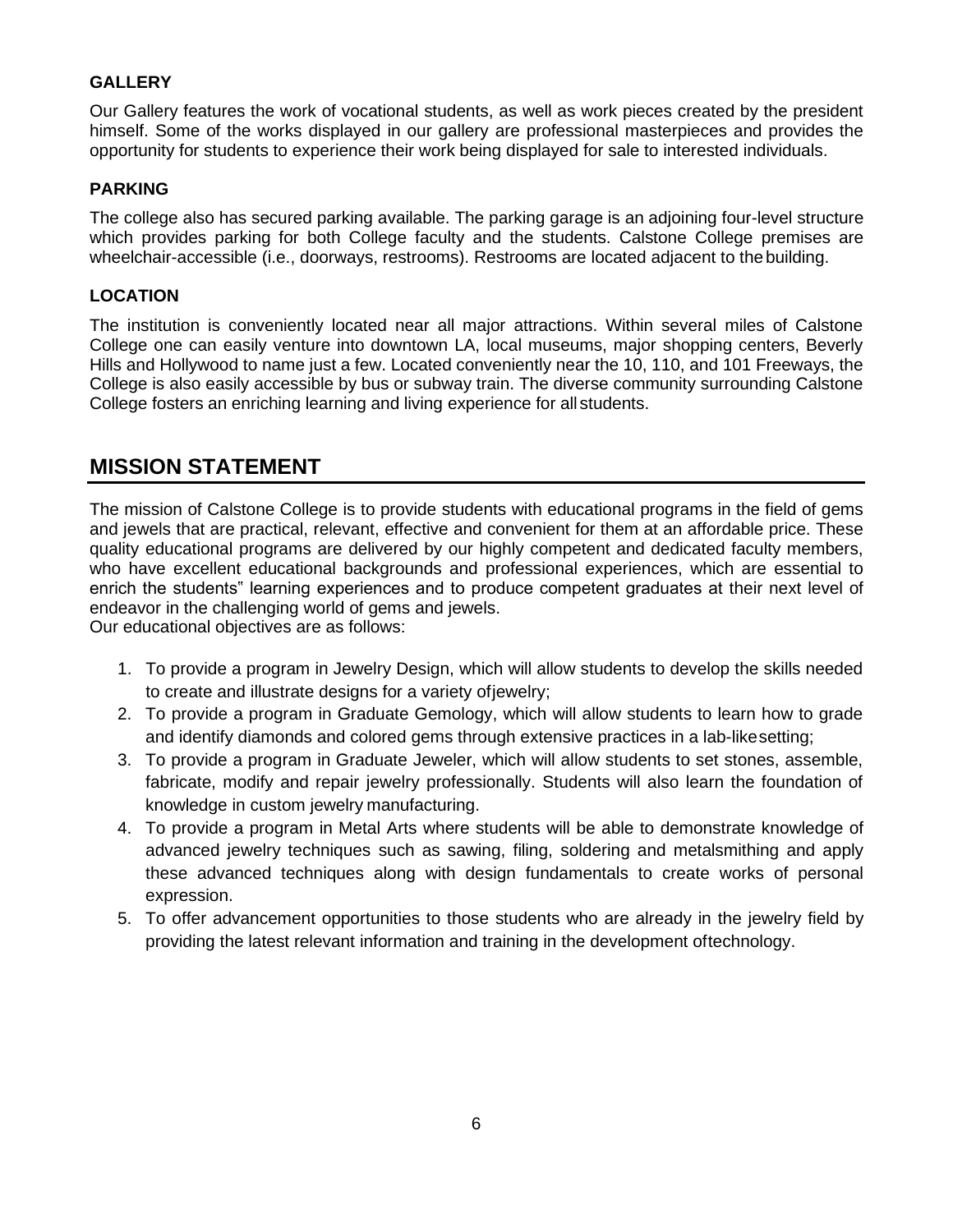# **HISTORY OF COLLEGE**

Calstone College was first established in the spring of 2001. Calstone College was founded in an effort to meet the demands of the public for qualified and competent jewelers, as well as to enhance the training and knowledge of those who have already entered the exciting world of gems and jewels.

Calstone College was approved by the state of California's Bureaufor Private Postsecondary Education (BPPE) on March 5, 2001. Calstone College became a member of the California Association of Private Postsecondary Schools (CAPPS) and the Southern California Rehabilitation Exchange (SCRE) since 2003. Calstone College was approved by SEVIS in the spring of 2005 and is currently authorized under Federal law to enroll nonimmigrant students. Also, Calstone College is approved by the California State Approving Agency for Veterans Education (CSAAVE) to assist students with their educational benefits under their GI Bill®.

Our commitment to quality education is shown through the various programs, as well as the personalized instruction, that we offer. Each course has an instructor who is highly skilled and experienced in the field of jewelry. Our faculty was assembled not only to hand down their expertise and wisdom, but also to breed creativity and imagination to assist our students in producing beautiful and unique jewelry. We have full confidence in our faculty to produce quality jewelers out of students for the benefit of the jewelry industry.

# **ACADEMIC CALENDAR AND INSTRUCTIONAL SCHEDULE**

#### **HOURS OF OPERATION**

| Office Hours:  | $9:00$ a.m. $-6:00$ p.m., Monday-Friday  |
|----------------|------------------------------------------|
| College Hours: | $9:00$ a.m. $-10:00$ p.m., Monday-Friday |
|                | 10:00 $a.m. - 4:00$ p.m., Saturday       |

Note: \*These hours are subject to change without notice.

#### **INSTRUCTIONAL SCHEDULE**

Calstone College operates within the Quarter system.

The College office is open during recess, except on College Sanctioned Holidays. Evening and Saturday classes are for make-ups and for students with special needs. Since these are intense classes, students must begin their training at the beginning of any quarter with other students, unless there are unusual circumstances.

Detailed instructional schedules per course/program, course outlines, along with schedule of fees for tuition, books, equipment's, laboratory fees and other costs are found in their respective sections.

| 1 <sup>st</sup> Period | $9:00 - 9:50$ | 4 <sup>th</sup> Period | 1:00-1:50     |
|------------------------|---------------|------------------------|---------------|
| 2 <sup>nd</sup> Period | 10:00-10:50   | 5 <sup>th</sup> Period | $2:00 - 2:50$ |
| 3 <sup>rd</sup> Period | 11:00-11:50   | 6 <sup>th</sup> Period | $3:00 - 3:50$ |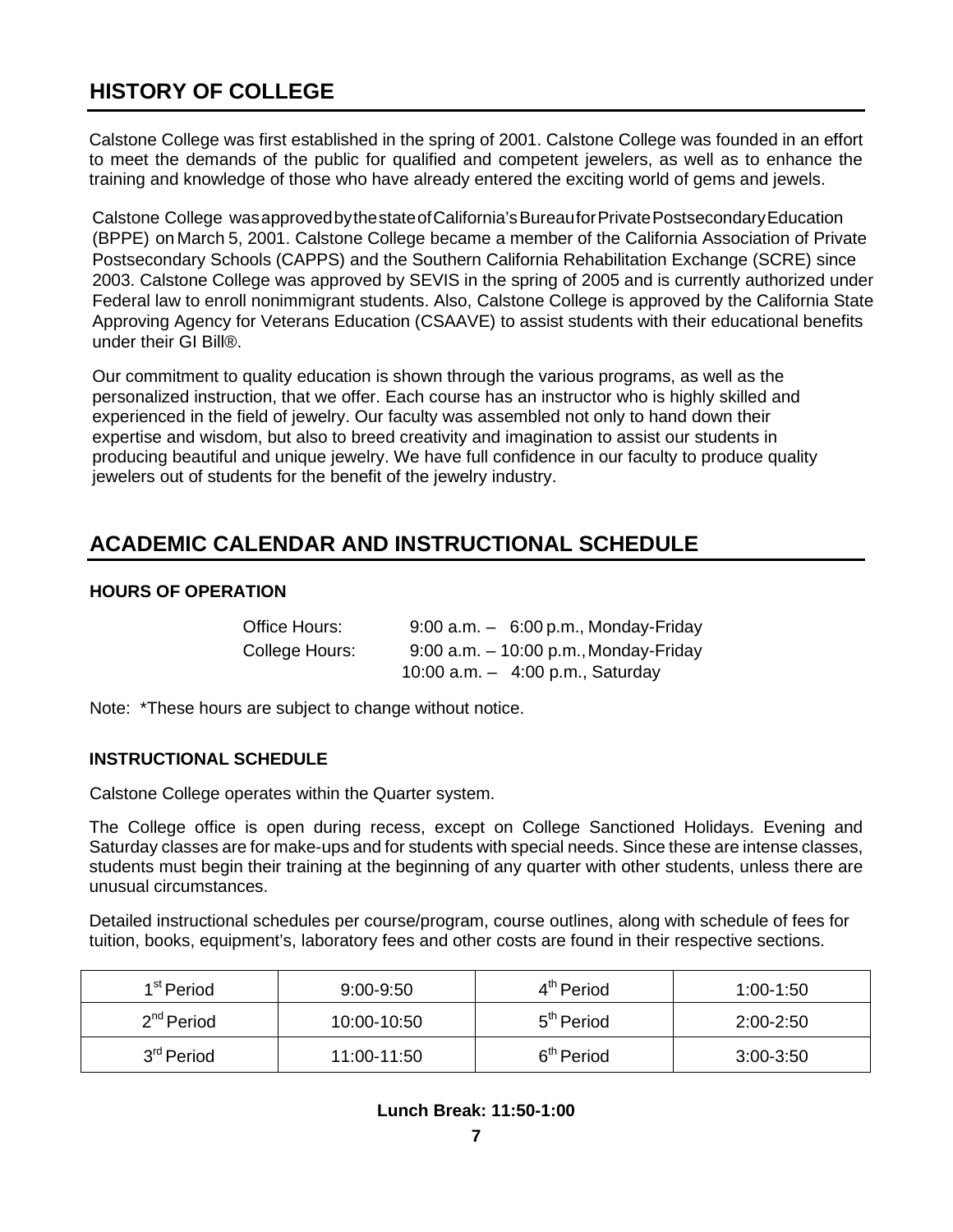#### **ACADEMIC CALENDAR**

| 2022                  | Winter 2022 | Spring 2022 | Summer 2022  | <b>Fall 2022</b> |
|-----------------------|-------------|-------------|--------------|------------------|
| <b>Quarter Begins</b> | January 3   | April 4     | July 5       | October 3        |
| First Day of Classes  | January 6   | April 6     | July 7       | October 4        |
| Last Day of Class     | March 16    | June 15     | September 15 | December 16      |
| <b>Quarter Ends</b>   | March 16    | June 15     | September 15 | December 16      |

#### **HOLIDAY CALENDAR**

Calstone College is closed for the following holidays and/or vacation time:

**2022:** Jan.17; Feb.21; May 30; July 4; Sept.5; Oct10; Nov.11, 24, 25

Martin Luther King Day<br>Presidents'Day Martin Columbus Day<br>Veteran's Day Presidents'Day<br>Memorial Day Labor Day

Thanksgiving Day (2 days)

#### **CREDIT HOURS, CLOCK HOURS**

The College uses a Quarter Hour Credit System. The following ratios of clock to credit hours apply:

- 1 Quarter Credit Unit for every 10 lecture hours
- 1 Quarter Credit Unit for every 20 laboratory hours
- 1 Quarter Credit Unit for every 30 clock hours of supervised practicum.

To provide a comparison with other programs in other postsecondary College, the course length is expressed in clock hours and number of weeks. A clock hour is defined as a period of sixty (60) minutes with a minimum of fifty (50) minutes of instruction, recitation, laboratory or other academic related work.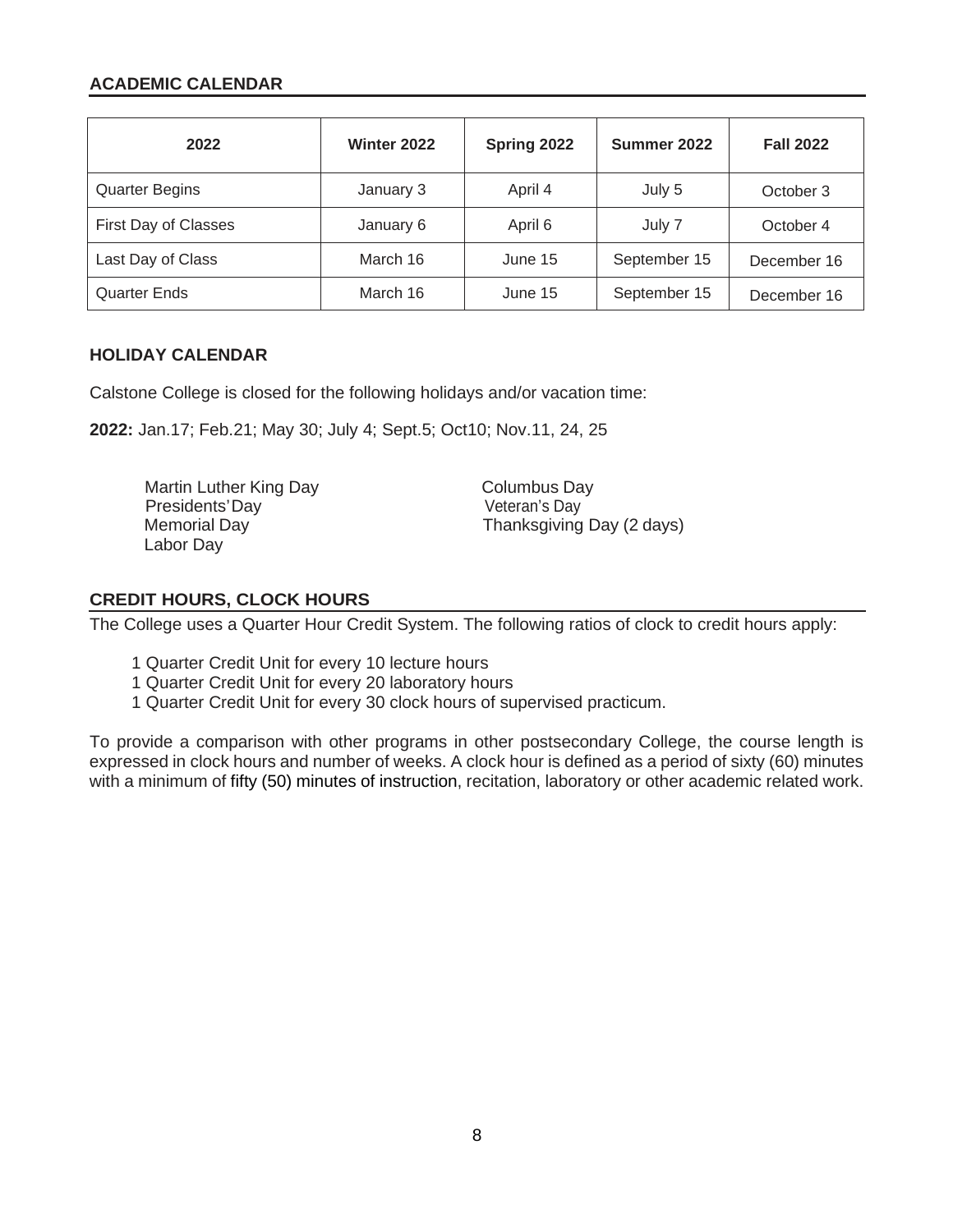# <span id="page-10-0"></span>**ENROLLMENT & ADMISSIONS**

Calstone College operates on a rolling admissions policy. We accept applications into our programs up to the start of the program for that quarter. Please contact the admissions office for current deadlines and more information. Admissions Office: (213) 738-7700.

#### **ADMISSION PROCEDURES**

Potential applicants should contact Calstone College to visit the institution and meet with the Director of Admissions. The representative will give a tour of the campus, provide detailed information of the institution's programs and policies, discuss the applicant's qualifications, and assist him/her in determining the best way to meet his/her career objectives. The applicant will also meet with a Financial Services representative to discuss tuition and possible financing. If inquiry is made by phone, the Admissions Representative will provide brief information about the programs and invite the applicant to visit the institute.

- 1. Prospective students should make an appointment with the Director of Admissions of the College.
- 2. The prospective student should be prepared to:
	- a. Submit a High school diploma, or its equivalent, as specified in theAdmissions Requirements section of this catalog
	- b. Complete an Application for Admission form
	- c. Complete an Enrollment Agreement form
- 3. Credit for previous education, training, or work experience will be considered on a caseby-case basis. Prospective students who wish to avail of this must provide official transcripts for previous education and/or training, or documentation of the work experience related to the program being sought. If credit is warranted from evaluation of prospective student, the course/s must be re-arranged for earlycompletion.
- 4. The Director of Admissions will assess the prospective student's qualifications and abilities for the program in which the student is interested in pursuing. Alternative program opportunities can also be discussed at this time. A physical tour of the facilities of the campus, including the lecture rooms, laboratories, computer lab, library and other campus facilities can also be conducted.
- 5. The Director of Admissions will provide the applicant with the following information:

#### **Institutional Consumer Information Disclosure Forms Notice of Student Rights**

- 6. The student will receive either a Letter of Acceptance or a Letter of Rejection within one week of completion of admission forms and documents. Students must contact the College to verify acceptance within the timeline stated in the Letter of Acceptance.
- 7. The date of the appropriate Orientation Session will be indicated in the Letter of Acceptance.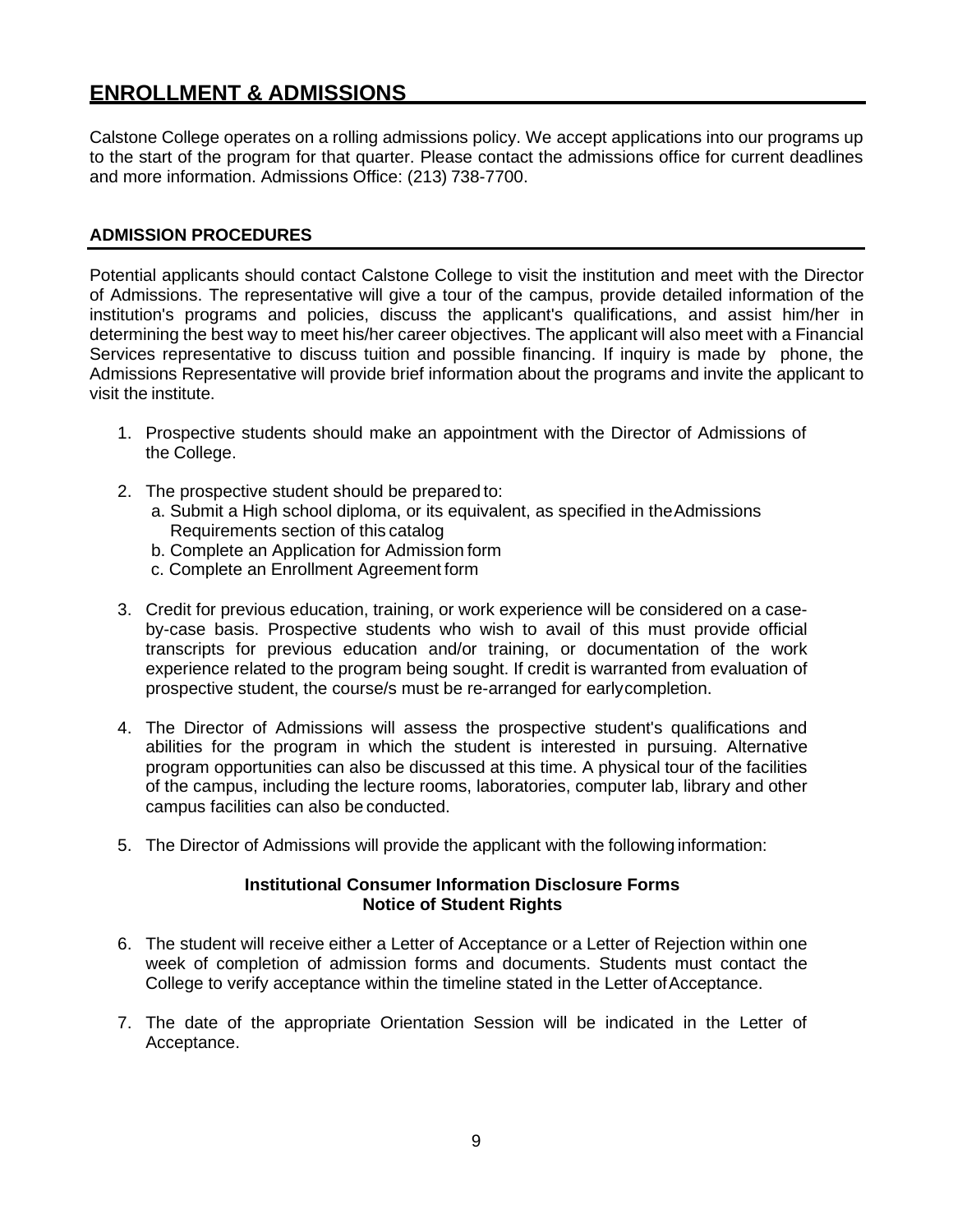#### **Non-Refundable Application Fees Schedules:**

| <b>Veteran Students</b>                                        | <b>US Students</b>                             | <b>International Students</b>                  |
|----------------------------------------------------------------|------------------------------------------------|------------------------------------------------|
| \$10 Application Fee                                           | \$25 Application Fee                           | \$75 Application Fee                           |
| \$200 Registration Fee<br>paid upon acceptance<br>(Refundable) | \$200 Registration Fee paid<br>upon acceptance | \$250 Registration Fee paid<br>upon acceptance |

#### **STUDENTS WITH DISABILITIES**

Students with disabilities are encouraged to call for an appointment prior to visiting the College. The institution's facility is handicap-ready.

#### **ENTRANCE REQUIREMENTS**

#### **CERTIFICATE & DIPLOMA PROGRAM ENTRANCE REQUIREMENTS:**

- 1. a. Have a high school diploma, or
	- b. Have a General Education Diploma (GED) certificate,or
	- c. Be beyond compulsory College age in the State of California, and have taken and passed a standardized test that reliably and validly measures the student's ability to be successfully trained to perform the tasks associated with the job titles to which the course of instruction is represented to lead.
	- d. Applicants who have graduated from foreign university must submit a notarized, translated diploma or Certificate of Completion.
- 2. Complete an Application for Admission form.
- 3. Pay a refundable Application Fee of \$10(US).
- 4. Complete an oral evaluation with the Admissions Department. Fulfill all financial arrangements to Calstone College prior toadmission.
- 5. Complete an Enrollment Agreement.
- 6. Official transcripts from all colleges or universities attended, past and present.
- *7.* Must be able to communicate effectively in the English language. *(Non-native speakers must pass an English proficiency requirement, or have fulfilled an English course with a "C" or better at an accredited institution. \*International students please see requirements in International Students section.)*
- 8. Pay Registration Fee of \$200 (Refundable).
- 9. Attend the Orientation Session to complete the admissionsprocess.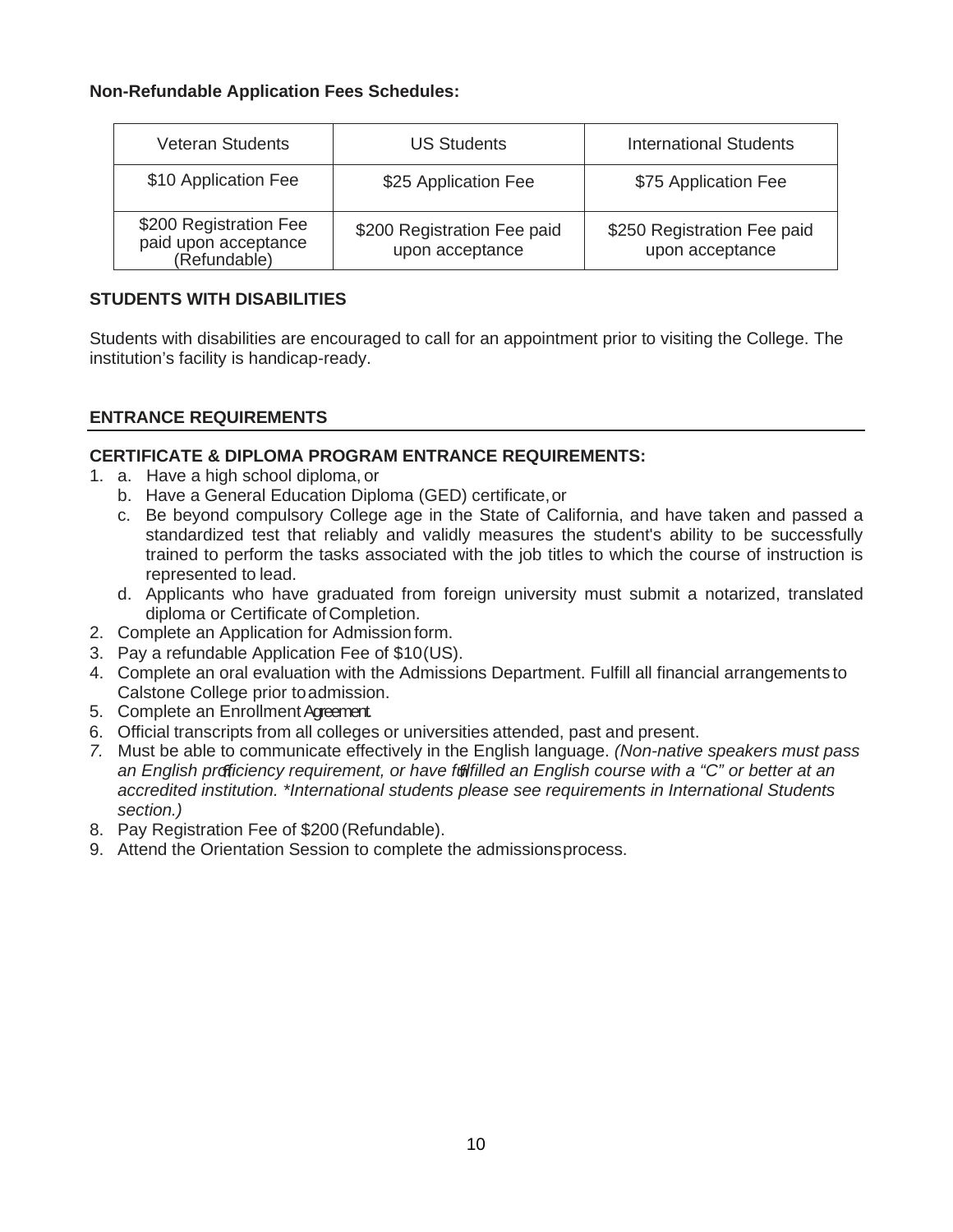# <span id="page-12-0"></span>**SCHEDULE OF STUDENT TUITION & FEES**

|  |  |  | <b>Tuition: Non Degree Programs</b> |
|--|--|--|-------------------------------------|
|--|--|--|-------------------------------------|

| Program                    | Length    | <b>Tuition Fee</b> | <b>Materials</b><br>& Books | Total    |
|----------------------------|-----------|--------------------|-----------------------------|----------|
| <b>Graduate Gemologist</b> | 600 Hours | \$15,900           | \$2,480                     | \$18,380 |
| Graduate Jeweler           | 600 Hours | \$16,200           | \$1,450                     | \$17,650 |
| Jewelry Designer           | 300 Hours | \$7,650            | \$750                       | \$8,400  |
| Jewelry Technology CAD/CAM | 300 Hours | \$7,650            | \$395                       | \$8,045  |
| <b>Metal Arts</b>          | 300 Hours | \$8,100            | \$975                       | \$9,075  |
| Wax Techniques             | 300 Hours | \$8,100            | \$595                       | \$8,695  |

\*Tuition and fees are subject to change without notice to continuing students.

\*\*This Tuition chart is an estimation of costs. Costs of books and supplies may vary between programs.

\*\*\*Students with transferable coursework completed from other university may contact the Office of Admissions to discuss transferability and assessment of tuition adjustments.

\*\*\*\*Effective **April 1, 2022**, the Student Tuition Recovery Fund (STRF) assessment rate changed from fifty cents (\$.50) per one thousand dollars (\$1,000) of institutional charges to two dollars and fifty cents (\$2.50) per one thousand dollars (\$1,000) of institutional charges. (5, CCR Section 76210)

# <span id="page-12-1"></span>**POLICIES**

#### <span id="page-12-2"></span>**NON-DISCRIMINATION POLICY**

Calstone College does not discriminate in any of its policies or practices on the basis of race, color, age, sex, sexual orientation, religion, or national and ethnic origin. Our College admits students regardless of race, color, age, sex, sexual orientation, religion or national and ethnic origin to all the rights, privileges, programs, and activities generally accorded or made available to students of the College.

Calstone College will make reasonable accommodations for qualified students with disabilities. All courses in programs do require students to perform physical and mental tasks to differing extents. Upon request, we will provide a list of examples of these tasks to allow individuals to evaluate their potential for success and their decision to apply. Students who will be requesting special accommodations are asked to do so upon admission to the College and no later than 30 days prior to the start date.

### **POLICY FOR EVALUATION OF CREDIT**

Credit for previous education, training, or work experience will be considered on a case-by-case basis. Prospective students who wish to avail of this must provide official transcripts for previous education and/or training, or documentation of the work experience related to the program being sought. If credit is warranted after evaluation of prospective student's records, the course/s **must** be re-arranged for early completion and the cost will be reducedproportionately.

Students who wish to receive veteran benefits MUST submit a statement of previous training to the College for consideration. If the evaluation determines that credit can be allowed, then, the student and the DVA shall be notified. Any credit granted shall be indicated on the Enrollment Certification (VA Form 22-1999) and the Enrollment Agreement. Students are required to submit an original transcript of records from the institution where they completed the classes or programs. The Institute will evaluate all prior training.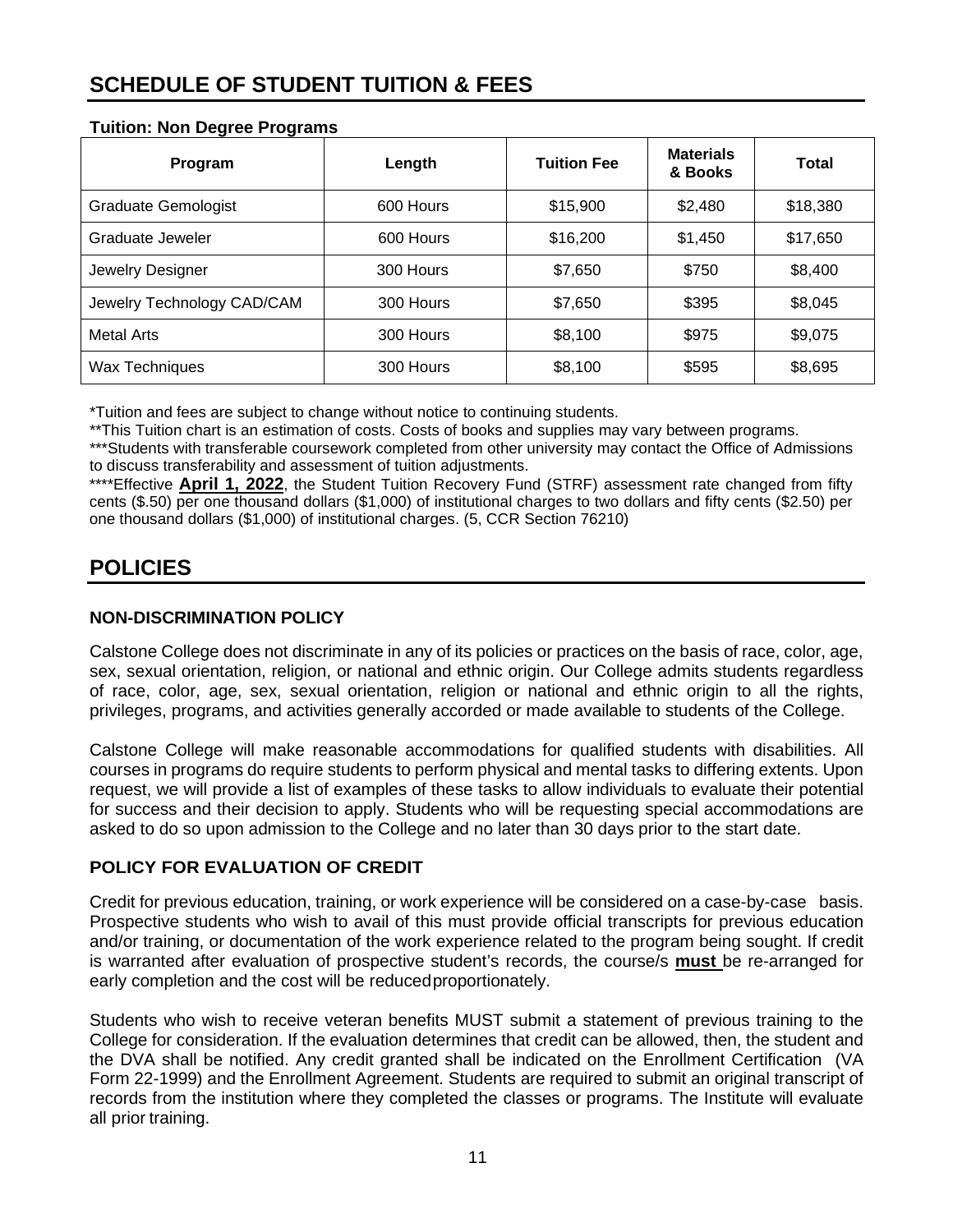#### <span id="page-13-0"></span>**ATTENDANCE POLICY**

It is important that the College maintains a record of attendance for each student. Specific hours of attendance are part of the education requirements, especially to fulfill the satisfactory academic progress. Instructors will take daily attendance/roll call anytime during class hours. Each term consists of 10 weeks of instruction. **ATTENDANCE IS VERY CRITICAL.**

#### **TARDINESS**

Tardiness is a disruption of the learning environment and is strongly discouraged. A student is considered to be tardy when arriving 10 minutes after the classes have started. An accumulation of THREE tardy occurrences is counted as ONE absence. Students who were not present in class for at least 50% of the time will be considered absent for one day.

#### **CUTTING CLASSES**

Cutting of classes will be considered as unexcused absences. A student who arrives after the first third of a class session may be regarded as cutting class and counted as absent from that session. A student who, without obtaining permission from instructor, leaves class before its completion may be marked absent by the instructor. A student who does not return to class after a break without the permission of the instructor will also be marked absent from the entire class session.

#### **ABSENCES**

The College expects students to attend all scheduled sessions. However, the College realizes that there may be situations beyond the control of the students, in which the student must miss a session. When a student is absent, the student must fill out a Reason for Absence form, which can be obtained from the Registrar. A student who fails to submit the Reason for Absence form, or a student with a pattern of excessive absences for non-emergencies will be put on academic probation. In no case absences of more than 20% of each program will be allowed. Any student who does not meet the minimum attendance requirement of 80% for a program will receive a failing grade for that course of study. Furthermore, the student will be reviewed for possible termination. If a situation arises that is beyond the control of the student and an absence of more than 20% of the program is anticipated, the student is advised to file a Leave of Absence. The College will terminate any student who is with unexcused absence for 30 hours (equivalent to 5 cumulative calendar days) per Quarter. For Veterans, the student will have up to two (2) weeks of probationary period to make up the missing work. After 2 weeks, the benefits will discontinue and the student will be dismissed.

### <span id="page-13-1"></span>**LEAVE OF ABSENCE**

A Leave of Absence is granted only if the Administration can reasonably expect that the student will be able to come back to the College at the end of the leave. However, more than one leave of absence, which does not exceed 30 days, may be granted for a limited, well-documented case due to the following unforeseen circumstances: jury duty, military, or circumstances covered under the Family and Medical Leave Act of 1993 (FMLA). The total number of leave of absence cannot exceed 2 Quarters in a twelvemonth period. The circumstances that are covered under the FMLA, as applied to students, are:

- 1. Birth of a son or daughter of the student and the need to care for that son or daughter (for 12 months beginning from the date of birth of thechild);
- 2. Placement of a son or daughter with the student for adoption or foster care (For 12 months beginning on the date of theplacement);
- 3. Need to care for the student's spouse, or a son, daughter, or parent, if the spouse, son, daughter, or parent has a serious health condition;
- 4. A serious health condition that makes the student unable to function as astudent.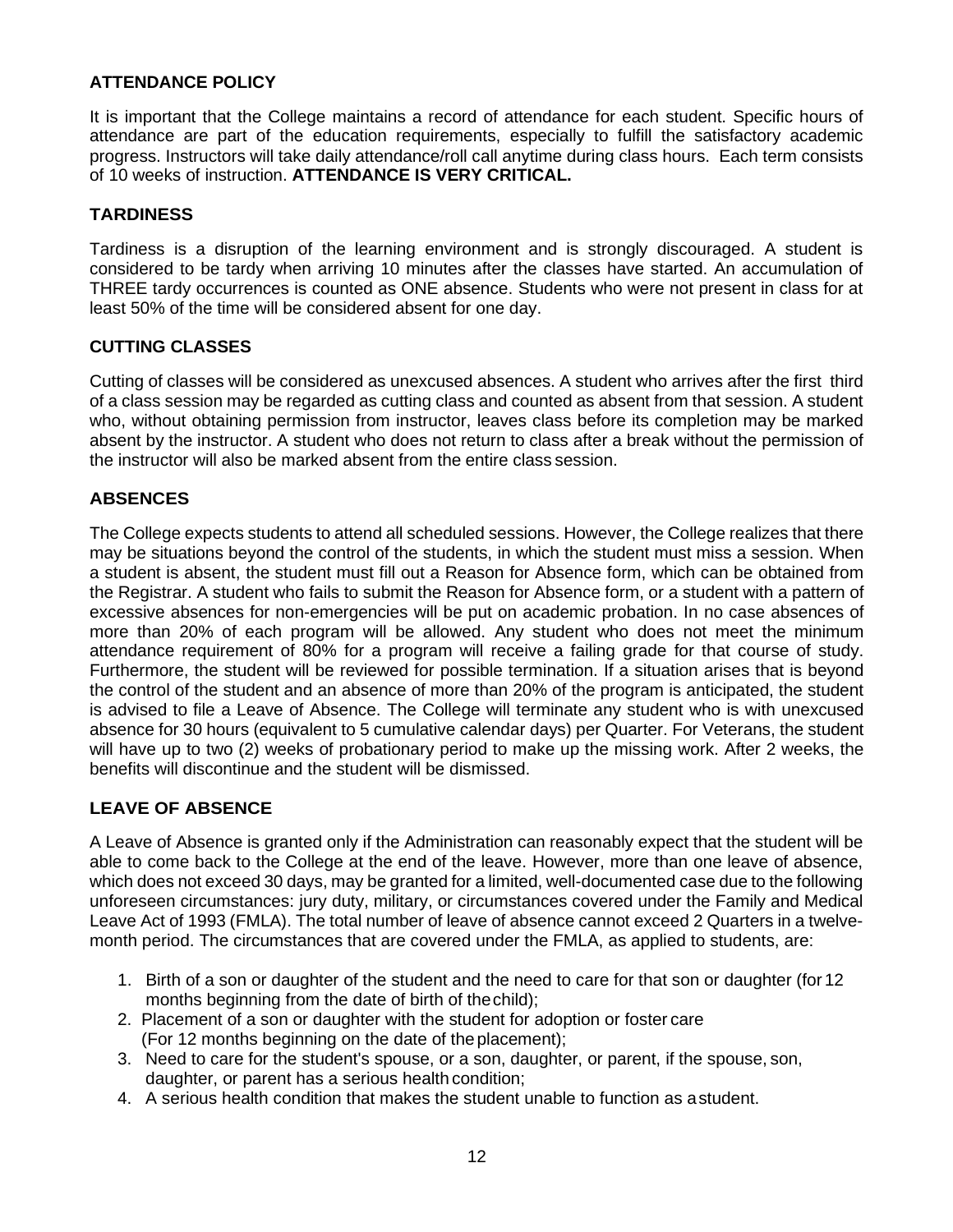The Application for Leave of Absence can be obtained at the Registrar's Office. In some circumstances, the student cannot come to the College to apply for the leave of absence. If the College is contacted and the student's wish is conveyed, the College may put the student on the leave of absence without the student's signed application. The student should sign and return the leave of absence application at the earliest opportune time. If a student fails to return from the leave of absence, the student is deemed to be absent from the date of the scheduled return.

#### **MAKE-UP WORK**

Each student is responsible for making-up College work missed due to absences. He or she should make arrangements with the instructor before the end of the program to establish the term(s) of the make-up work under the guidelines and the time period required by the satisfactory academic policy guidelines. However, hours of make-up work cannot be accepted as hours of class attendance. All make-up work arrangements are subject to approval by the Dean of Academic Affairs.

#### **MINIMUM GRADE PERCENTAGE**

The minimum grade percentage required for certifying completion of each program is a cumulative passing grade of 75%. Students are encouraged to strive for excellence. Instructors are available to assist students as needed. Classroom facilities are open to students both before and after the scheduled classes. Class study groups are suggested in order to achieve complete understanding of subjects taught in class.

#### <span id="page-14-0"></span>**EXAMINATIONS**

Students must pass all examinations with a percentage of 75% or better. A student who receives a failing grade on an examination will be put on probation. Such a student should arrange a make-up examination with the instructor within a week of the failed examination. Only one make-up is allowed for each failed examination. In order to discourage students from trying to boost their grade in a class by relying on a make-up examination, the maximum grade that can be attained on a make-up exam is 75%.

#### <span id="page-14-1"></span>**WITHDRAWAL**

If a student withdraws from a program of instruction after the cancellation period, the College will remit a refund within 30 days following the date of withdrawal. Upon withdrawal from a program, a student will be obligated to pay for the application fee of \$10, educational services rendered and unreturned equipment. The charge for the educational services rendered is calculated by multiplying the tuition by the fraction obtained by dividing the number of clock hours attended by the program length in clock hours. If a student fails to return any equipment in good condition within the 30-day period, Calstone College will offset the cost of the equipment against the refund. If the amount a student has paid is more than the amount the student owes, then a refund will be made. If the amount a student has paid is less than the amount that student owes for services rendered to the date of withdrawal, then arrangements will be made for full payment of the balance. A student can only withdraw once per program.

#### **PROGRAN COMPLETION**

Your VA educational benefits expire on the earliest of either the date you reach the total hours approved for your program, or on the date you complete or terminate your enrollment in the program. When you complete your program, please notify the school's VA Certifying Official as soon as possible so that the VA can be informed within 30 days.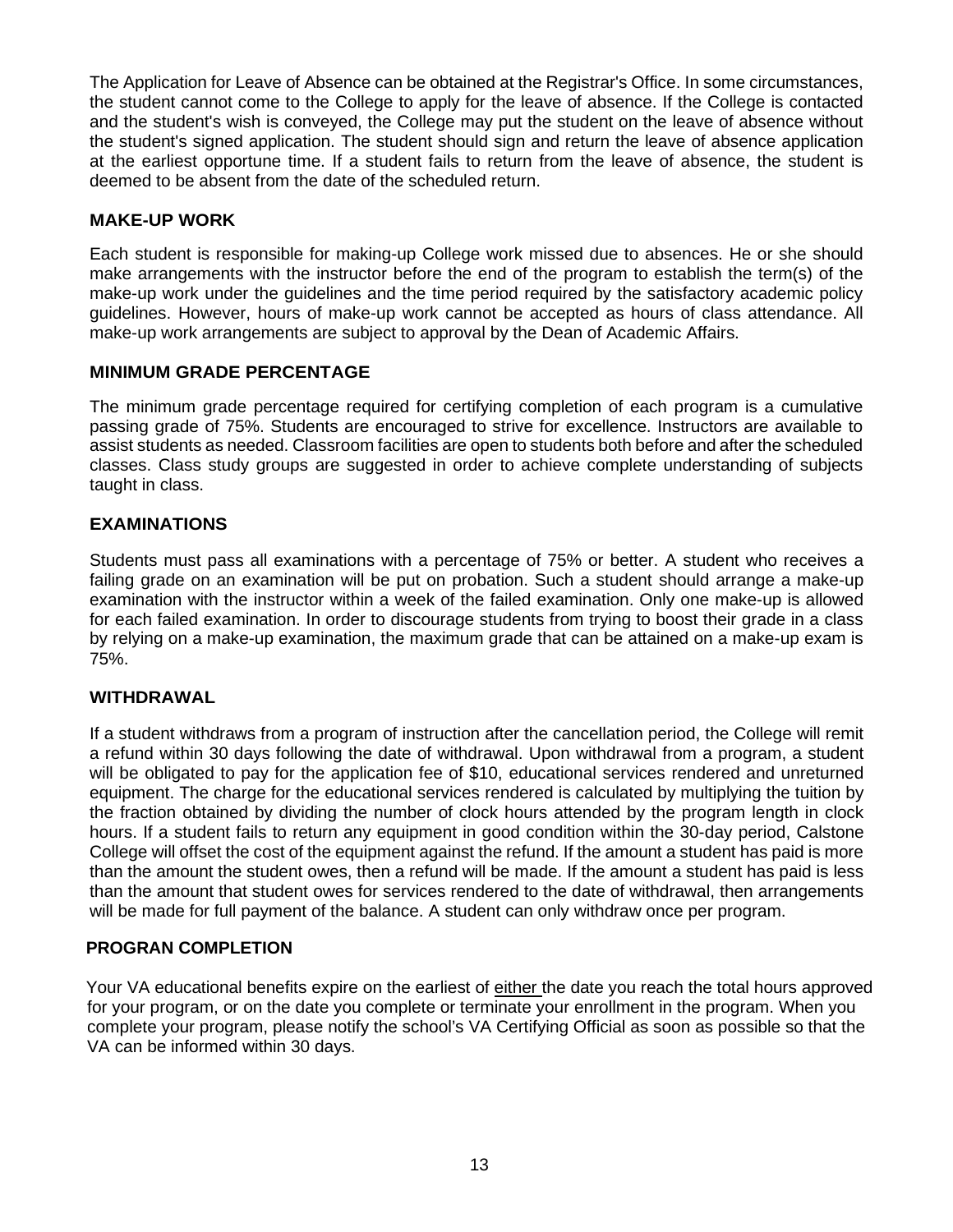# <span id="page-15-0"></span>**GRADING SYSTEM**

| The College primarily uses the numeric grade, 4.0 scales, to measure and indicate a student's progress.    |  |
|------------------------------------------------------------------------------------------------------------|--|
| Occasionally, a letter grade may be used for indication only. The following chart outlines the conversion: |  |

| <b>Final Course Grade (in</b><br>Percentages) |           | <b>Final Course Grade (in</b><br>Points) |     | <b>Final Transcript</b><br>Grade | <b>Transcript</b><br><b>GPA Value of</b> |
|-----------------------------------------------|-----------|------------------------------------------|-----|----------------------------------|------------------------------------------|
| <b>Over 95%</b>                               | OR.       | 3.71 to 4.00                             | $=$ | A                                | 4.0                                      |
| 92% through 95%                               | OR.       | 3.31 to 3.70                             | $=$ | A -                              | 3.7                                      |
| 89% through 91%                               | OR.       | 3.01 to 3.30                             | $=$ | $B +$                            | 3.3                                      |
| 85% through 88%                               | OR.       | 2.71 to 3.00                             | $=$ | B                                | 3.0                                      |
| 82% through 84%                               | OR.       | 2.31 to 2.70                             | $=$ | <b>B-</b>                        | 2.7                                      |
| 79% through 81%                               | OR.       | 2.15 to 2.30                             | $=$ | $C +$                            | 2.3                                      |
| 75% through 78%                               | <b>OR</b> | 2.00 to 2.14                             | $=$ | C                                | 2.0                                      |
| 72% through 74%                               | <b>OR</b> | 1.70 to 1.99                             | $=$ | $C -$                            | 1.7                                      |
| 68% through 71%                               | <b>OR</b> | 1.30 to 1.69                             | $=$ | $D +$                            | 1.3                                      |
| 64% through 67%                               | OR.       | 1.00 to 1.29                             | $=$ | D                                | 1.0                                      |
| 60% through 63%                               | OR.       | 0.70 to 0.99                             | $=$ | $D -$                            | 0.7                                      |
| Below 60%                                     | <b>OR</b> | 0.00 to 0.69                             | $=$ | F                                | 0.0                                      |
|                                               |           |                                          |     | P (Pass)                         |                                          |
|                                               |           |                                          |     | NP (No Pass)                     | $\star$                                  |
|                                               |           |                                          |     | I (Incomplete)                   | $\star$                                  |
|                                               |           |                                          |     | W (Withdraw)                     | $\star$                                  |

\* Not included in GPA calculation.

\*\*A passing grade is a final grade of "C" (2.0) or higher. A grade of "C-"(1.7) is not a passing grade. \*\*\*In the case of a course repetition, both the original and the repeated course are counted as the course attempted. However, the higher grade will be used in the computation of the GPA. \*\*\*\*In addition to the grade, the following notations may also be indicated on the transcript:

Incomplete (I): A Student may file for an Incomplete Grade (I), under approval of the instructor, one week prior to final examination. A student may not file for an Incomplete Grade after sitting for the final examination. The request should be completed by the student and signed by the instructor. The incomplete grade should be changed to a letter grade by the end of the following program. Failure to complete the Incomplete Grade will result in a letter grade of "F".

In Progress (IP): Instructors may choose to submit a notation of in Progress (IP) for students who need to make up the final examination, laboratory assignments, quizzes or exams. The in Progress notation should convert to a letter grade no later than the second week after the final examination.

Credit (CR), No Credit (NCR): Certain classes may be taken for Credit (CR) only. Upon completion of the class, the passing student (all examinations, including the final exam were passed with a score of 75% or better) will receive the notation of CR, without the numeric grade. This mechanism is set up for students to receive credit for a class without the numeric grade. If the student fails a CR class, the student will receive a No Credit (NCR) notation for that particular class. The student must repeat a NCR class.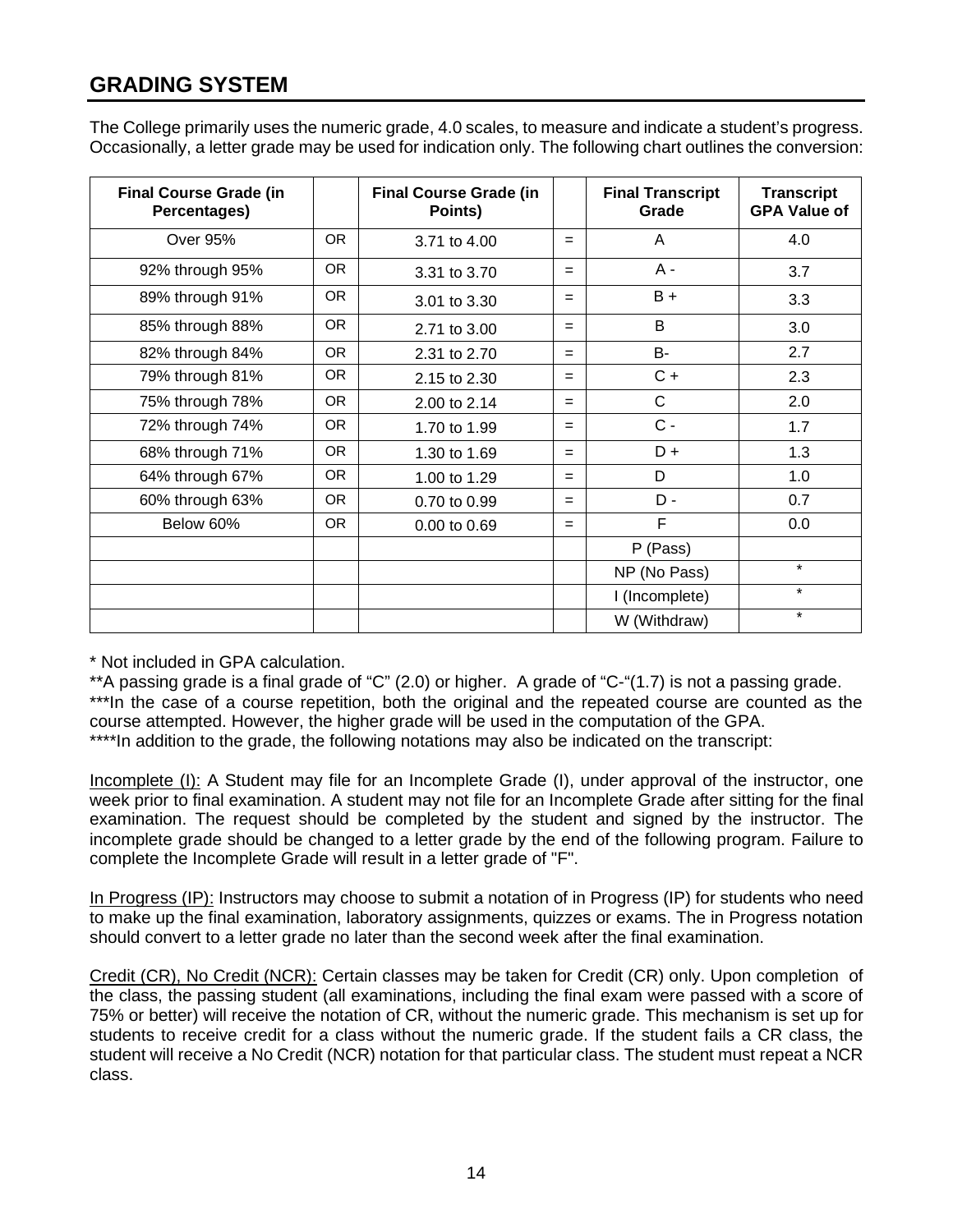Credit By Examination (CR/EX): A student may petition to be granted approval to challenge a program. Upon the approval of the Dean of Academic Affairs, the student may sit for an advanced placement examination. Upon satisfactory completion of the examination with a passing score of 80% or better, the student may advance to the next program.

Withdrawal (W): Students who withdraw from an enrolled program after the fifth day of the class" start date will receive a letter grade of "W". Dropped students may file for re-admission. Please see the Admissions Department for re-admission procedures.

Honor Roll (H): Students with an accumulative GPA of 3.0 or above will be placed on the Honor Roll. The Honor Roll notation will be recorded on their transcripts.

Dean's List (DL): Students with a cumulative GPA of 3.5 or higher will be placed on the Dean's List. The Dean's List notation will be recorded on their transcripts.

President's List (PL): Students with a cumulative GPA of 3.75 or higher will be placed on the President's List. The President's List notation will be recorded on their transcripts.

# <span id="page-16-0"></span>**SATISFACTORY ACADEMIC PROGRESS**

Calstone College employs the following procedures for Satisfactory Academic Progress: Students of Calstone College are monitored and evaluated by their instructor at:

- 1. The completion of each program, or
- 2. 25% completion mark point, and
- 3. 50% completion mark point, and
- 4. 75% completion mark point.

The student must meet the following minimum standards set forth by the Calstone College administration:

- 1. Attendance A student may have a maximum of two unexcused absences during an evaluation period. A standard evaluation period is equal to onequarter.
- 2. Grades A minimum passing grade of 75% is set for all examinations, laboratory exercises, quizzes and homework, except for the Gem Identification 20-stone final exam, which requires 100% accuracy.
- 3. Homework Assignments Students must complete homework assignments on time. Failure to do so can result in academic probation.
- 4. Conduct Students must maintain professional and ethical conduct towards classmates and instructors. Failure to do so will result in probation and/ordismissal.

Student's progress through the program/s is repo rted regularly to students in writing. Once a student has been placed on probation he/she must demonstrate competency by the second evaluation period. The second evaluation is defined as the assessment taken at the end of the probation period. Two options are possible after the second evaluation period:

- 1. The probation will be cancelled, and the student's status will return to good standing.
- 2. The student will be subject to further action, includingdismissal.

Only the Dean of Academic Affairs has the authority to dismiss a student from the College.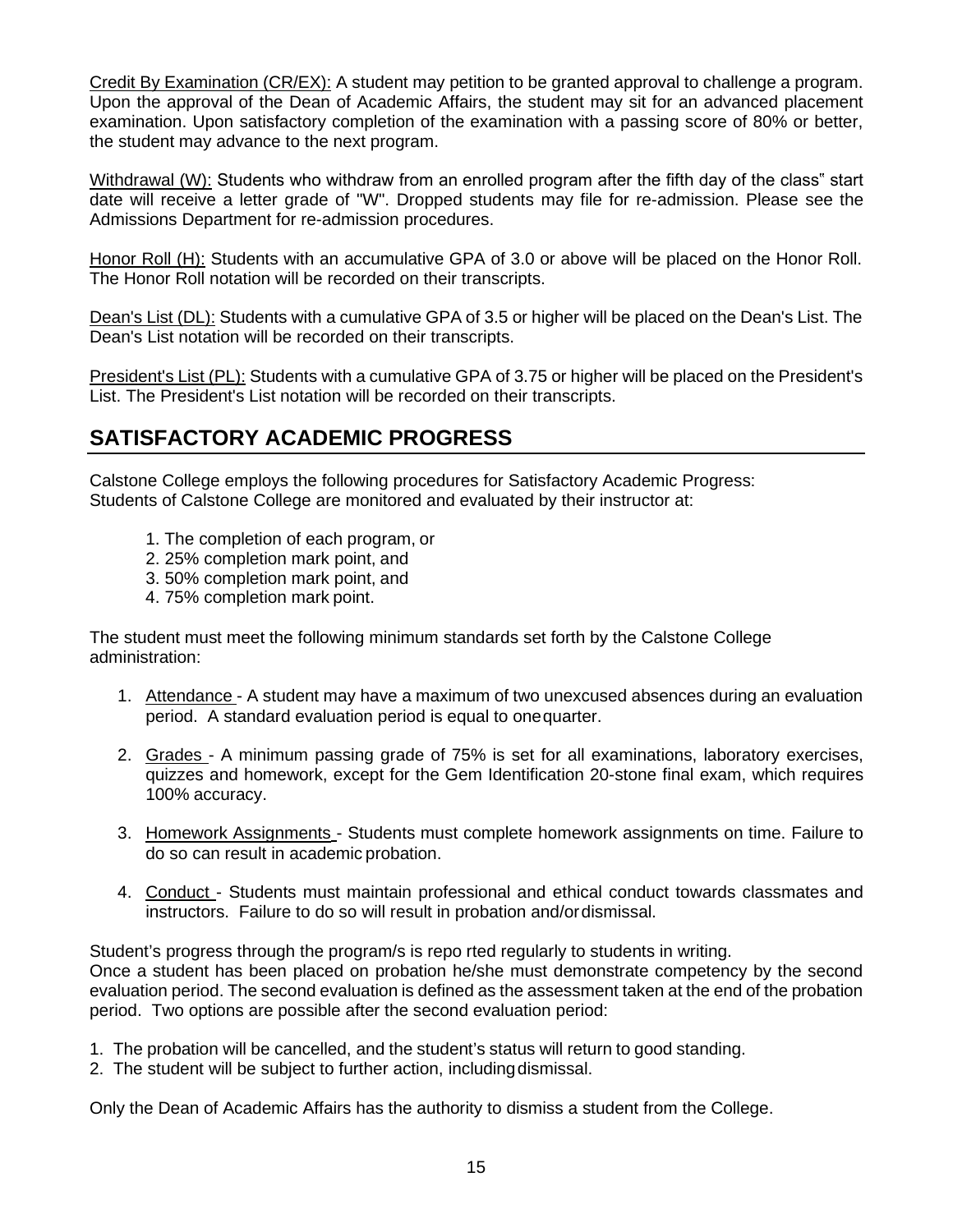### **STUDENTS RECEIVING VETERAN'S BENEFITS**

Any student receiving veterans" benefits must maintain a 2.0 cumulative GPA. Veterans failing to meet the 2.0 GPA as evaluated at the end of each quarter will be placed on academicprobation. Failure to raise the cumulative GPA to 2.0 or higher by the end of two quarter academic probation periods will result in loss of veteran's benefits, loss of Title IV funding and dismissal from the College. The U.S. Department of Veterans Affairs will be notified of the veteran's failure to maintain satisfactory academic progress and any academic dismissal in compliance with C.F.R. 38.

#### <span id="page-17-0"></span>**ACADEMIC PROBATION**

The College requires students to maintain satisfactory academic progress. However, a student will be subject to academic probation due to the following:

- 1. If a student's cumulative grade point average falls below 2.0; and/or,
- 2. If the student fails two exams in a row, or fails greater than 25% of all exams;and/or,
- 3. The instructor determines the student's number of absences are excessive and endangering the student's chances for a successful completion.

A student who does not remove him/herself from the academic probation by the next review or within 30 days, whichever comes first, will be subject to dismissal. Any student who is unable to satisfactorily achieve the knowledge and skills required by the occupation for which the training is intended will be subject to termination. No more than two terms on probation is permitted. The VA will be promptly notified.

#### **APPEAL PROCEDURES**

Students who wish to appeal the decision that they are not making Satisfactory Academic Progress (SAP) must submit a written request to the SAP Review Committee. The SAP Review Committee is composed of the Vice President and the Dean of Academic Affairs. The letter should describe any circumstances related to the student's academic standing which the student believes deserve special consideration. The SAP Review Committee shall evaluate the appeal within a reasonable time frame and notify the student of the decision in writing. The decision of the SAP Review Committee shall be final.

#### **DROP BACK PROCEDURE**

A student who may need to interrupt class attendance may choose to take drop back status. Upon completion of the appropriate forms the student will be scheduled for the next convenient class schedule. The student will re-enter the program at the time based upon the previous hours completed. A student may take only one drop back status in any program.

#### **DISCIPLINARY ACTION**

The College reserves the right to require either probation or permanent dismissal of a student when the student is charged with and guilty of a violation of the Student Code of Conduct.

#### <span id="page-17-1"></span>**APPEALING PROCESS**

In all disciplinary matters, the College will provide the students the right to appeal according to the following procedures: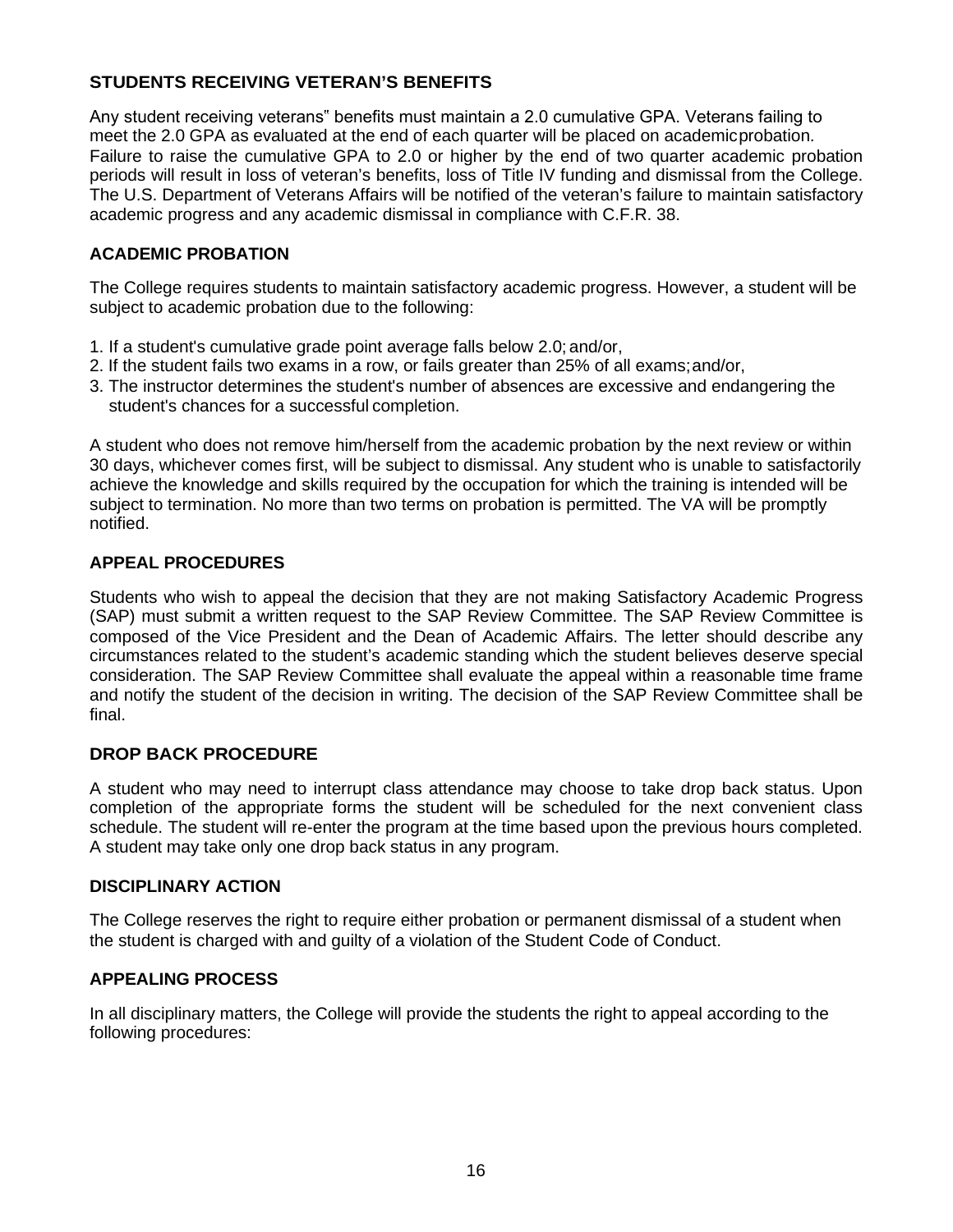#### *Classroom Related Problems (Non-academic)*:

- 1. Speak with the instructor. Many problems can be dealt with successfully by communicating with the instructor involved.
- 2. If the student is not satisfied with the resolution, make a complaint in writing and submit it to the Vice President. Allow one week after the submission of the complaint before you make an appointment to meet with the Vice President. This will give him/her enough time to review the problem.
- 3. If the matter is still not resolved satisfactorily, the student may appeal to the Grievance Committee, which is composed of one faculty member, one student representative and the Vice President. This Committee will hear the testimony of both sides. Afterwards, they will submit a recommendation to the President of the College, who shall decide on the case. All decisions made by the President are final.

#### **Administrative Related Problems:**

- 1. Speak with the Calstone College staff indued.
- 2. If the problem is not solved, submit grievances in writing to the Vice President. Make an appointment to speak with the Vice President after one week to allow him/her time to reviewthe problem.
- 3. If the matter still cannot be resolved, it may be brought to the President. All decisions made by the President are final.

### **COURSE REPETITION**

Both the original and the repeated classes are counted as classes attempted. In computing the grade point average, the grades of the two classes will be calculated separately. The College also offers noncredit remedial courses, based on availability. Both the repeated attempt of classes and the non- credit remedial courses require additional financial obligations. Please inquire further with Admissions office.

### **RE-ADMISSION**

The student who has withdrawn or has been terminated by the College may submit a petition for readmission. The College will consider re-admission only if the student can document that the conditions that led to withdrawal or termination have been resolved, and if the College can reasonably expect that the student will make satisfactory progress. If a student is terminated for being in non- compliance of financial obligations, the previous account balance must be settled first and/or payment arrangements should be made before the student is officially reinstated.

#### **CHANGE OF PROGRAM**

Calstone College reserves the right to make program changes and/or adjustments including curriculum, equipment, teaching materials and books necessary to remain current with industry standards and advancements in technology. Any changes in tuition will not affect those students already enrolled.

#### <span id="page-18-0"></span>**BUYER'S RIGHT TO CANCEL**

A student may cancel his/her enrollment agreement with the College at any time. Cancellation occurs when the student gives a written Notice of Cancellation to the Registrar of the College at the address specified in the Enrollment Agreement, either by mail, hand delivery or telegram. If the Notice of Cancellation is made on or prior to the first day of instruction, the student is entitled to 100% of institutional charges, less a \$25 application fee. The maximum non-refundable registration fee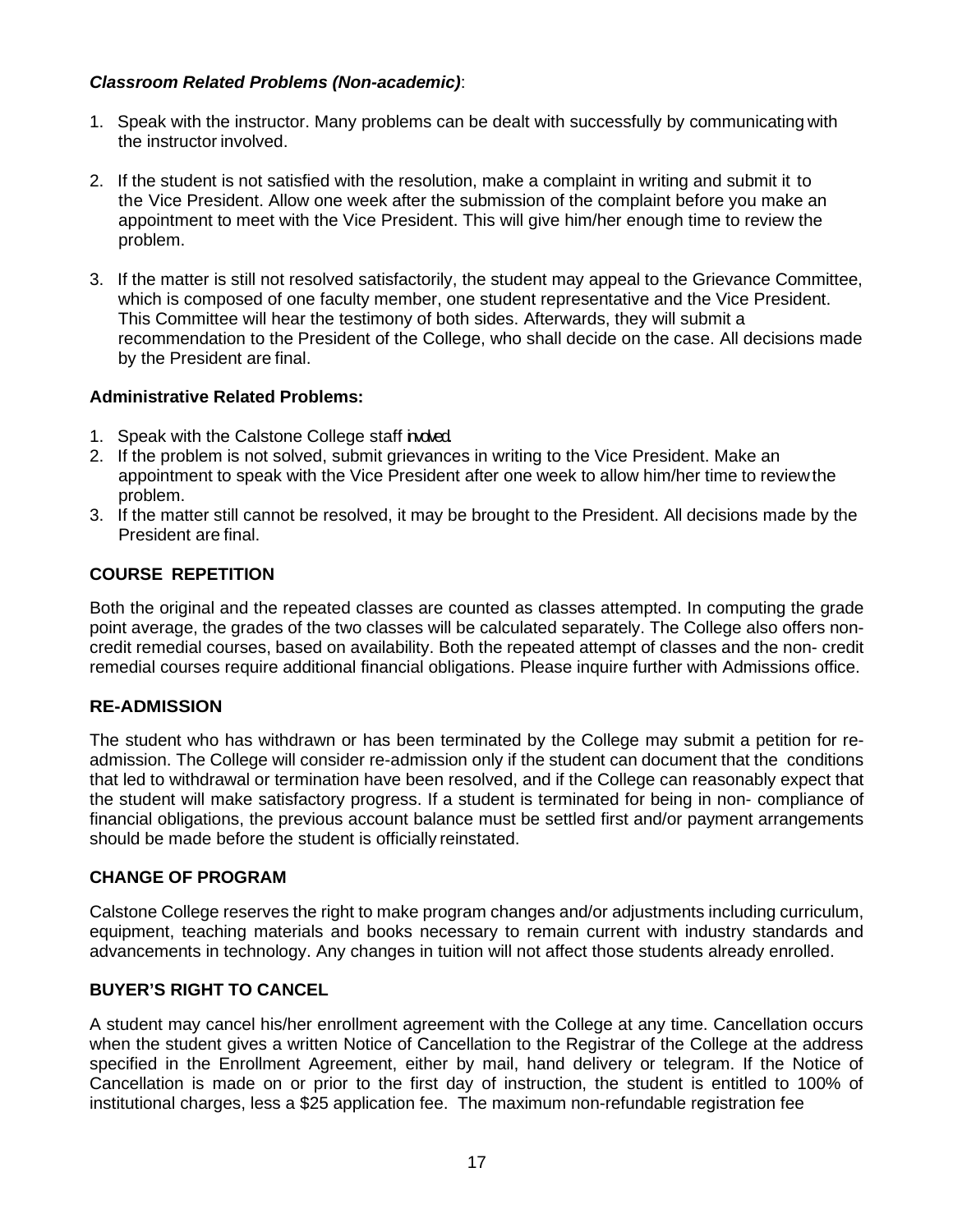allowed by Veterans Administration under the provision of Title 38 is \$10.00 per eligible person. Generally, the date of cancellation will be the date Calstone College receives your notice.

If the College has given the student any equipment, the student shall return the equipment to the College in good condition within 30 days following the receipt of the Notice of Cancellation. If a student fails to return any equipment within this 30-day period, the College will retain that portion of the consideration paid by student equal to the price of the equipment. Upon return of all equipment, books and supplies, the student will have no financial liability. The College will refund any consideration paid within 30 days of receipt of the Notice of Cancellation.

#### <span id="page-19-0"></span>**FINANCIAL ASSISTANCE**

If you are a U.S. Citizen, U.S. Permanent Resident, or hold a non-temporary U.S. Visa, you may apply for a limited number of College-administered scholarships. The scholarships are awarded on the basis of need and academic merits. Other financial assistance may be available. Please inquire with the Admissions Department for details.

#### <span id="page-19-1"></span>**REFUND POLICY**

Calstone College has and maintains a policy for the refund of the unused portion of tuition, fees, and other charges in the event the student fails to enter the course or withdraws, or is discontinued therefrom at any time prior to the completion. The amount charged to the student for tuition, fees, and other charges does not exceed the approximate pro-rata portion of the total charges for tuition, fees, and other charges, that the length of the completed portion of the course should bear to its total length. If a non-veteran student drops or withdraws from the College and has completed less than 60% of the course instruction, the student is entitled to a refund, minus any fees that are non-refundable. We will mail your refund to you within 45 days after receiving your cancellation notice.

### **REFUND POLICY FOR VETERANS ONLY**

Calstone College has and maintains a policy for the refund of the unused portion of tuition, fees and other charges in the event the veteran or eligible person fails to enter the course or withdraws or is discontinued therefrom at any time prior to completion and provides that the amount charged to the veteran or eligible person for tuition, fees and other charges for a portion of the course does not exceed the approximate pro rata portion of the total charges for tuition, fees and other charges that the length of the completed portion of the course should bear to it totallength.

#### **REIMBURSEMENT TO VETERANS AND ELIGIBLE PERSONS**

For information or for resolution of specific payment problems, the veteran should call the DVA nationwide toll number at 1-888-442-4551.

### **STUDENTS RIGHTS UNDER THE STUDENT TUITION RECOVERY FUND (STRF)**

Student Recovery Fund (STRF) was established by the Legislature to protect any California resident who attends a private postsecondary institution from losing money if they prepaid tuition and suffered a financial loss as a result of the school closing, failing to live up to its enrollment agreement or refusing to pay a court judgment.

To be eligible for STRF, a student must be a California resident and reside in California at the time the enrollment agreement is signed or when he/she receive lessons at a California mailing address from an approved institution offering correspondence instruction.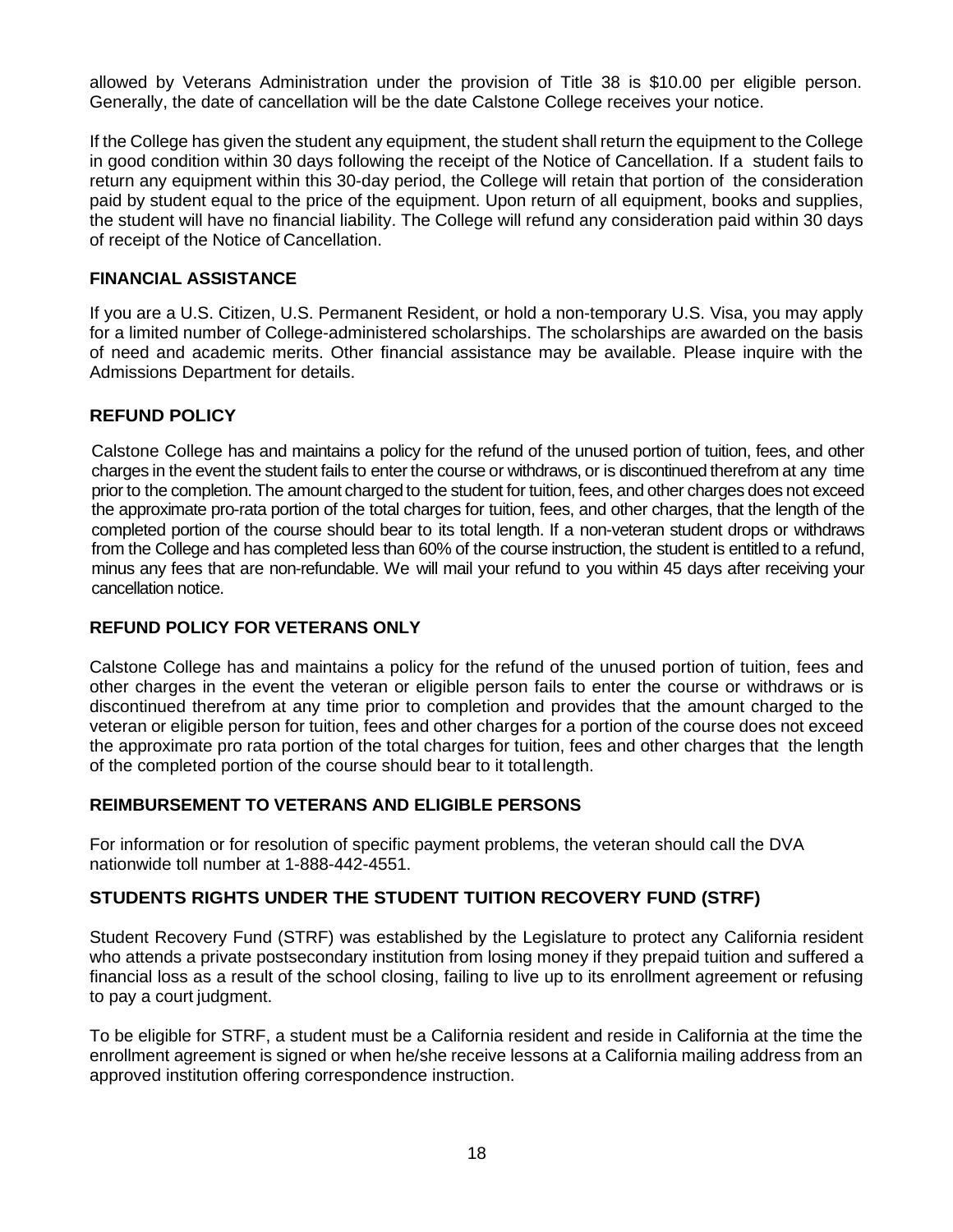Students who are temporarily residing in California for the sole purpose of pursuing an education, specifically those who hold student visas, are not considered a California resident.

Further, those students who are the recipients of third-party tuition and course costs are not eligible for protection under and recovery from the STRF.

To qualify for STRF reimbursement, a student must file a STRF application within one [1] year of receiving notice from the Bureau that the school is closed. If the student does not receive notice from the Bureau, he/she has four [4] years from the date of closure to file a STRF application. If a judgment is obtained, he/she must file a STRF application within two [2] years of the final judgment.

It is important that the student keep copies of the enrollment agreement, financial aid papers, receipts or any other information that documents the monies paid to the school.

#### **Questions regarding the STRF may be directed to:**

Bureau for Private Postsecondary Education P.O. Box 980818 West Sacramento, CA 95798-0818 Phone: (916) 574-8900, Web site: [www.bppe.ca.gov,](http://www.bppe.ca.gov/) E-mail: [bppe@dca.ca.gov](mailto:bppe@dca.ca.gov)

# <span id="page-20-0"></span>**STUDENT CONDUCT POLICY**

Calstone College and its staff of faculty and administration rely on students to conduct themselves in a manner that upholds the Calstone College Student Code of Conduct. The following are types of student conduct that will not be tolerated on campus:

- 1. Possession or usage of illegal drugs, alcohol and other drug-related materials. Students found with such materials will be dismissed from the Calstone College. Students attending the College while under the influence of illegal drugs, alcohol and other drug-related materials will also be dismissed;
- 2. Students who are found to be academically dishonest, in any examination or tests will automatically receive an "F" in that particular course and are subject to disciplinary action for that quarter. Furthermore, any student who has committed an act of academic dishonesty will be automatically disqualified from receiving any current or future scholarship awards from the College.
- 3. Students are expected to conduct themselves in a manner that is not injurious to the well-being of other individuals or to Calstone College property. The integrity of the College and its program depends on all students upholding their code of conduct. Any act or behavior that disrupts or prevents the administrative staff or the faculty from performing their duties in the academic environment will be grounds for immediate disciplinary action for violation of rules and regulations including, but not limited to, thefollowing:
	- a) Willful disobedience to directions of Calstone College staff acting in theirduties;
	- b) Furnishing false and misleading information to theCollege;
	- c) Unauthorized entry to, or use of, the Collegefacilities;
	- d) Forgery, alteration or misuse of CC documents, records oridentification;
	- e) Obstruction or disruption of classes, administration, disciplinaryproceedings;
	- f) Theft or damage to the properties belonging to Calstone College. Disorderly, rude, obscene, offensive conduct or expression which interferes with the College's primary education responsibilities; and
	- g) Assault or battery, abuse, or threat of force or violence directed to any member of Calstone College, including any form of sexual assault, harassment, and unwanted sexualadvances.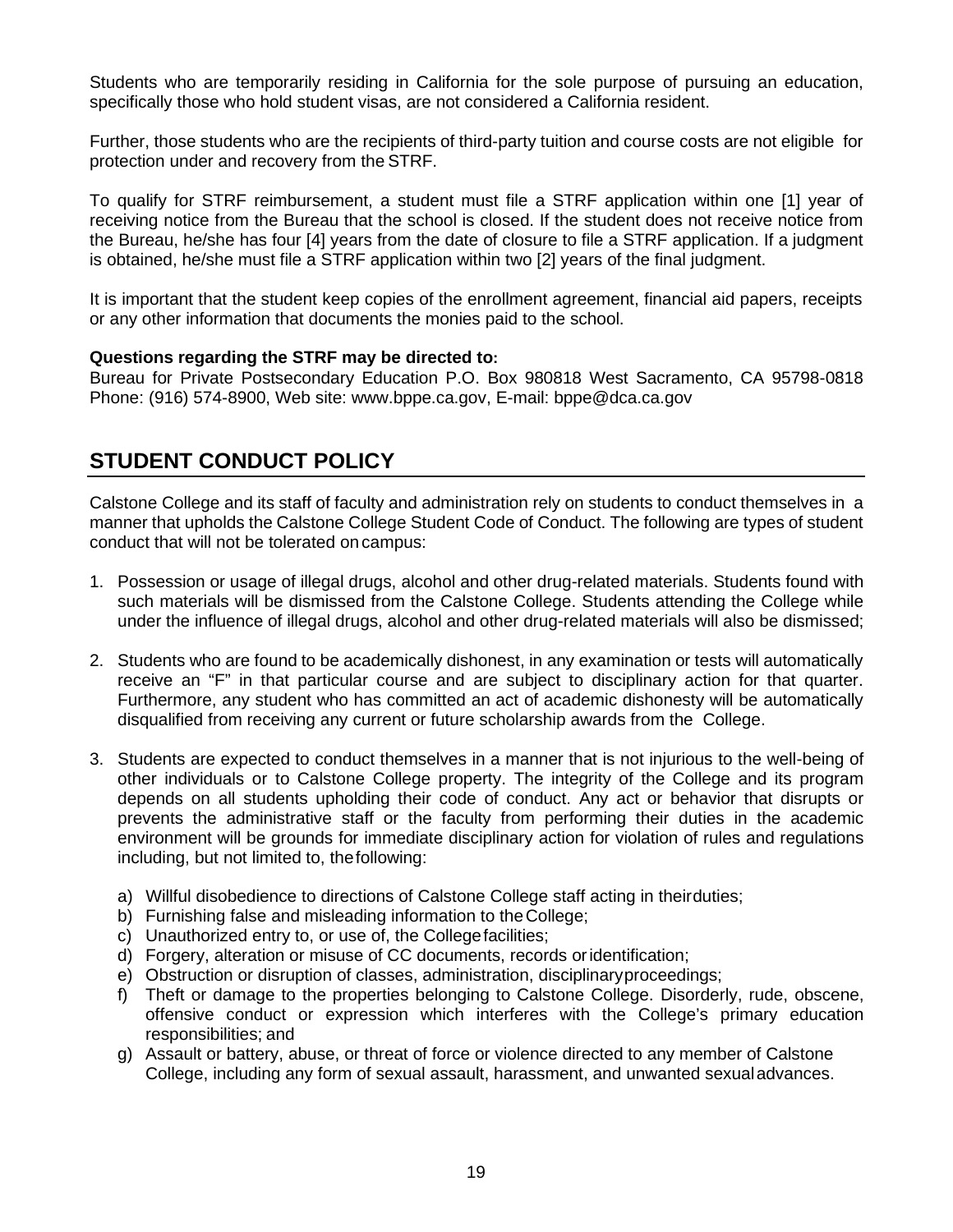#### **MISCONDUCT PROBATION**

In the event that a student is put on probation for misconduct, the student will receive a written notice showing the date of action, the type of probation, the action needed for reinstatement, the deadline for reinstatement and the consequences, if not reinstated. If the student feels that the probation was given unfairly or is in error, the student should submit a petition, before the stated deadline for reinstatement. The petition form can be obtained from the Registrar.

#### **SUSPENSION & DISMISSAL/TERMINATION**

A student who does not meet the requirements as explained in the Satisfactory Academic Progress section of this catalog, or who violates provisions listed under Student Code of Conduct, or who fails to pay the tuition, will be placed on probation. If during the next 30 days following being placed on probation status, the student achieves a minimum cumulative grade point average of C or better when under academic probation, or maintains a cumulative attendance of 80% or better if under attendance probation, or removes the probationary violation the student will be removed from probationary status. However, students who will be on probation for more than two terms will result in suspension or dismissal/termination. The DVA will be promptly notified, no more than two terms of probation is permitted.

Calstone College reserves the right to dismiss any students on the grounds of the violations outlines in SAP. In the event of termination, the student will receive a written notice from the College showing the date of action, the cause and the deadline for a petition. If the student feels that the termination was unfair or in error, the student should submit a petition, which can be obtained from the Registrar, before the stated deadline. *See Student GrievancePolicy.*

#### <span id="page-21-0"></span>**STUDENT GRIEVANCE POLICY**

Should any student have a grievance (unresolved complaint) about their status or grades, the normal recourse is for the student to consult with the instructor involved. If the student disputes the decision rendered, the case may be considered by the Vice President for further judgment. The normal recourse for records, faculty, or other concerns, is for the student to finally consult the President. In the event a satisfactory resolution is not achieved at this level, the student maycontact:

Department of Consumer Affairs Consumer Information Division 1747 North Market Blvd., Suite 225 Sacramento, CA 95834, (916) 574-8900

#### **STUDENT RECORDS/RIGHT TO PRIVACY**

The Federal Right to Privacy Act of 1964 enables all students to review their academic records, including grades, attendance and advising reports. Student records are confidential and only such agencies or individuals authorized by law are allowed access without written permission from the student. State law requires that the College maintain these records for five (5) years. Transcript of Records will be kept for 50 years. Graduates can review their records during regular business hours by appointment. Copies of transcripts are made available to students at a minimal charge. Receipt of written consent from the student is required before records are released to a third party.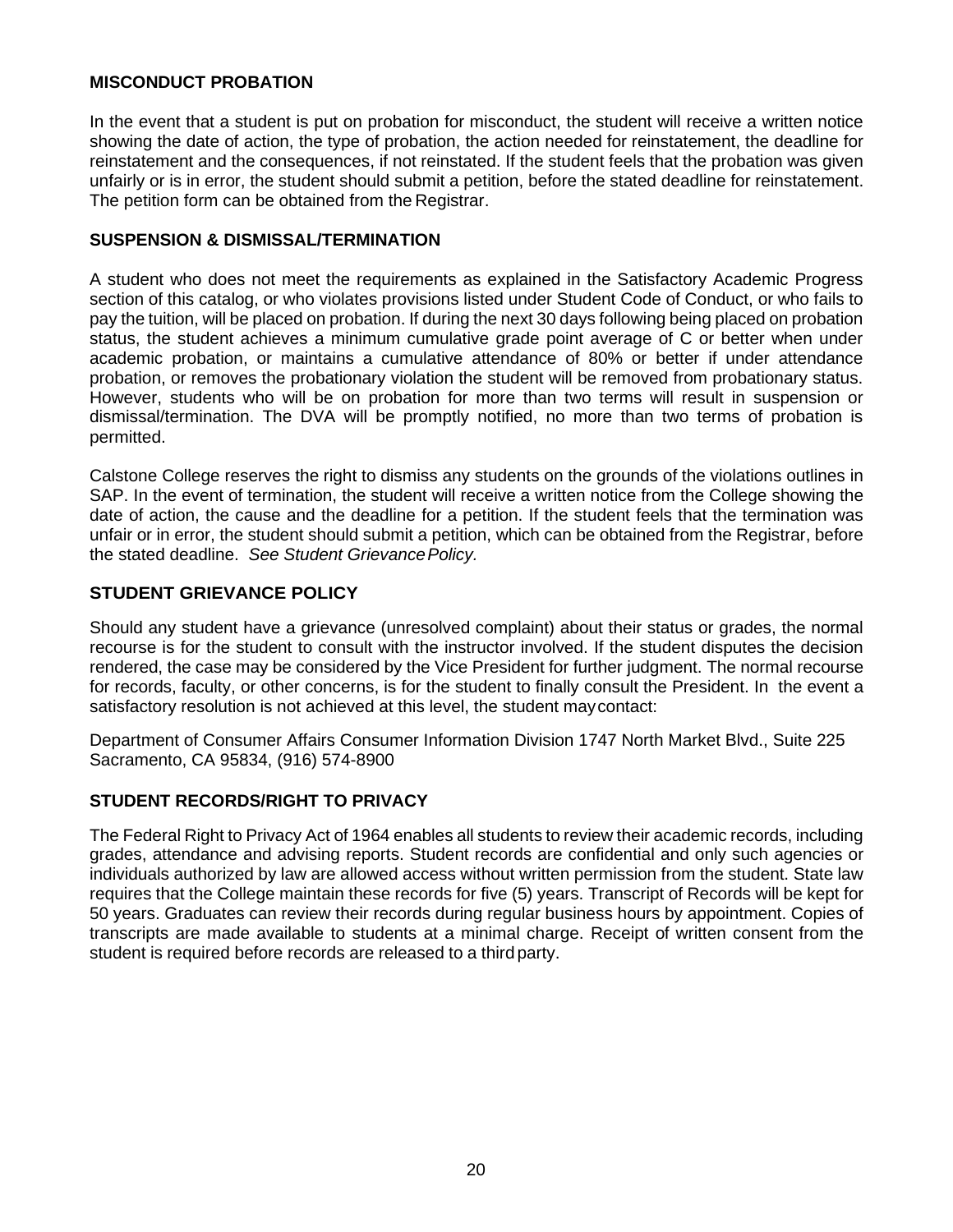# <span id="page-22-0"></span>**LIBRARY AND MEDIA CENTER**

### **LIBRARY MISSION STATEMENT**

The Calstone College Library is committed to providing quality service and an excellent collection of materials to support the mission, goals, educational, and research needs of students, staff, faculty, administration, in support of the College's diverse curriculum. The mission of the Calstone College Library is to achieve excellence in the provision and promotion of information services to meet the teaching and learning needs of the College and continue to invest in the improvement of the library facilities.

The Calstone College library, available to currently enrolled students and faculty, is located within the College's campus. The library's main mission is to provide the resources that are necessary for students and faculty to obtain the best education possible. The library provides resources that students and faculty may need for reference and assistance for the curricula offered at Calstone College. Students have check-out privileges within the circulating collection and are also able to further their research by using the online resources that are available to them.

The library contains a collection of thousands of textbooks, periodicals, e-books, articles, and other related materials that provide assistance to the students and faculty. The library's collection is building up its resources in order to support Calstone College's programs. Certain resources including magazines, special collection books, and other rare collections cannot be checked out. However, students are free to browse through any of the resources while they are at the library and are able to photocopy any material as long as they do not conflict with copyright issues.

In addition to the library, the Media center contains the computers, online library resources, and software necessary for completing projects and assignments. Students are encouraged to use the Media center for academic purposes including research, writing, and reading. The library and Media center are available for use during regular College hours. Calstone College is continuously improving its library resources in order to better serve the needs of our students.

### **BOOKS AND MORE**

#### **Books**

The library contains a collection of thousands of textbooks, periodicals, e-books, articles, and other related materials that provide assistance to the students and faculty. The library's collection is building up its resources in order to support Calstone College's programs. Certain resources including magazines, special collection books, and other rare collections cannot be checked out. However, students are free to browse through any of the resources while they are at the library and are able to photocopy any material as long as they do not conflict with copyright issues.

#### <span id="page-22-1"></span>**E-books and Internet Library**

In addition to our vast collection of textbooks and articles, we also have e-book service available for Students.

- 1. <http://www.pdfgeni.com/>
- 2. <http://www.scribd.com/>
- 3. <http://www.free-ebooks.net/register.php>
- 4. <http://www.asiaing.com/index.php>
- 5. <http://www.ebooklobby.com/>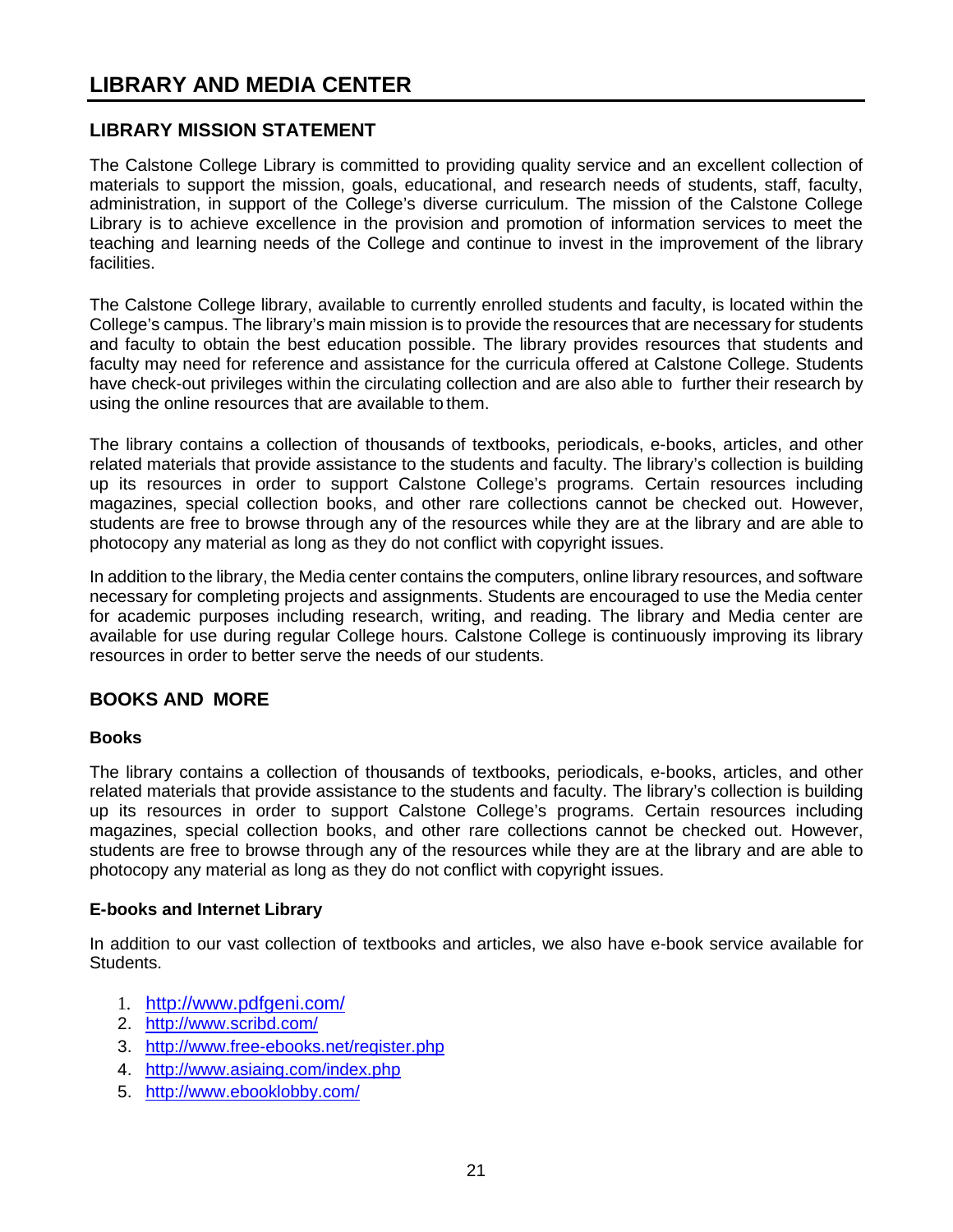#### **What are E-Books?**

E-Books are electronic versions of printed books. While E-books are NOT intended to replace our print collection, in many cases, they allow us to offer access to material we would not otherwise be able to include in our collection. Since the library has limited funds, we are not always able to maintain the most up-to-date collection of print materials. However, with E-books, we are able to provide and maintain an up-to-date collection in a wide range of subjects such as technology and computer jewelry, fashion, design, business, literature and muchmore.

#### **Advantages of E-Books**

E-Books can be viewed online from any PC connected to the Internet. E-Books are available at your convenience – anywhere, anytime. When you "check out" an e-book, it is available to you only forthe period of time you are actively reading online, and when you log off the computer, the e-book is "returned," available for another user.

#### **Links to other library websites**

- 1. <http://www.pdfgeni.com/>
- 2. <http://www.scribd.com/>
- 3. <http://www.ipl.org/index.html>

#### **ABOUT THE LIBRARY**

#### **Hours**

The library is open from 9:00 am to 5:00 pm Monday through Friday. Hours vary during breaks, holidays, and summer. Please observe the notice on the door for changes.

#### <span id="page-23-0"></span>**Policies and Regulations**

We continue to reserve the right to ask anyone to leave the library if they are disturbing to others. Cell phone conversations must be at a minimal disturbance to others. To provide an environment that is welcoming and conducive to study, we ask you to keep your cell phone notifications and conversations at a low level and brief. Replacement costs, including a non-refundable billing fee, may be charged for materials lost, damaged, or not returned. Unless specifically indicated, periodicals may not be checked out or removed from the library. The library is not responsible for notices the borrower does not receive due to absences or change of address or personal name. The library retains the right to revoke borrowing privileges if rules are abused or library bills are not paid. The Calstone College library has the right to recall materials whennecessary.

#### **INTERNET**

#### **Searching the Internet**

[www.ask.com](http://www.ask.com/) One of the top two search engines

<http://www.lii.org/search/file/searchtools> Links to the top search tools, all on one page.

[www.bing.com](http://www.bing.com/)

Microsoft's web search tool (formerly Live Search).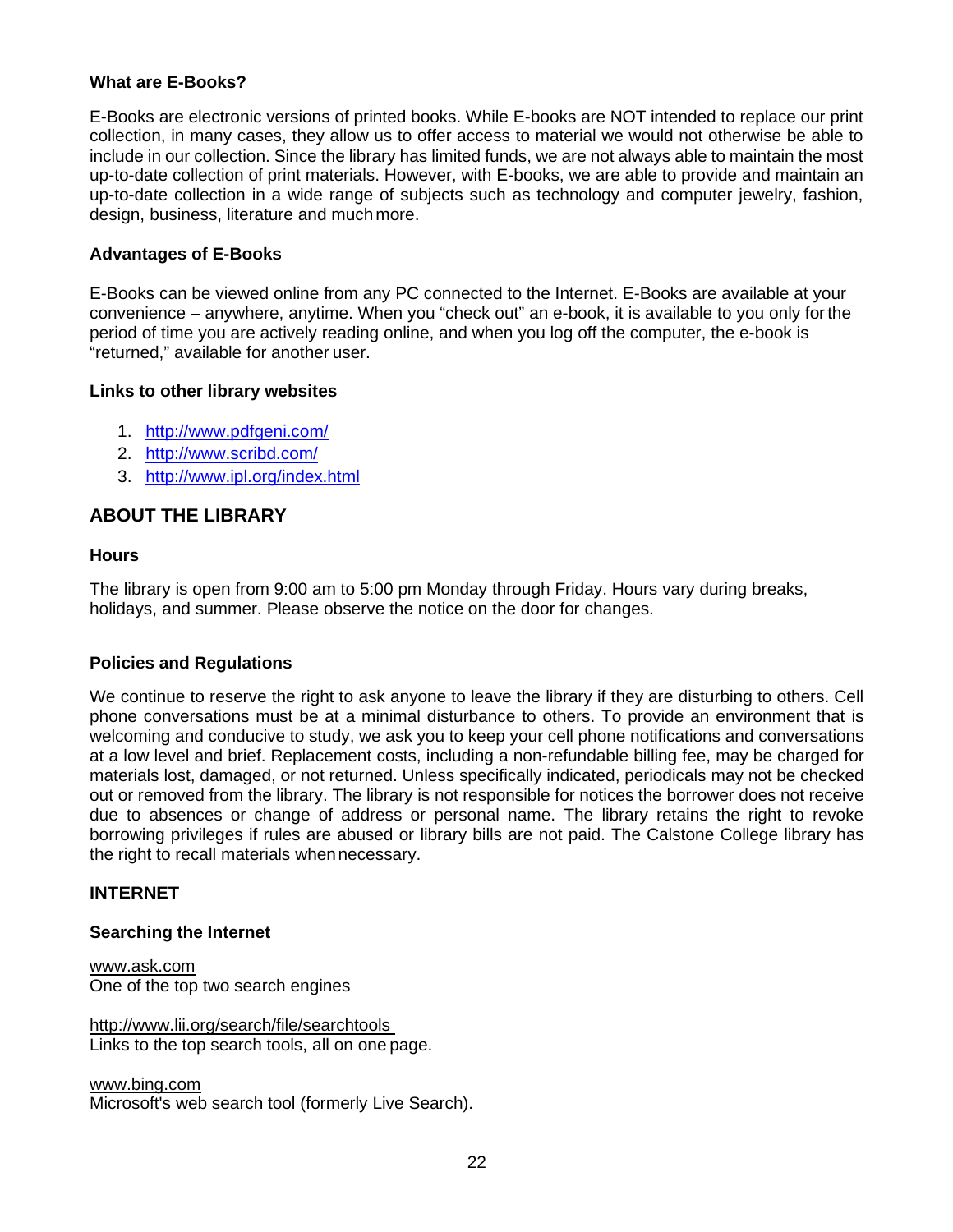[www.blinkx.com](http://www.blinkx.com/) Search millions of hours of video at once.

[www.clusty.com](http://www.clusty.com/) Clustering search engine -- includes blogs, Wikipedia, and jobs.

[www.dogpile.com](http://www.dogpile.com/)

This meta search engine searches multiple databases simultaneously.

[www.google.com](http://www.google.com/)

Considered by many as the best general search engine, its results are based on page popularity.

[www.hotbot.com](http://www.hotbot.com/) This meta search engine searches multiple databases simultaneously.

[www.ixquick.com](http://www.ixquick.com/) This meta search engine searches multiple databases simultaneously.

[www.mamma.com](http://www.mamma.com/) This meta search engine searches multiple databases simultaneously.

[www.yahoo.com](http://www.yahoo.com/) Web portal, directory, etc.

#### **SERVICES**

#### **Request Materials**

Reference assistance is available most hours the library is open. Orientations and one-on-one instruction can be scheduled by any user.

#### <span id="page-24-0"></span>**TECHNOLOGY CENTER**

#### **Academic Computer Services**

Computer services support the computer requirements of academic programs. This center is designed for students to take full advantage of the resources the Calstone College has to offer. The open- access Computer Center is equipped with the latest Macintosh computers, Windows workstations, and color printers. Our College courses merge studio and computer-based techniques of illustration, typography, layout, 3D imaging, interactive design, video editing, and motion graphics. Students produce original work in various forms of output, including large format color prints, DVD"s, and rapid prototyping.

### <span id="page-24-1"></span>**POLICIES AND REGULATIONS**

#### **Cell phone Policy**

To provide an environment that is welcoming and conducive to study, we ask you to keep your cell phone notifications and conversations brief and at a low level. Cell phone usage is allowed only on the main floor of the Library. We continue to reserve the right to ask anyone to leave the library if they are disturbing to others. Cell phone conversations must be at a minimal disturbance to others.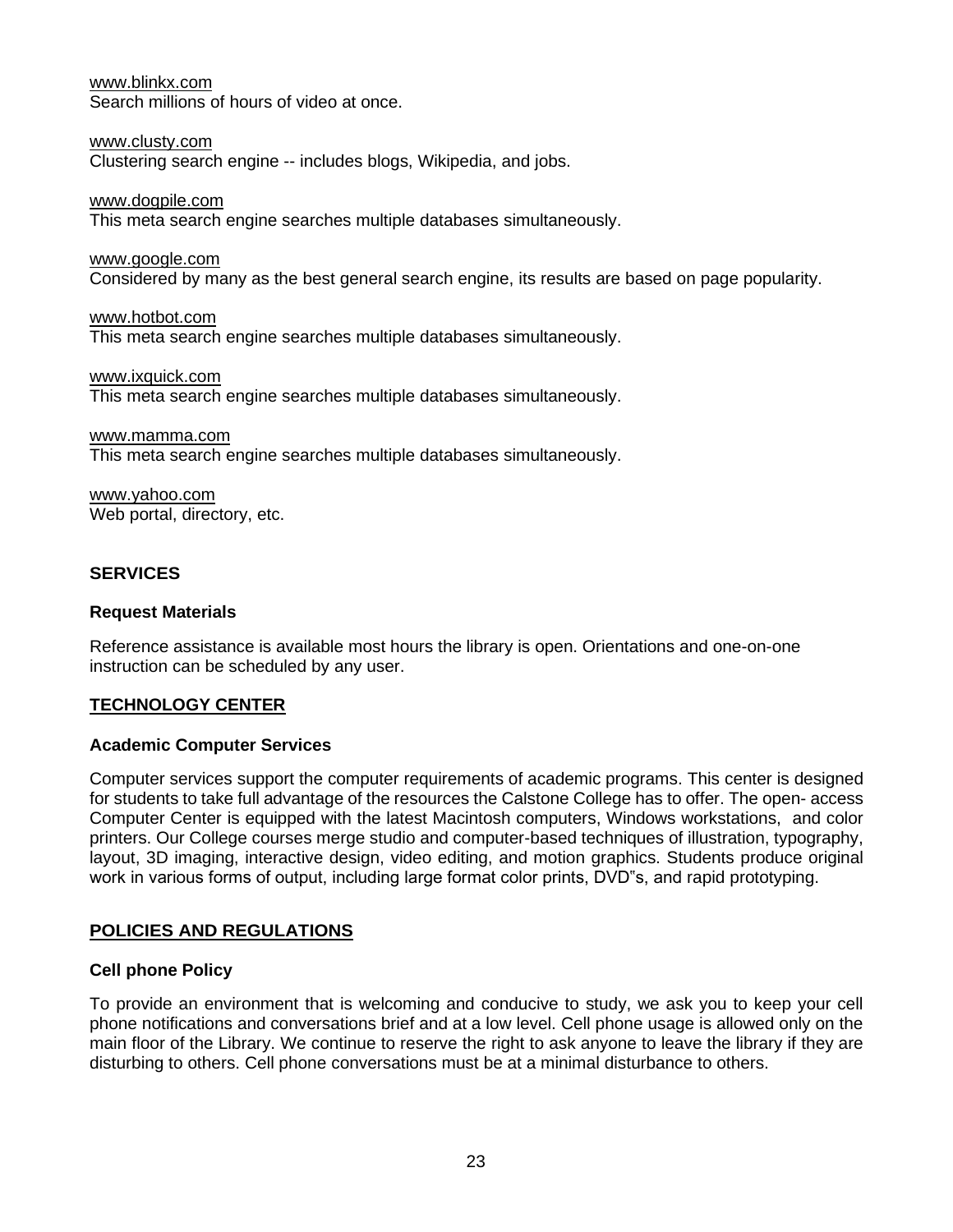#### **Computer Use Policy**

In accordance with the Internet/Network Use Policy issued by the Calstone College President, all users are required to abide by the rules of the policy and use the system in an ethical and lawful manner. Any abuse of these policies can result in the loss of computer and library privileges and may be subject to applicable criminal and civil penalties. When using the computers in the Calstone College, all users (students, staff, and faculty) are required to abide by the rules of this policy. Library computers are available to support and enhance the instructional goals of the library and institution. These goals include, but are not limited to, the following: Calstone College class assignments; scholarly research; teaching; lifelong learning; all other informational needs.

Computers are not to be used for games, chat rooms, or email if they do not support the instructional goals of the College. No loading of any personal software is allowed. Only CC"s equipment may be connected to campus networks. Computer use time will be limited to accommodate all users.

Information may be saved to a disk or printed. Application software is available but the primary use of these computers is for research. Computer use in the classroom is reserved for library classes & instruction, workshops, or meetings with the approval of the librarian(s). If a complaint of a violation of this policy is lodged against an individual, the individual by agreeing to this policy, grants permission for Calstone College administrators to access a log of the individual computer activities in order to evaluate the merit of the complaints for possible actions. Calstone College retains the right to revoke any computer use privileges if these policies are abused.

# <span id="page-25-0"></span>**STUDENT SERVICES**

Calstone College maintains a Student Services Department to assist students by providing them with access to programs and assistance outside the classroom. Locations of nearby restaurants, libraries and hospitals along with service agencies in the area are available. Additional community resources are available upon request.

#### <span id="page-25-1"></span>**HOUSING**

Calstone College has no on-campus housing. However, Calstone College staff is available to assist students with finding housing, often just as the students arrive. The College offers this service to students, regardless of whether or not they live in the area or are traveling from other parts of the country.

### <span id="page-25-2"></span>**JOB PLACEMENT**

Calstone College maintains a policy of offering job placement assistance to all graduates and/or active students. Our main purpose is to help students find jobs and to provide continuous support services to enable them to keep their jobs and continue their overall professional development. To that end, we will provide this assistance through a job referral service. This is maintained by our constant updating of job banks for our students. This support service for our graduates and active students who are seeking employment opportunities is augmented by our systematic and attentive interaction with potential employers in our localcommunities.

<span id="page-25-3"></span>Although job placement cannot be guaranteed, Calstone College will attempt to place graduates and/or active students by assisting them in getting in touch with employers offering employment opportunities within the gem and jewelry industry. The College also offers assistance in resume writing, interview techniques, job search methods, and in making important career decisions. We meet our overall Calstone College educational mission by first providing students the training, and then providing the tools, to effectively use the training in the real-world workenvironment.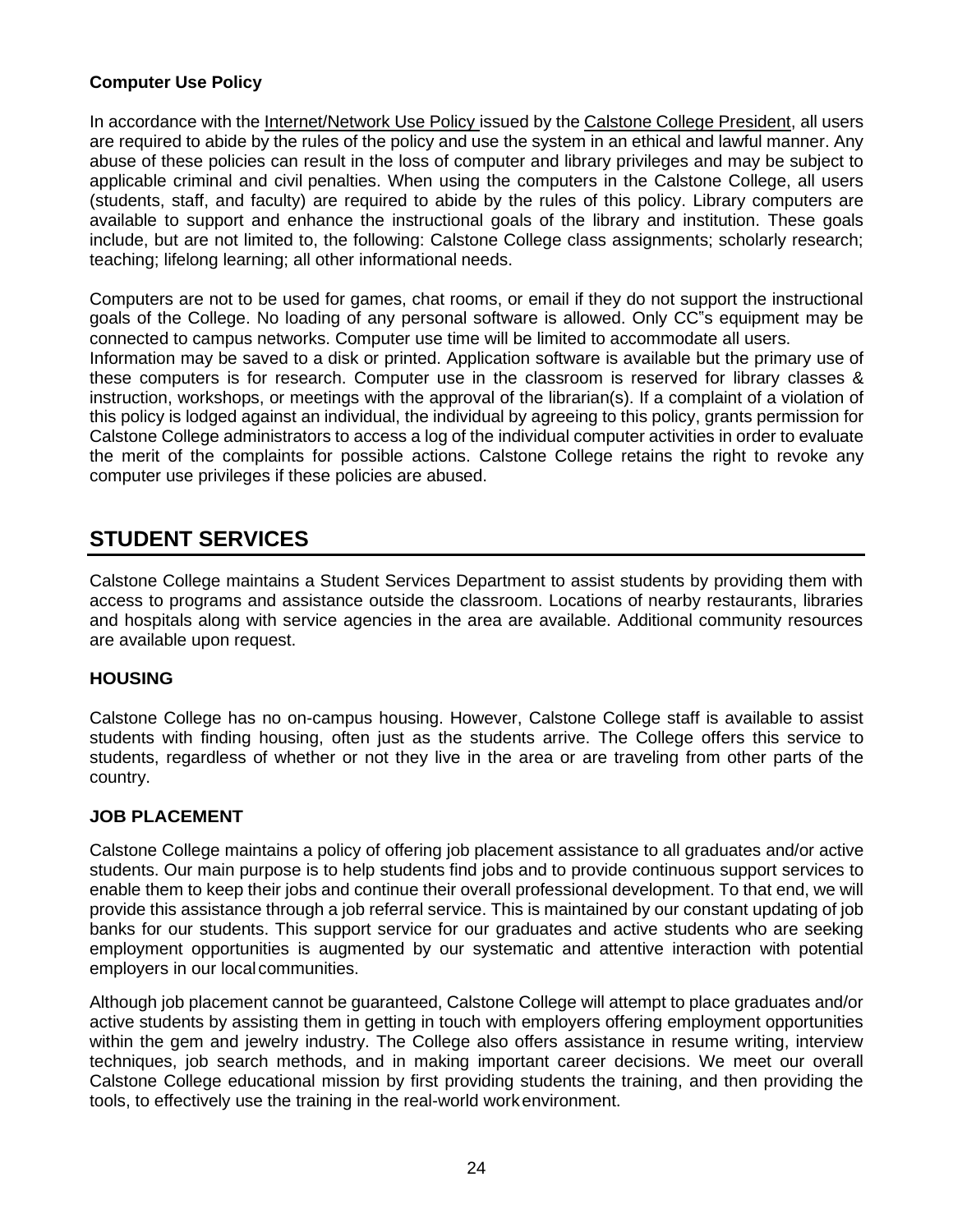#### **ACADEMIC GUIDANCE**

At Calstone College, we have professional counselors who are highly trained and competent in guiding and advising students. They are extremely sensitive to the problems the students may face in their pursuit of learning these vocational skills. We also have certified, experienced, and highly qualified instructors who are genuinely interested in the students'" work and are particularly receptive to their needs and concerns. They are also willing and able to assist the students in matters extraneous to the classroom.

# <span id="page-26-0"></span>**STUDENT ACTIVITIES**

The jewelry design industry wants people who have more than just technical skills. At Calstone College, learning doesn't just take place in the classroom. We set up a variety of activities for our students so that they can experience the whole world of jewelry design. This is a partial list of activities arranged by the Student Services Department.

#### **COMPANY TOURS**

As a Job Placement activity, we have tours to a variety of companies to see the design process firsthand. Often, these tours include the opportunity to meet with the companies" Human Resources Department and to discuss possible employment opportunities.

#### **CAREER PLANNING RESOURCES**

In order to prepare you for the "real world", we offer a variety of seminars to aid in the job placement process. Strategic interviewing skills and resume development seminars, as well as motivational alumni and industry guest speakers are a few examples of the resources availableto all students.

#### **ALUMNI VISITS**

Calstone College values the networking of Alumni and current students of our College. Calstone College will maintain contact with graduates and ask them to visit current students to give their past experiences of their studies and how they are applying themselves in the real world.

#### <span id="page-26-1"></span>**SKILLS DEVELOPMENT CENTER**

The Student Success Center, under the authority of the Chief Academic Officer has a set mission to facilitate the academic experience and learning outcomes of the student body by offering and organizing different academic and counseling services and activities.

#### <span id="page-26-2"></span>**FREE TUTORING SERVICE**

Calstone College believes that by peer teaching/tutoring, (outside of regularly scheduled class time) the students profit the most from the program. Teaching/tutoring one another gives the opportunity for students to review their knowledge and structure of their own skills. Therefore, students are encouraged to tutor one another.

Through the Skills Development Center, senior students willing to engage in free tutoring activities, are available to meet with students in need, to help them prepare for tests and midterms, give input and feedback on projects, and aid them on their overall comprehension of the coursematerial.

It is strictly for Calstone College students to teach active or former students.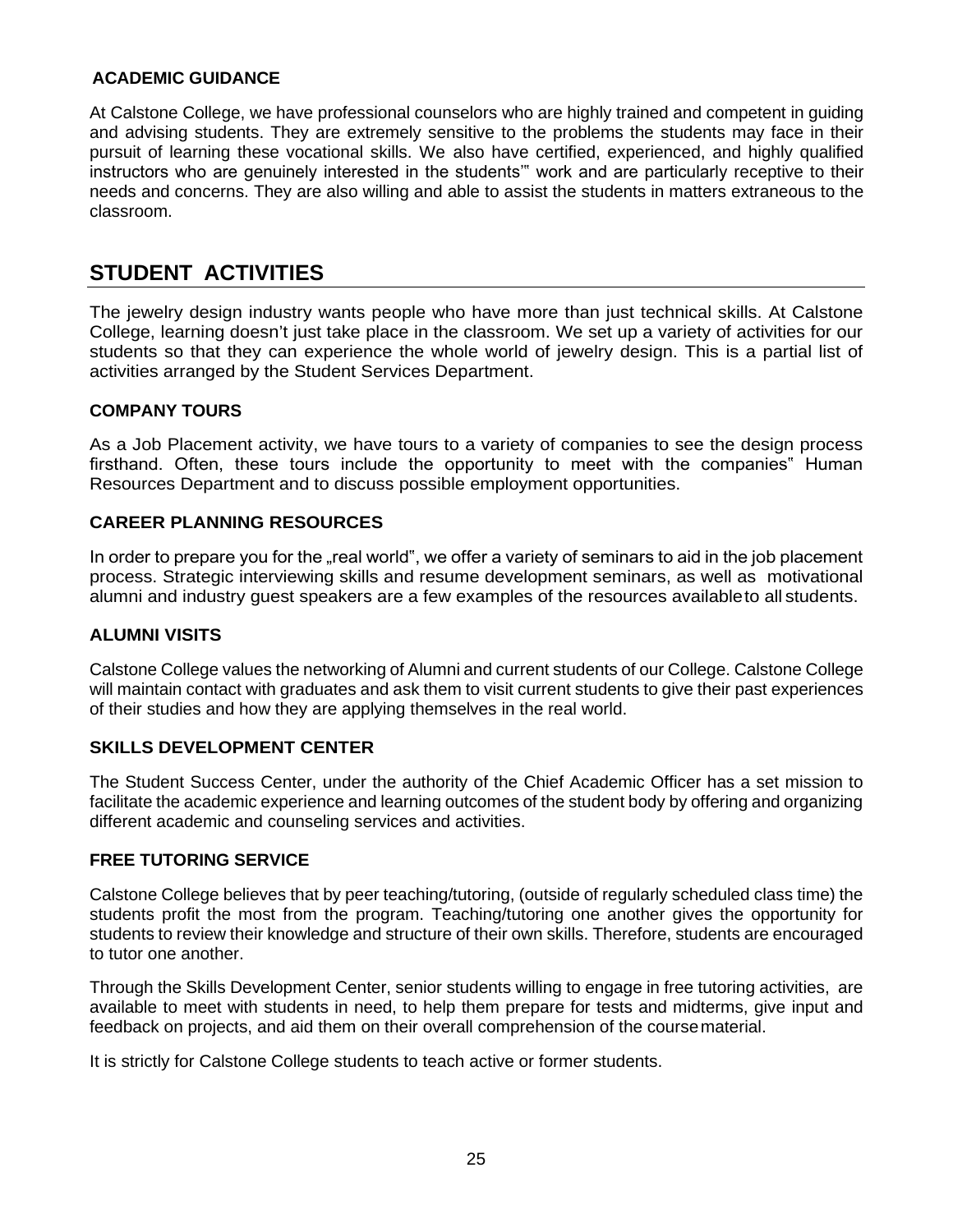Free Tutors contacts are posted on the Calstone College ePortfolio website (www.pandoraportfolio.com) in the group Calstone College Free Tutors.

#### **PRIVATE TUTORS**

Students in need of Academic help can also hire a private tutor. Private tutors are professors of Calstone College. The exact amount charged is determined by the tutor and is paid directly to the tutor by the student. Private tutoring sessions are not paid for by Calstone College.

Private Tutor's contacts are posted on the Calstone College ePortfolio website (www.pandoraportfolio.com) in the group Calstone College Private Tutors.

#### **STUDY GROUPS**

Calstone College encourages students to form study groups in order to share knowledge and achieve Academic success. Students may contact the Skills Development Center for help in organizing a study group.

#### <span id="page-27-0"></span>**ACADEMIC ADVISING**

All Calstone College students have access to academic advisors. Students should plan to meet with their advisor at least once a quarter, which ensures proper Academic planning over their course of study at Calstone College. Calstone College invites students to seek academic advice from faculty members, Division Chairs and Department Chairs.

Some instances may require mandatory meetings with an advisor to review academic situations and formulate or review and revise as needed plans of study (please check the academic Probation Policy).

#### **ADDITIONAL SUPPORT**

Additional academic assistance, including information about Time Management, Study Skills, Test Anxiety, Note Taking Skills, and other areas that have a bearing on academic success, can be obtained by contacting the Skills Development Center.

#### **PEER MENTOR PROJECT**

Peer mentoring is a voluntary program run by the Chief Academic Officer in which Professors and Senior Students provide guidance and support to incoming students who are new to the Calstone College community. A mentor can provide answers to questions about the College, particular programs, classes, and more. If you would like to either request a mentor or become one, contact the Chief Academic Officer.

# <span id="page-27-1"></span>**GRADUATION REQUIREMENTS**

To graduate from their program of study, the student must fulfill the following:

- 1. Satisfy all financial obligations to CalstoneCollege.
- 2. Students must successfully receive a passing grade or credit for all required courses for the program and achieve a grade point average of no less than 2.0.
- 3. Satisfactory attendance as outlined in the College policy must bemet.
- 4. A student must fulfill all the credits required for the major in their program of study.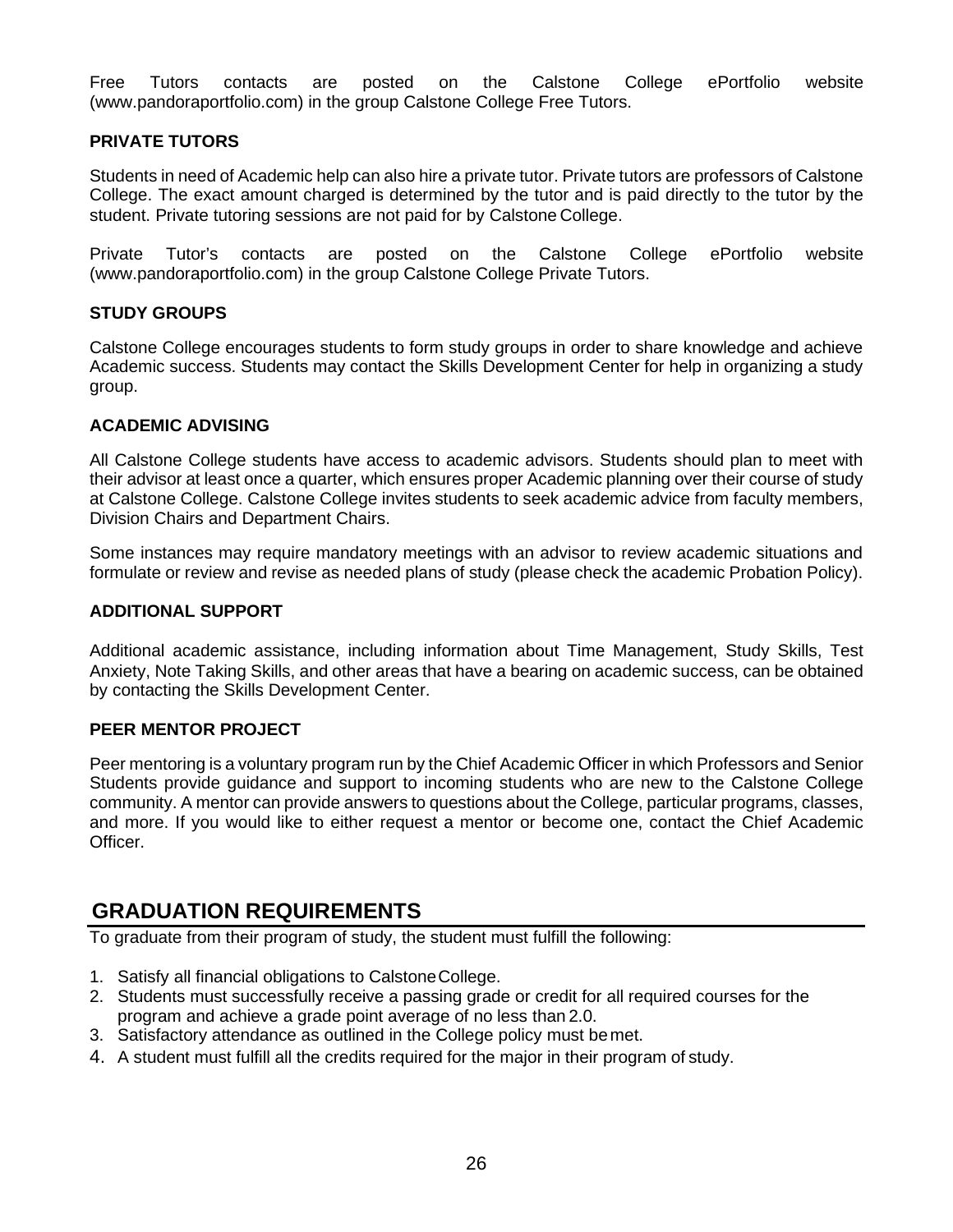# <span id="page-28-0"></span>**COURSE REQUIREMENTS AND FEES**

#### **CERTIFICATE AND DIPLOMA PROGRAMS**

*Here at Calstone College we offer six non-degree programs. The objective of the Certificate and Diploma Programs at Calstone College aims to instruct students in studies that practically equip graduates with necessary skills to apply in their vocational field and obtain employment in a jewelry related industry. Our programs range from select disciplines in the jewelry arts such as Wax Techniques, Graduate Gemologist, Graduate Jeweler, Metal Arts, Jewelry Designer and Jewelry Technology CAD/CAM.*

Wax Techniques Graduate Gemologist Graduate Jeweler Metal Arts Jewelry Designer Jewelry Technology CAD/CAM

#### **SCHEDULE OF PROGRAMS OF STUDY**

| Program                    | Length of Program<br>in Quarters | <b>Total Clock</b><br><b>Hours</b> | <b>Total Quarter Credit</b><br><b>Units</b> |
|----------------------------|----------------------------------|------------------------------------|---------------------------------------------|
| <b>Graduate Gemologist</b> | 2                                | 600                                | 36                                          |
| Graduate Jeweler           | 2                                | 600                                | 33                                          |
| Jewelry Designer           |                                  | 300                                | 18                                          |
| Jewelry Technology CAD/CAM |                                  | 300                                | 18                                          |
| <b>Metal Arts</b>          |                                  | 300                                | 18                                          |
| Wax Techniques             |                                  | 300                                | 18                                          |

#### **Estimated Cost of Living (Optional)**

In order to better prepare for your expenses while studying at Calstone College, we estimated the following:

| <b>Expenditure</b> | <b>Estimated Cost</b> | <b>Basis</b>               |
|--------------------|-----------------------|----------------------------|
| Housing            | \$18,000 / year       | 1 Bedroom alone            |
| Other              | \$12,000 / year       | Food, transportation, etc. |
| <b>Utilities</b>   | \$1,800 / year        |                            |
| Total              | \$31,800              |                            |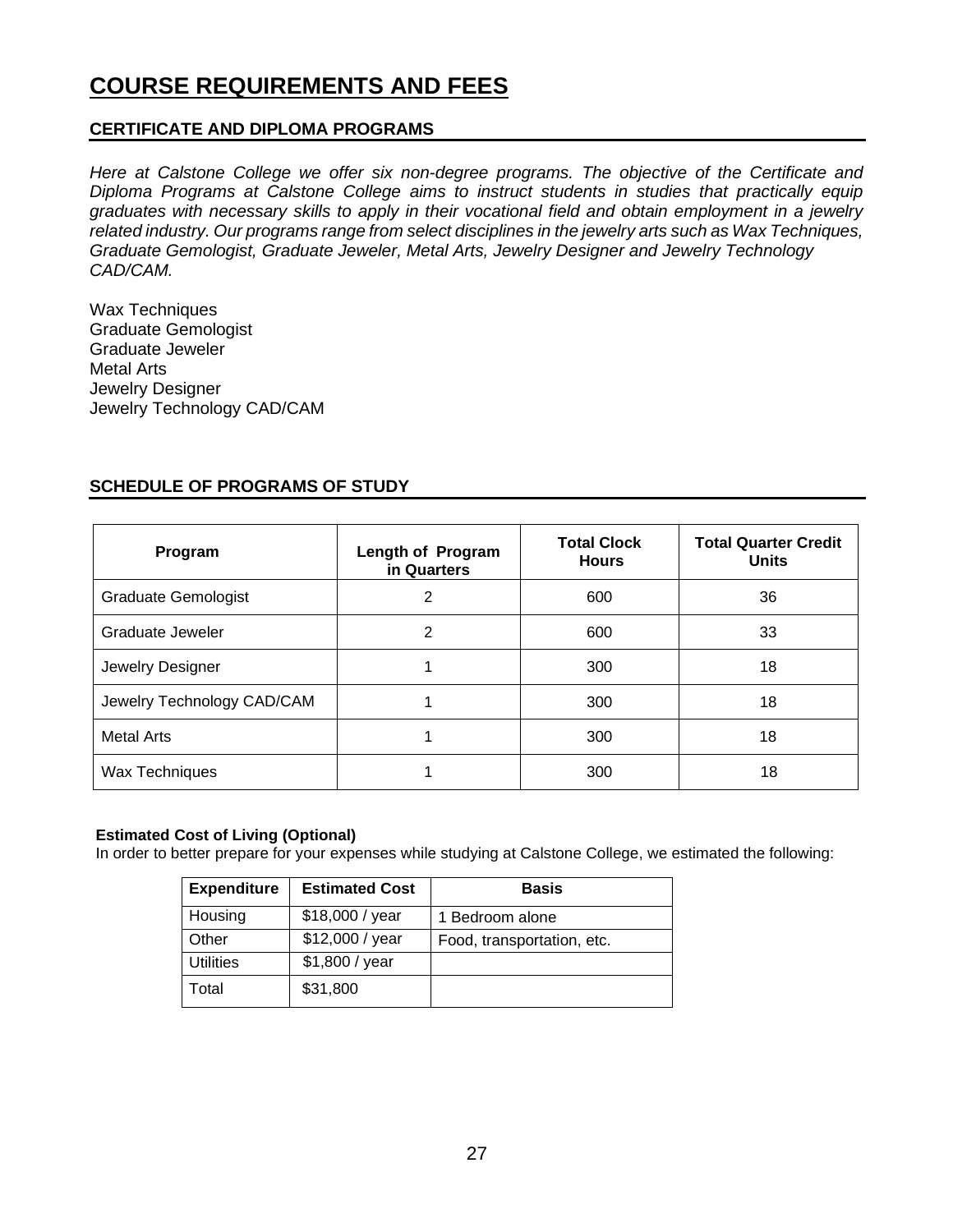# <span id="page-29-0"></span>**GRADUATE GEMOLOGIST**

#### **Diploma Program 600 Clock Hours, 36 Quarter Credit Units**

#### **Program Schedule:**

| <b>Schedule</b> | Days of the Week | <b>Clock Hours</b> |
|-----------------|------------------|--------------------|
| Day Schedule    | Monday-Friday    | 600                |

#### **Graduate Gemologist Diploma Program:**

Students will take fundamental courses in gemology studying the full spectrum of gems from colored stones, diamonds, pearls, to their synthetic counterparts where students are trained to distinguish the cuts, weight, treatment, value, and effects of popular demand and supply. Students will learn to evaluate gems efficiently and accurately utilizing up-to-date testing procedures and equipment during hands on lab testing. A framework of gems in their history, use, and designs, is outlined in courses and seminars, where students can grow in appreciation and understanding to the various factors that affect the demand for jewelry. From the physical and chemical properties of stones to the skills needed to trade and buy will be thoroughly examined within the program, fully equipping our graduates to work in the field. Graduates can enter into entry-level positions as: Assistant buyer, assistant store manager, diamond grader, gemologist, diamond sales representative, wholesale sales representative, retail sales associate, quality control professional, and stonesetter.

#### **Graduate Gemologist Diploma Program Requirements:**

The Graduate Gemologist Diploma program is 600 clock hours. The program can be completed in approximately two quarters.

| <b>Course</b><br>Code | <b>Course</b>                   | Lecture<br><b>Hours</b> | <b>Lab Hours</b> | <b>Clock</b><br><b>Hours</b> | Quarter<br><b>Credit Units</b> |
|-----------------------|---------------------------------|-------------------------|------------------|------------------------------|--------------------------------|
| <b>JEA 150</b>        | Gemology                        | 10                      | 40               | 50                           | 3                              |
| <b>JEA 190</b>        | Diamonds                        | 10                      | 40               | 50                           | 3                              |
| <b>JEA 260</b>        | Diamonds & Diamond Grading      | 10                      | 40               | 50                           | 3                              |
| <b>JEA 265</b>        | Diamond Grading Lab             | $\Omega$                | 60               | 60                           | 3                              |
| <b>JEA 280</b>        | <b>Colored Stone Essentials</b> | 10                      | 40               | 50                           | 3                              |
| <b>JEA 300</b>        | Colored Stone I                 | 15                      | 30               | 45                           | 3                              |
| <b>JEA 350</b>        | <b>Colored Stones II</b>        | 15                      | 30               | 45                           | 3                              |
| <b>JEA 380</b>        | <b>Colored Stones Lab</b>       | 0                       | 60               | 60                           | 3                              |
| <b>JEA 430</b>        | Gem Identification I            | 10                      | 40               | 50                           | 3                              |
| <b>JEA 470</b>        | <b>Gem Identification II</b>    | 10                      | 40               | 50                           | 3                              |
| <b>JEA 475</b>        | Gem Identification Lab          | $\mathbf 0$             | 60               | 60                           | 3                              |
| <b>JEA 530</b>        | The Jewelry Profession          | 30                      | 0                | 30                           | 3                              |
|                       | <b>Total</b>                    | 120                     | 480              | 600                          | 36                             |

#### **Program Outline:**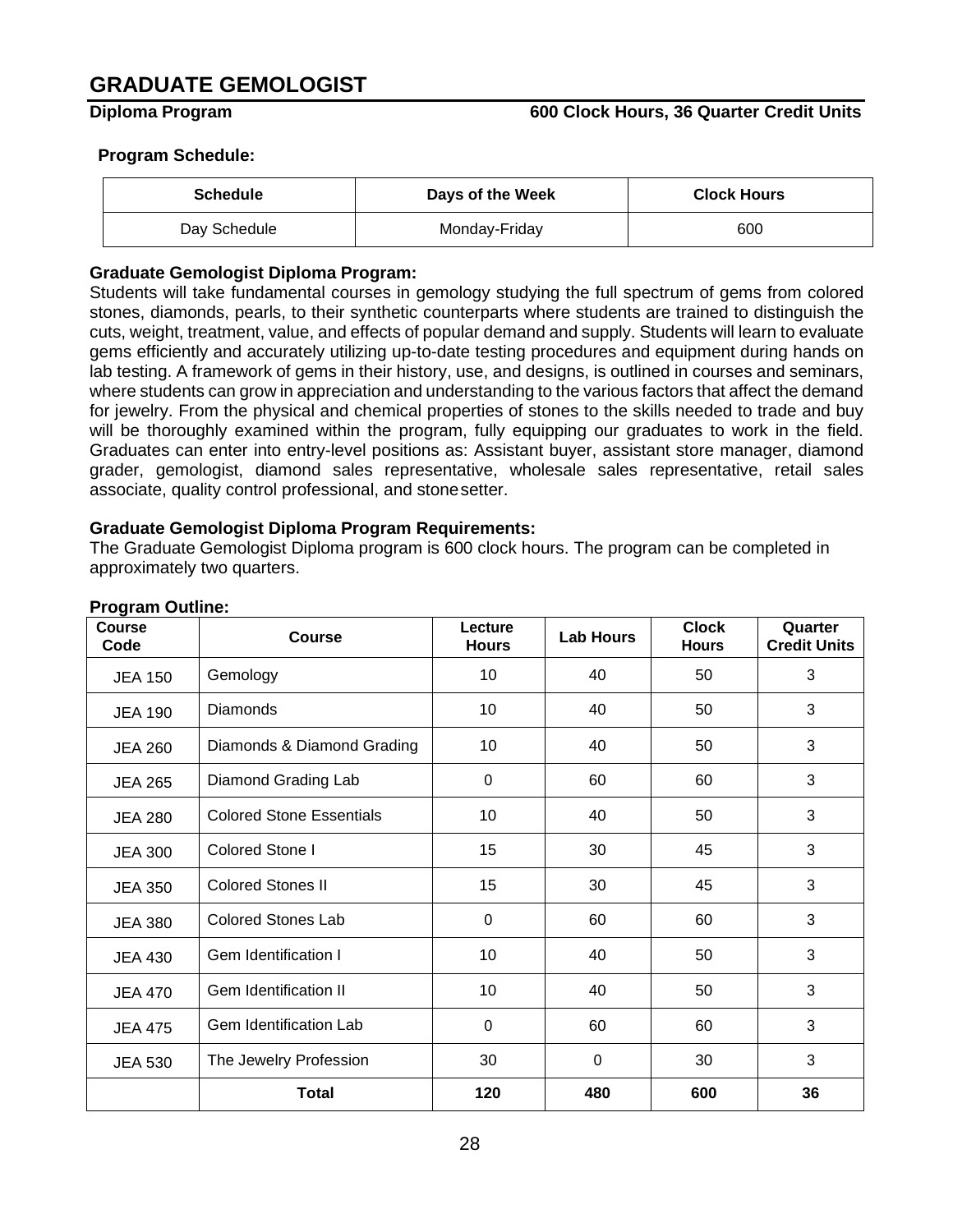### **GRADUATE GEMOLOGIST COURSE FEES**

| Tuition             | \$15,900.00 |
|---------------------|-------------|
| Registration        | (\$200.00)  |
| Materials and books | \$2,480.00  |
| Total charges       | \$18,580.00 |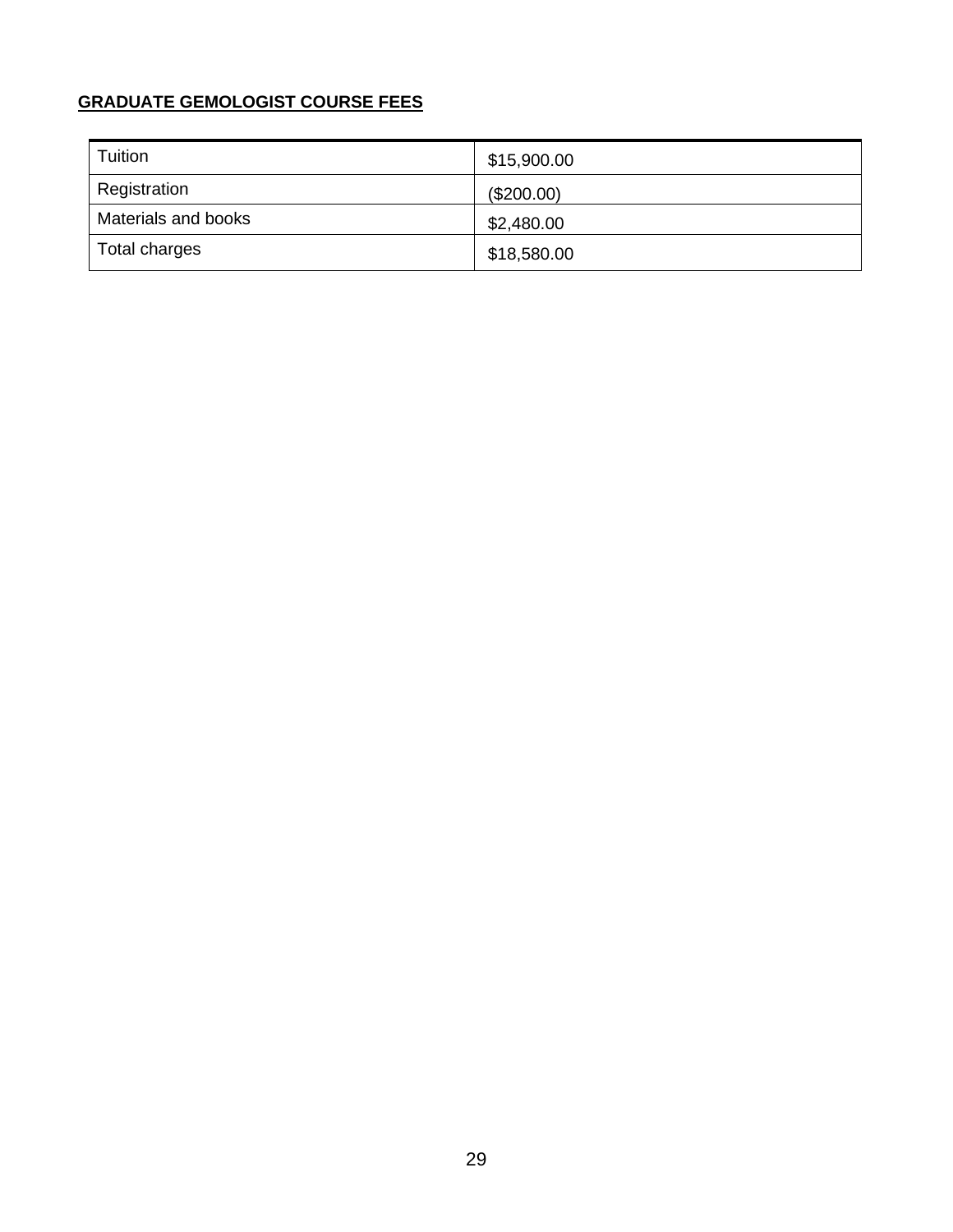# <span id="page-31-0"></span>**GRADUATE JEWELER**

#### **Diploma Program 600 Clock Hours, 33 Quarter Credit Units**

#### **Program Schedule:**

| <b>Schedule</b> | Days of the Week | <b>Clock Hours</b> |
|-----------------|------------------|--------------------|
| Day Schedule    | Monday-Friday    | 600                |

#### **Graduate Jeweler Diploma Program:**

Students engage in comprehensive hands on course of studies where their skills are forged within a real shop setting. Students are instructed in metal manipulation using saw and torch techniques, soldering, setting stones in various styles, jewelry repair, treating stones, testing metals as well as knowing the physical and chemical properties of metals that they handle. Graduates will be guided in their technical skills under the instruction of experienced professionals in challenging studio settings. This course is highly recommended to individuals who plan to pursue careers as entry-level stone setters, bench jewelers and jewelry business owners, and jewelry repair.

#### **Graduate Jeweler Diploma Program Requirements:**

The Graduate Jeweler Diploma program is 600 clock hours, completed in approximately 2 quarters.

| .,<br><b>Course Code</b> | <b>Course</b>                | <b>Lecture Hours</b> | <b>Lab Hours</b> | <b>Clock Hours</b> | Quarter<br><b>Credit Units</b> |
|--------------------------|------------------------------|----------------------|------------------|--------------------|--------------------------------|
| <b>JEA 120</b>           | Jewelry and Metal Essentials | 10                   | 40               | 50                 | 3                              |
| <b>JEA 210</b>           | Metal Arts I                 | 10                   | 40               | 50                 | 3                              |
| <b>JEA 240</b>           | Metal Arts IIA               | 10                   | 40               | 50                 | 3                              |
| <b>JEA 245</b>           | Bench Jeweler Studio         | 10                   | 40               | 50                 | 3                              |
| <b>JEA 310</b>           | Metal Arts III               | 20                   | 80               | 100                | 6                              |
| <b>JEA 340</b>           | Junior Studio                | $\Omega$             | 60               | 60                 | 3                              |
| <b>JEA 450</b>           | Senior Studio                | 0                    | 60               | 60                 | 3                              |
| <b>JEA 500</b>           | Graduate Jeweler I           | 0                    | 120              | 120                | 6                              |
| <b>JEA 510</b>           | Graduate Studio I            | $\mathbf 0$          | 60               | 60                 | 3                              |
|                          | <b>Total</b>                 | 60                   | 540              | 600                | 33                             |

#### **Program Outline:**

#### **GRADUATE JEWELER COURSE FEES**

| Tuition                    | \$16,200.00 |
|----------------------------|-------------|
| Registration               | (\$200.00)  |
| <b>Materials and Books</b> | \$1,450.00  |
| Total charges              | \$17,850.00 |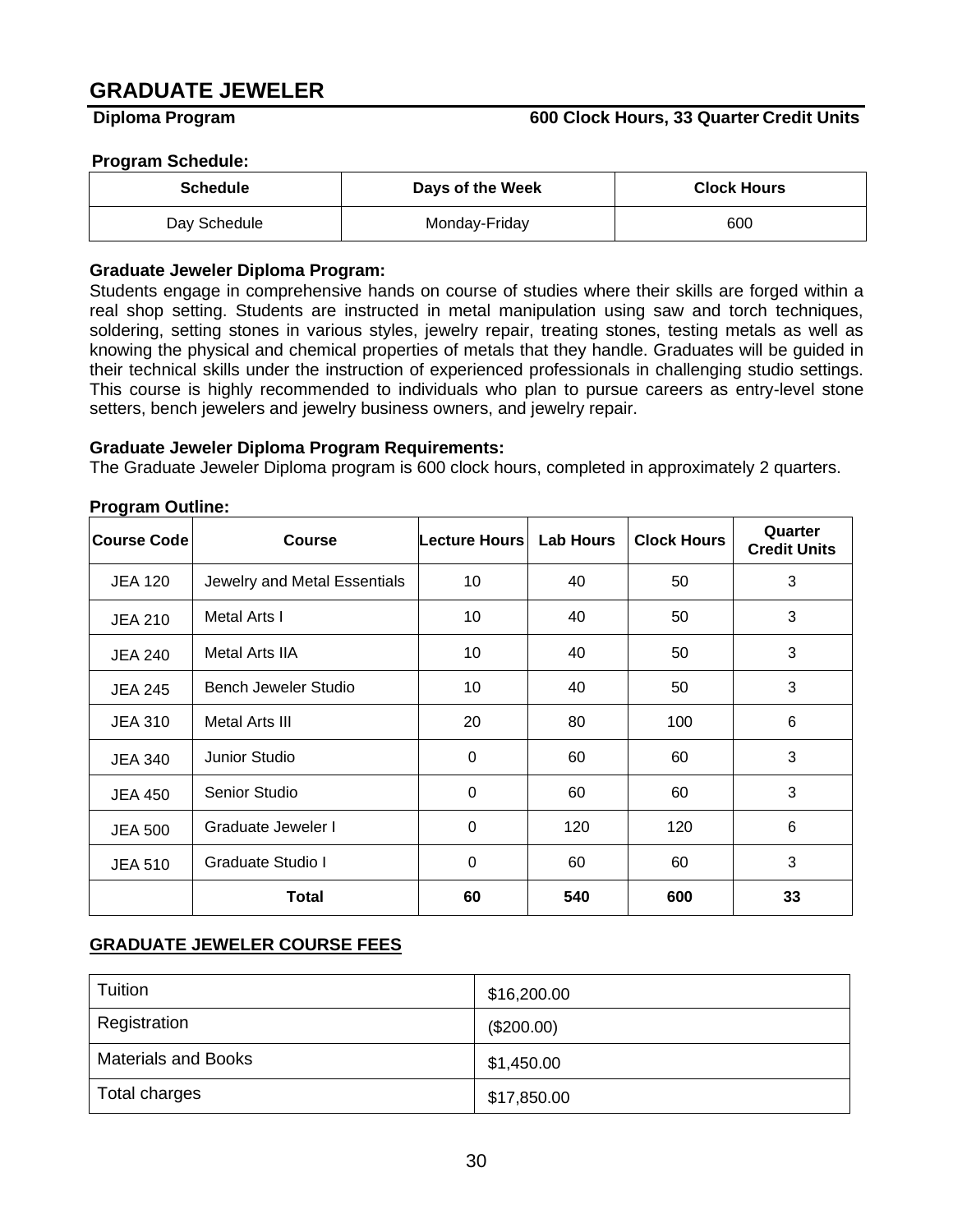# <span id="page-32-0"></span>**JEWELRY DESIGNER**

#### **Certificate Program 300 Clock Hours, 18 Quarter Credit Units**

#### **Program Schedule:**

| <b>Schedule</b> | Days of the Week | <b>Clock Hours</b> |
|-----------------|------------------|--------------------|
| Day Schedule    | Monday-Friday    | 300                |

#### **Jewelry Designer Certificate Program:**

The aim of the program is to technically train artists to render jewelry designs in various mediums of watercolor, pencil, and colored pencils consistent to professional standards of the jewelry industry. Students learn to capture illuminations and facets of gemstones and precious metals in five-point perspective representations. An examination of the emergence, value, purpose, and trends of jewelry from historic periods to modern times is incorporated into our curriculum to establish the jewelry designer in the vast creative resources and inspirations which to draw from. Jewelry design courses also aim to develop the designer in the skill of designing, drafting, and revising for demanding clients, so as to be technically and conceptually versatile for the marketplace. Graduates of this program can enter into entry-level positions as jewelry designers.

#### **Jewelry Designer Certificate Program Requirements:**

The Jewelry Designer Certificate program lasts 10 weeks long and contains 300 clock hours. The program can be completed in approximately one quarter. There are projects to complete, instead of any examinations.

| <b>Course</b><br>Code | Course                | Lecture<br><b>Hours</b> | <b>Lab Hours</b> | <b>Clock</b><br><b>Hours</b> | Quarter<br><b>Credit Units</b> |
|-----------------------|-----------------------|-------------------------|------------------|------------------------------|--------------------------------|
| <b>JEA 110</b>        | Rendering I           | 10                      | 40               | 50                           | 3                              |
| <b>JEA 130</b>        | Jewelry Design I      | 10                      | 40               | 50                           | 3                              |
| <b>JEA 140</b>        | Rendering II          | 10                      | 40               | 50                           | 3                              |
| <b>JEA 160</b>        | Facets of Jewelry     | 10                      | 40               | 50                           | 3                              |
| <b>JEA 170</b>        | Jewelry Design II     | 10                      | 40               | 50                           | 3                              |
| <b>JEA 360</b>        | <b>Counter Sketch</b> | 10                      | 40               | 50                           | 3                              |
|                       | Total                 | 60                      | 240              | 300                          | 18                             |

#### **Program Outline:**

#### **JEWELRY DESIGNER COURSE FEES**

| Tuition                    | \$7,650.00 |
|----------------------------|------------|
| Registration               | (\$200)    |
| <b>Materials and Books</b> | \$750.00   |
| <b>Total Charges</b>       | \$8,600.00 |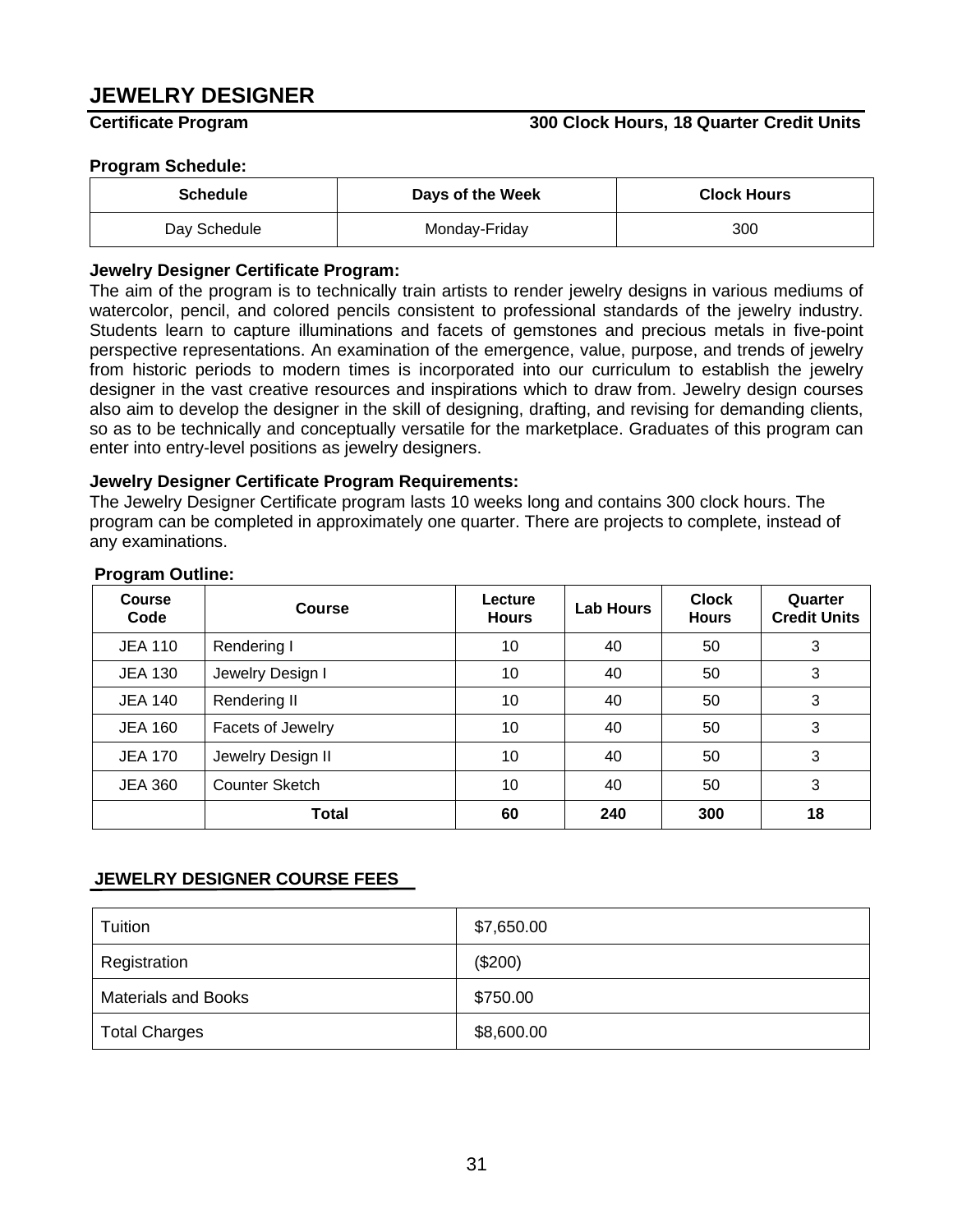# **JEWELRY TECHNOLOGY CAD/CAM**

#### **Certificate Program 300 Clock Hours, 18 Quarter Credit Units**

#### **Program Schedule:**

| <b>Schedule</b> | Days of the Week | <b>Clock Hours</b> |
|-----------------|------------------|--------------------|
| Day Schedule    | Monday-Friday    | 300                |

#### **Jewelry Technology CAD/CAM Certificate Program:**

This program is essential to understand how to integrate technology into manufacturing by learning how to engineer digital 3D models. The course consists of understanding principles of design, scale, specifications, proportions, and overall jewelry manufacturing concepts using Rhino, Rhino Gold, and Matrix software tools. Developing these skills is essential to fulfill the demands of this emerging market as a computer-aided designer. By the end of the course, the student should be able to present a full portfolio with all 30 projects that ranges from rings, bracelets, bangles, earrings, pendants, cufflinks, to belt buckles etc.

#### **Jewelry Technology CAD/CAM Certificate Program Requirements:**

The Jewelry Technology CAD/CAM Certificate program lasts 10 weeks long and contains 300 clock hours. The program can be completed in approximately one quarter. There are projects to complete, instead of any examinations.

| <b>Course Code</b> | Course                               | Lecture<br><b>Hours</b> | <b>Lab Hours</b> | <b>Clock</b><br><b>Hours</b> | Quarter<br><b>Credit Units</b> |
|--------------------|--------------------------------------|-------------------------|------------------|------------------------------|--------------------------------|
| <b>JEA 250</b>     | Computer Aided Jewelry Design I      | 10                      | 40               | 50                           | 3                              |
| <b>JEA 270</b>     | Computer Aided Jewelry Design II     | 10                      | 40               | 50                           | 3                              |
| <b>JEA 320</b>     | Creative Digital Design I            | 10                      | 40               | 50                           | 3                              |
| <b>JEA 390</b>     | Creative Digital Design II           | 10                      | 40               | 50                           | 3                              |
| <b>JEA 460</b>     | Creative Digital Design III: Jewelry | 10                      | 40               | 50                           | 3                              |
| <b>JEA 465</b>     | Jewelry Design Show Case Portfolio   | 10                      | 40               | 50                           | 3                              |
|                    | Total                                | 60                      | 240              | 300                          | 18                             |

#### **JEWELRY TECHNOLOGY CAD/CAM COURSE FEES**

| Tuition                    | \$7,650.00 |
|----------------------------|------------|
| Registration               | (\$200)    |
| <b>Materials and Books</b> | \$395      |
| <b>Total Charges</b>       | \$8,045.00 |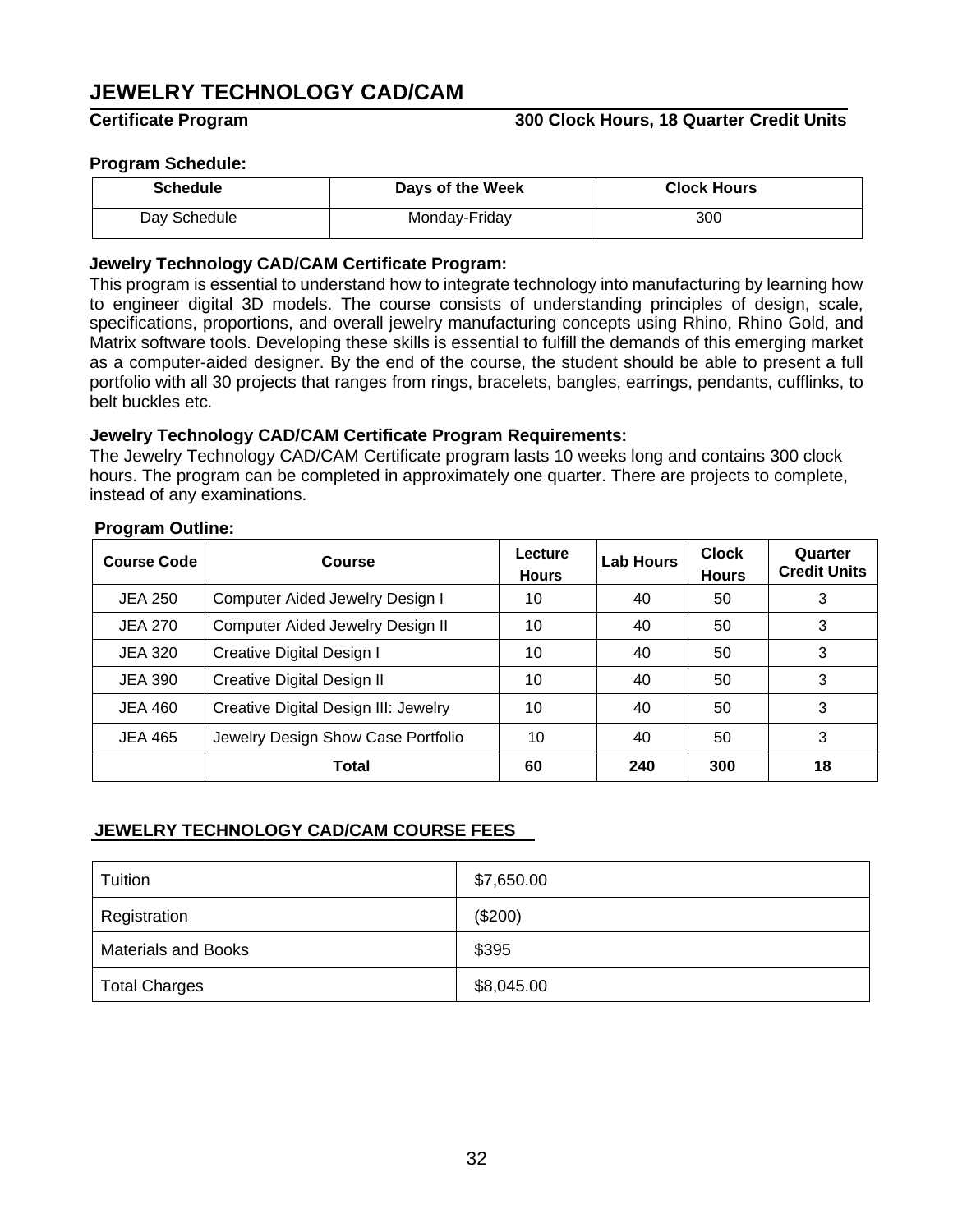# <span id="page-34-0"></span>**METAL ARTS**

#### **Certificate Program 300 Clock Hours, 18 Quarter Credit Units**

#### **Program Schedule:**

| <b>Schedule</b> | Days of the Week | <b>Clock Hours</b> |
|-----------------|------------------|--------------------|
| Day Schedule    | Monday-Friday    | 300                |

#### **Metal Arts Certificate Program:**

The Metal Arts Program aims to equip the designer with the fundamental and advanced techniques needed to execute metal manipulation and crafting. Metal art courses range from history lessons in metal arts from historic periods to contemporary trends to intensive studio courses that push designers to take their conceptual ideas and execute them into metal form. Students will be challenged to develop their creative endeavors and to explore various techniques in enameling, surface design, chasing, repousses, etching, mokume gane, and more. The Metal Arts program is recommended for those who seek entry level positions as an advanced-level jewelry designer, jewelry display professional, or jewelry business owner.

#### **Metal Arts Certificate Program Requirements:**

The Metal Arts Certificate program is 300 clock hours. The program can be completed in approximately one quarter.

#### **Program Outline:**

| <b>Course Code</b> | <b>Course</b>                | <b>Lecture Hours</b> | <b>Lab Hours</b> | <b>Clock Hours</b> | Quarter<br><b>Credit Units</b> |
|--------------------|------------------------------|----------------------|------------------|--------------------|--------------------------------|
| <b>JEA 290</b>     | Metal Arts IIB               | 10                   | 80               | 90                 | 5                              |
| <b>JEA 295</b>     | Sample Case Portfolio        | 10                   | 0                | 10                 |                                |
| <b>JEA 370</b>     | <b>History of Metal Arts</b> | 20                   | 80               | 100                | 6                              |
| <b>JEA 440</b>     | Color on Metal               | 10                   | 40               | 50                 | 3                              |
| <b>JEA 445</b>     | Metal Arts Studio            | 0                    | 50               | 50                 | 3                              |
|                    | <b>Total</b>                 | 50                   | 250              | 300                | 18                             |

#### **METAL ARTS COURSE FEES**

| Tuition              | \$8,100.00 |
|----------------------|------------|
| Registration         | (\$200)    |
| Materials and books  | \$975.00   |
| <b>Total Charges</b> | \$9,275.00 |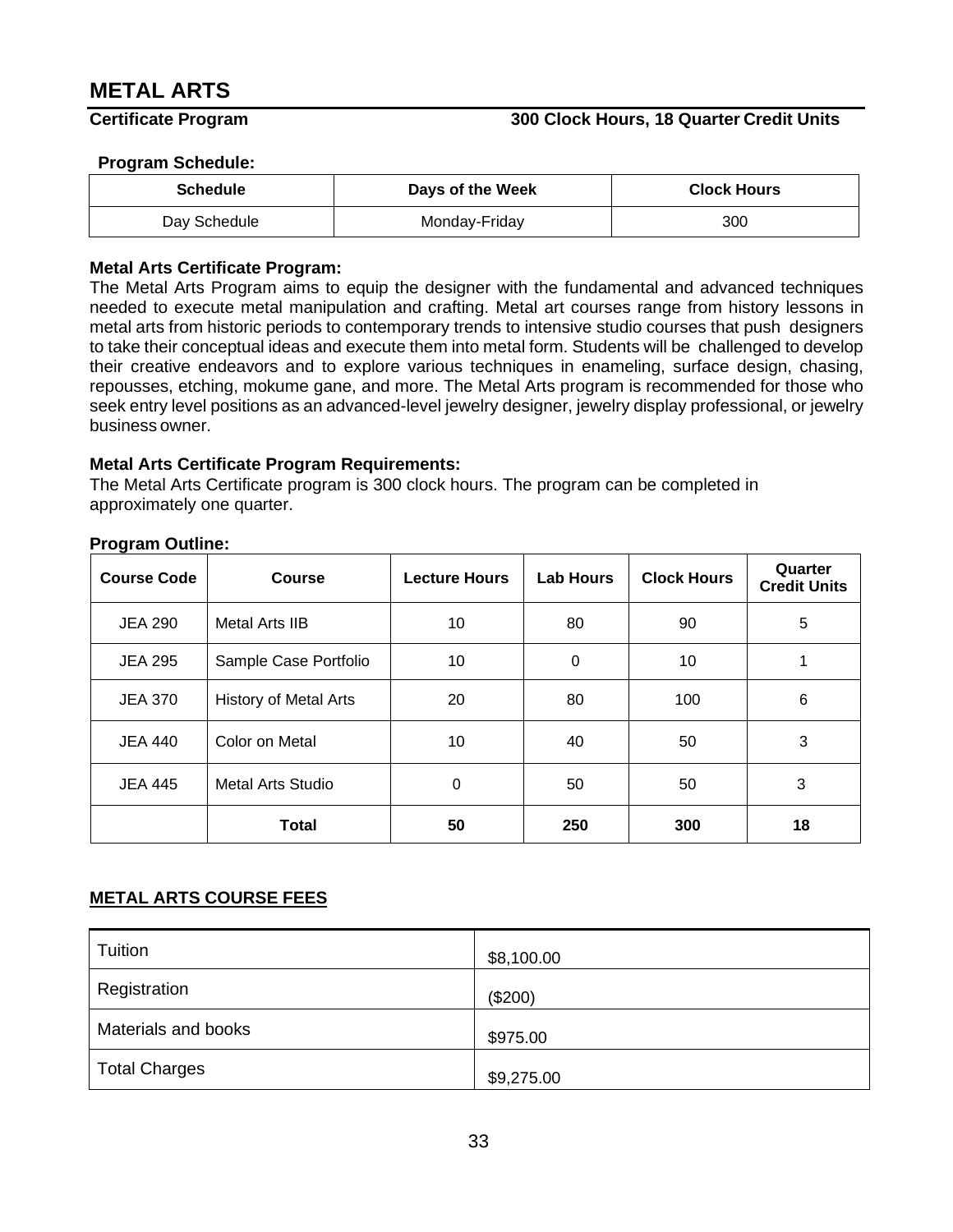# <span id="page-35-0"></span>**WAX TECHNIQUES**

#### **Certificate Program 300 Clock Hours, 18 Quarter Credit Units**

#### **Program Schedule:**

| <b>Schedule</b> | Days of the Week | <b>Clock Hours</b> |
|-----------------|------------------|--------------------|
| Day Schedule    | Monday-Friday    | 300                |

#### **Wax Techniques Certificate Program:**

The program offers comprehensive instruction and hands-on practice in the form of wax modeling and casting. Students are instructed in the wax carving processes of creating articles of jewelry such as rings and brooches in wax and then reproducing them in casting. Students will become familiar with casting in precious and non-precious metals. Techniques in rubber molds, wax spruing, centrifugal casting, wax injection, vacuum casting, and more are introduced within the program. Students will be able to distinguish the types of waxes and applications needed for the execution of certain projects. This program is recommended for those who seek to careers in entry-level positions as a caster, jewelry model maker, manufacturing assistant or wax carver.

#### **Wax Techniques Certificate Program Requirements:**

The Wax Techniques Certificate program is 300 clock hours. The program can be completed in approximately one quarter.

| <b>Course Code</b> | <b>Course</b>          | <b>Lecture Hours</b> | <b>Lab Hours</b> | <b>Clock Hours</b> | Quarter<br><b>Credit Units</b> |
|--------------------|------------------------|----------------------|------------------|--------------------|--------------------------------|
| <b>JEA 180</b>     | Wax Carving I          | 10                   | 40               | 50                 | 3                              |
| <b>JEA 220</b>     | Casting                | 10                   | 40               | 50                 | 3                              |
| <b>JEA 330</b>     | Wax Carving II         | 10                   | 40               | 50                 | 3                              |
| <b>JEA 520</b>     | Wax Techniques Studio  | 20                   | 80               | 100                | 6                              |
| <b>JEA 525</b>     | Wax Showcase Portfolio | 10                   | 40               | 50                 | 3                              |
|                    | <b>Total</b>           | 60                   | 240              | 300                | 18                             |

#### **Program Outline:**

### **WAX TECHNIQUES COURSE FEES**

| Tuition                    | \$8,100.00 |
|----------------------------|------------|
| Registration               | (\$200.00) |
| <b>Materials and Books</b> | \$595.00   |
| <b>Total Charges</b>       | \$8,895.00 |

\*The Registration Fee is a onetime fee for all classes.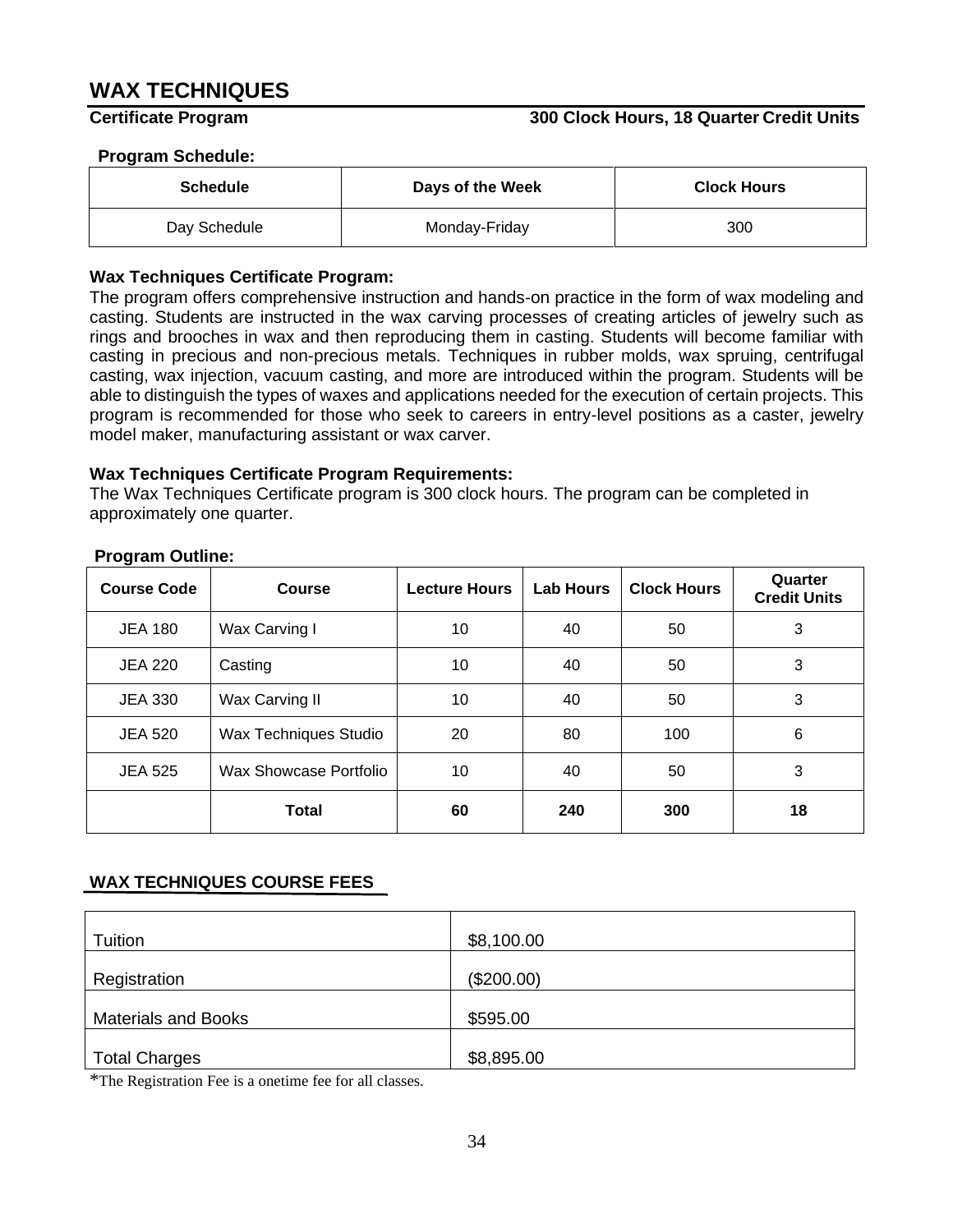# <span id="page-36-0"></span>**Course Descriptions**

#### **JEA 110**

#### **Rendering I**

3 Units; 1 Lecture and 4 Studio hours Prerequisite: None

This course will introduce the creative and technical skills to render jewelry design in drawing. Students learn to properly illustrate the form and texture of metal and also incorporate different perspectives into their sketches.

#### **JEA 120**

#### **Jewelry and Metal Essentials**

3 Units; 1Lecture and 4 Studio hours Prerequisite: None

This introductory course wills overview the general chemical and physical properties of metal and stones for the beginning jeweler. This class will set the jeweler in knowledge of the different components of materials involved in the jewelry making process. The different means of production and factors that affect the price, aesthetics, and value of jewelry will be overviewed. The class will also explore the standardized tools and terminology involved in the jewelry industry.

#### **JEA 130**

#### **Jewelry Design I**

3 Units; 1 Lecture and 4 Studio hours Prerequisite: None

This course emphasizes the production of jewelry pieces executed from original student designs. Fundamental techniques and skills are further performed and mastered in class projects.

#### **JEA 140**

#### **Rendering II**

3 Units; 1 Lecture and 4 Studio hours Prerequisite: JEA 110

Students further their rendering techniques and skills emphasizing accurate expression of detail in jewelry design. Students will incorporate the use of color in the medium of marker and color pencils.

#### **JEA 150**

#### **Gemology**

3 Units; 1 Lecture and 4 Lab hours Prerequisite: None This foundational course in gemology will survey the different aesthetic and physical properties of major gems and precious stones. Students are introduced to the various processes of commercial production, price setting, and the identification of stones that are used in the jewelry industry. This course serves as a broad overview and introduction to the various classifications within gemology.

#### **JEA 160**

#### **Facets of jewelry**

3Units; 1.5 Lecture and 3 Studio hours Prerequisite: None

This course will overview the distinctive of jewelry collections ranging from costume, bridge, and fine jewelry collections. Students will examine the different functions in wear-ability and design of specific markets and learn to adapt their designs to meet the demands of a specific consumer market.

#### **JEA 170**

#### **Jewelry Design II**

3 Units; 1 Lecture and 4 Studio hours Prerequisite: JEA 130

This class will challenge the student to expand their creative boundaries in designing by understanding jewelry as a tool in aesthetic fashion. Students will analyze existing and established fashion trends whereby students will be challenged to design to complement and enhance an existing collection of jewelry or fashion collection. The perception of jewelry as an artistic aesthetic in the fashion world will be emphasized.

#### **JEA 180**

#### **Wax Carving I**

3 Units; 1 Lecture and 4 Studio hours Prerequisite: None

Designing students will learn the basic skills to properly execute their designs into a wax mold. The classes will overview the wide range of wax carving techniques available as well as have the student produce various ring styles in wax to prepare for casting. The proper understanding and handling of wax tools will be stressed.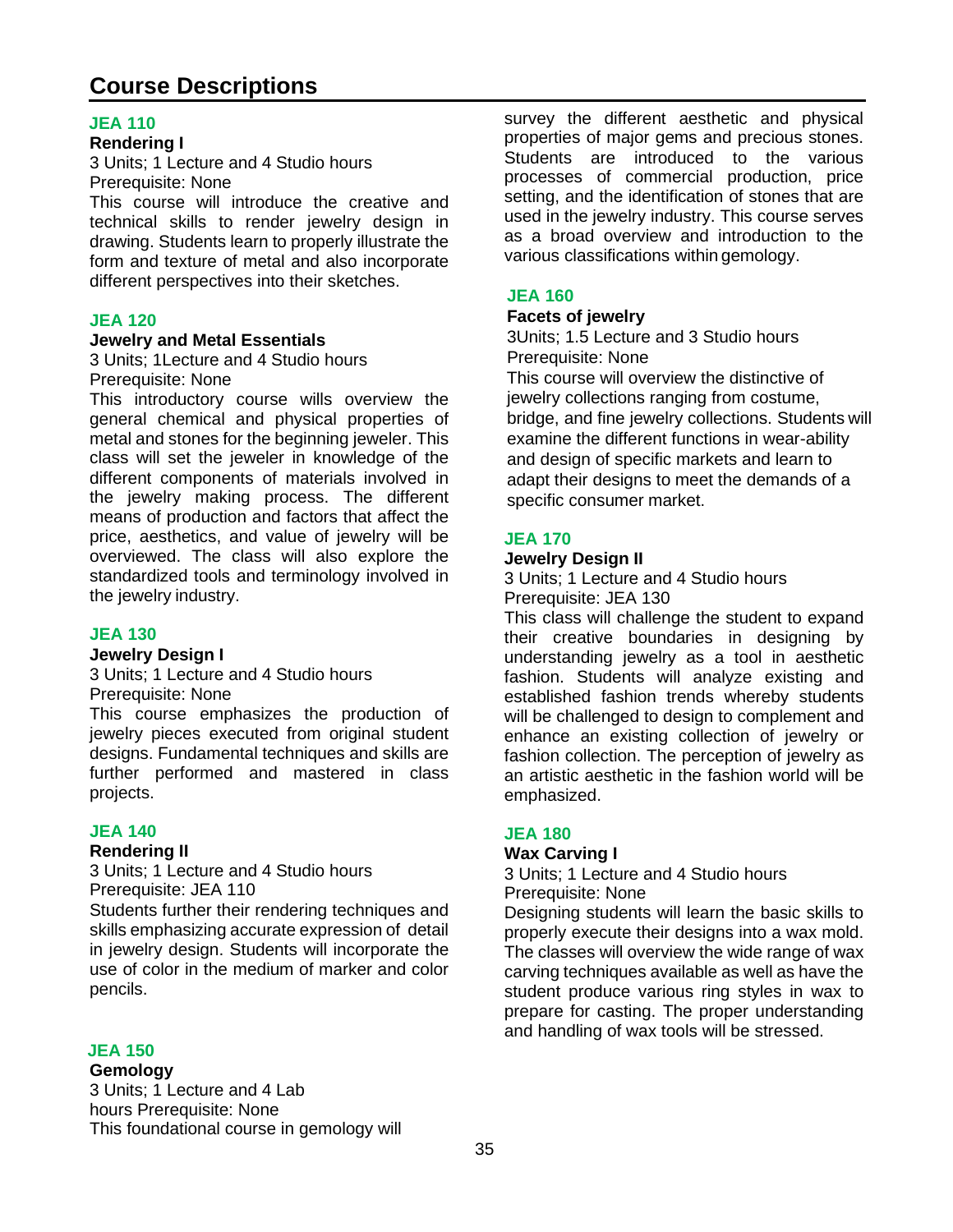#### **Diamonds**

3 Units; 1 Lectures and 4 Lab hours Prerequisite: None

An examination of the diamond is undertaken from its physical and chemical properties, to its relevance in cut, design, rarity, and high demand in commercial markets today. The history and emergence of diamonds, how they are produced, and treated will also be analyzed. The surrounding socio-economic factors and ethical issues regarding diamonds and their use will be covered. A knowledgeable base is established to familiarize students with the 4 C's of diamond grading in cut, carat, color, and clarity.

#### **JEA 210**

#### **Metal Arts I**

3 Units; 1 Lecture and 4 Studio hours Prerequisite: None

The art of creative metal crafting is the objective of this course. Students are instructed to manipulate metal with basic techniques in filing, sawing, piercing, soldering and forming. Effective tool and equipment use and safety requirements are outlined. Students begin to develop sketches and models for production in class led projects.

#### **JEA 220**

#### **Casting**

3 Units; 1 Lecture and 4 Studio hours Prerequisite: None

This course outlines the basic techniques required to cast metalworking from original designs and wax molds. Techniques such as spruing, treeing, and investing will be introduced. Class projects will direct the practice of casting by centrifugal, vacuum, and chamber methods.

#### **JEA 230**

#### **Alternative Materials for Jewelry**

3 Units; 1 Lecture and 4 Studio hours Prerequisite: JEA 100 & JEA 120

This course is an introduction into the alternative materials available for the jewelry-designing student. Experimental methodology as well as the proper use of non-traditional materials will be explored.

#### **JEA 240**

#### **Metal Arts IIA**

3 Units; 1 Lecture and 4 Studio hours Prerequisite: None

This intermediate course in metalwork will continual to stress the skills and techniques acquired in former classes. Techniques in riveting, fusing, and soldering for jewelry repair, as well as ring resizing are overviewed. Students will also learn how to use various stones and cuts and how to use different settings such as bezel, prong, and gypsy settings. Students will create jewelry pieces that apply the processes learned in class.

#### **JEA 245**

#### **Bench Jeweler Studio**

3 Units; 1 Lecture and 4 Studio hours Prerequisite: None

This course will allow students to practice their skills acquired in former courses. Students will learn the skills necessary to further their works with metal in order to manufacture jewelry. Students will be able to work with a variety of mounting styles and stone settings.

#### **JEA 250**

#### **Computer Aided Jewelry Design I**

3 Units; 1 Lecture and 4 Studio hours Prerequisite: None

This course equips the designing student with the current multimedia tools needed to produce their sketches in professional presentation. Students will create and execute technical sketches as well as manipulate color stories and material concepts into their projects.

#### **JEA 260**

#### **Diamonds & Diamond Grading I**

3 Units; 1 Lecture and 4 Lab hours Prerequisite: JEA 190

The 4 C's: Cut, carat, color, and clarity of diamonds are covered in-depth. Students learn how to plot and estimate the different angles in diamonds using standard gemological equipment. The effective use of equipment in lab will help students to identify properties of diamonds and the natural stones from their synthetic counterparts. The commercialized trends and fashion of diamond cuts and their demand is overviewed. Knowledge attained in this course can be effectively applied in the marketplace to buy and sell at the retail level.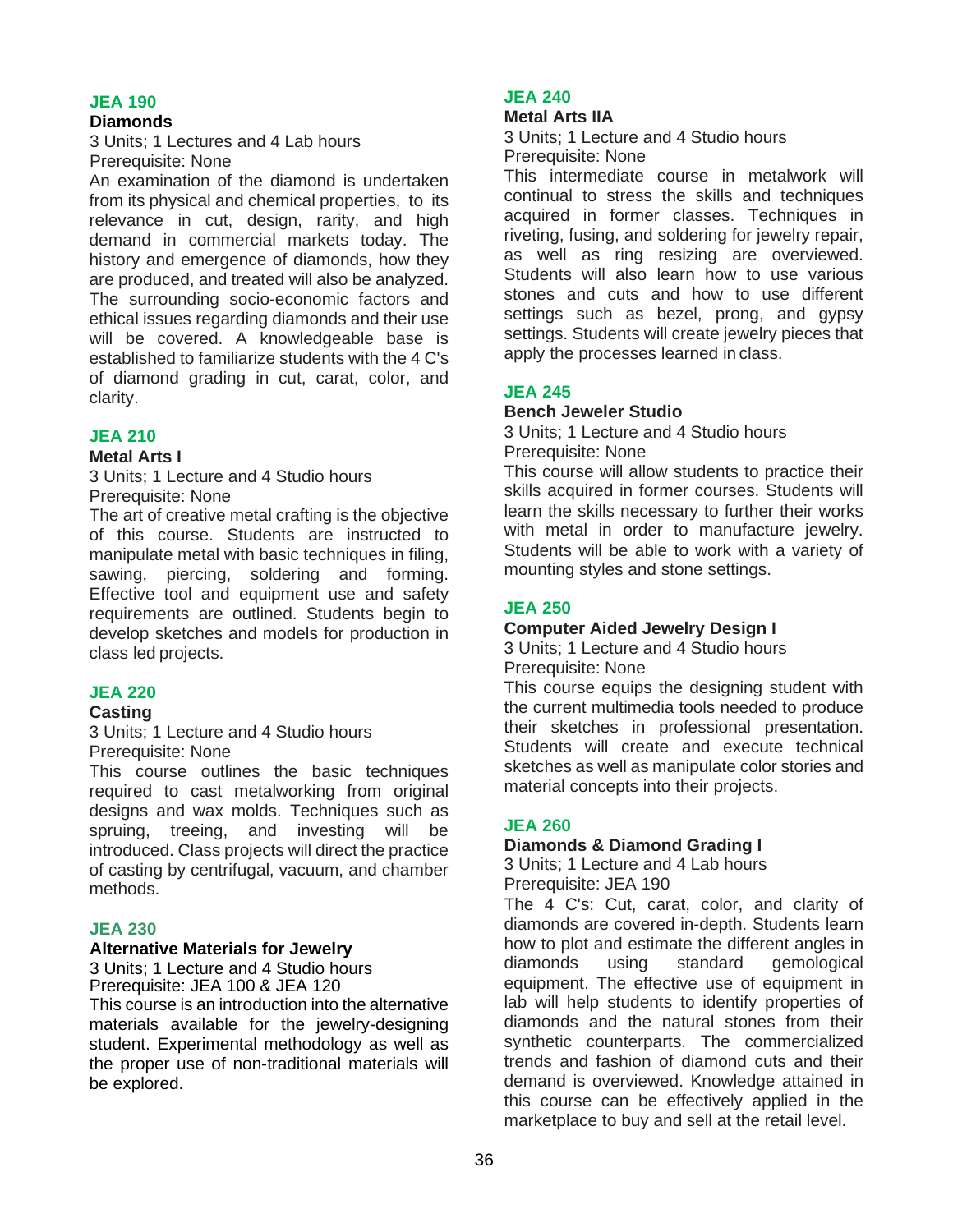#### **Diamond Grading Lab 3**

Units; 6 Lab hours Prerequisite: JEA 260

This lab will teach students how to grade diamonds at an advanced level so that they would be able to discern the grade clarity, color, and cut quality factors of diamonds. Students will learn how to grade diamonds in an efficient and effective manner through the use of modern microscopes. Various methods on how to effectively verify common grading factors will also be taught in the lab.

#### **JEA 270**

#### **Computer Aided Jewelry Design II**

3 Units; I Lecture and 4 Studio hours Prerequisite: JEA 250

This course utilizes computer technology instructing students to convert original designs into files ready for prototyping. Class led projects will stress the standards and processes required to take an original concept and consider the costs and weights that effect production.

#### **JEA 280**

#### **Colored Stones Essentials**

3 Units; 1 Lecture and 4 Lab hours Prerequisite: None

This course gives you the basic fundamentals of the colored stones with an emphasis on "The Big Three": Ruby, sapphire, and emerald. While enabling you to understand the essential language concerning colored stones, this course is also designed to help you acquire practical knowledge concerning today's most popular gemstones and the factors that determine their value. The importance of color in determining value along with clarity, cut, and carat weight will be thoroughly covered to enable you in an up-to-date, effective sales presentation.

#### **JEA 290**

#### **Metal Arts IIB**

5 Units; 1 Lecture and 8 Studio hours Prerequisite: None

The objective of this course is to perfect the student in the fundamental techniques and skills required in metalsmithing. Skills in the surface treatment of metals in etching, mixed metals and coloration are also explored. An overview of advanced surface techniques in *mokume gane*, reticulation, & enameling are introduced.

#### **JEA 295**

#### **Sample Case Portfolio**

**1** Units; 1 Lecture Prerequisite: None

The objective of this class is for students to display their creative works of art in a smallscale jewelry exhibition. Students examine the importance of presentation and organize their

work to be critiqued by peer and designing professionals.

#### **JEA 300**

#### **Colored Stones I**

3 Units; 1.5 Lecture and 3 Lab hours Prerequisite: None

This colored stones course takes an in depth study into the different characteristics of gems in their physical, chemical, and optical properties. Discussions of popular gems today and the shifting trends of supply and value will be discussed. The commercially importance of particular trends and their correlating value in the market is reviewed. Students will train themselves in the colored stone lab to distinguish the treatment of gems, whether they are natural or synthetic. Students will have a foundational framework of gem stones to effectively sell and buy at the retail level.

### **JEA 310**

#### **Metal Arts III**

6 Units; 2 Lecture and 8 Studio hours Prerequisite: None

This advanced course in metal arts stresses the mastery of skills and techniques required in proper metal manipulation. Students will further explore the creative solutions needed to bring conceptual designs into finished pieces. Creative innovation as well as perfect craftsmanship will be highly stressed and evaluated.

### **JEA 315**

#### **Metal Arts III (B)**

3Units; 1 Lecture and 4 Studio Hours Prerequisite: JEA 290

This advanced course in metal arts stresses the mastery of skills and techniques required in proper metal manipulation. Students will further explore the creative solutions needed to bring conceptual designs into finished pieces. Creative innovation as well as perfect craftsmanship will be highly stressed and evaluated.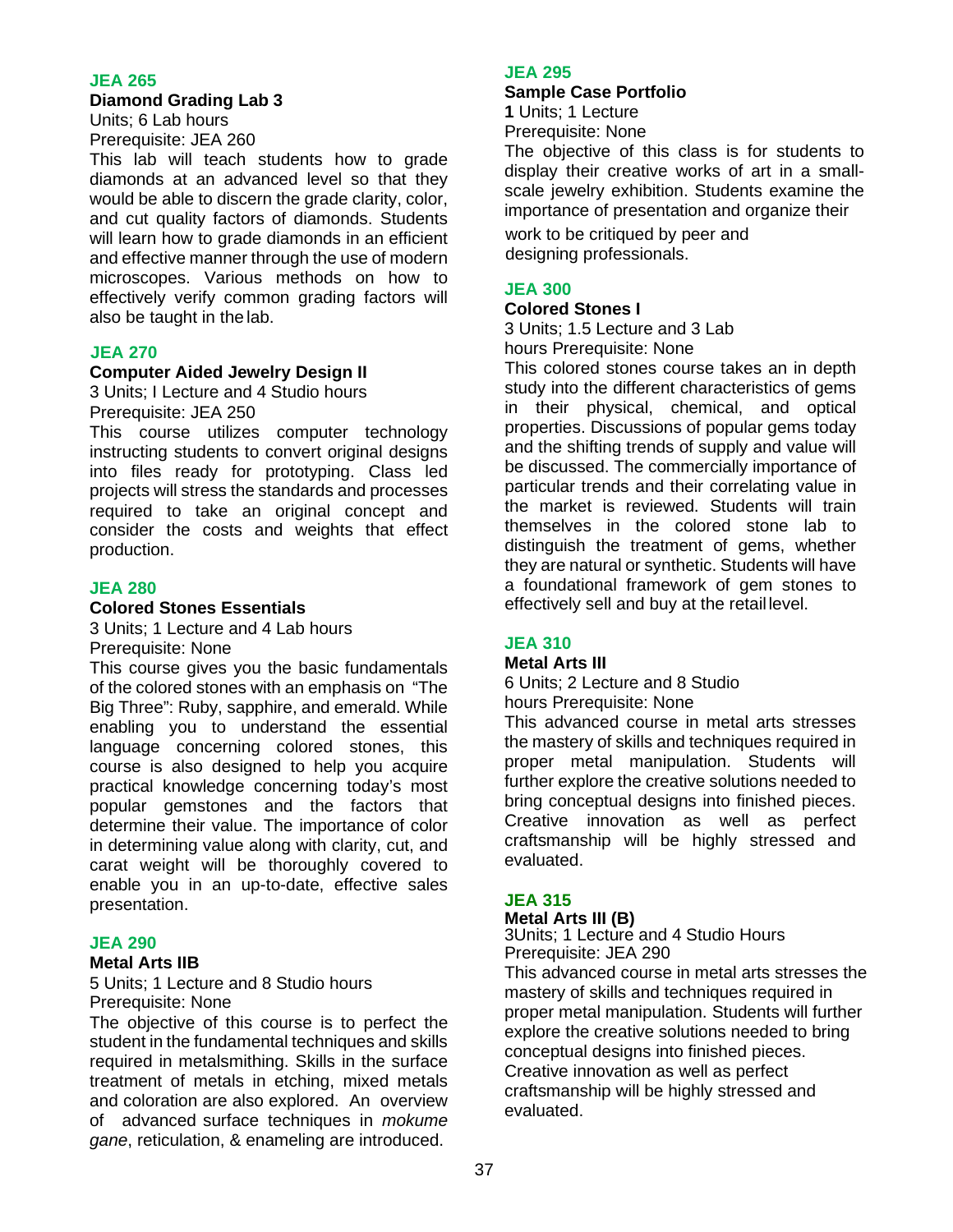#### **Creative Digital Design I**

3 Units; 1 Lecture and 4 Studio hours Prerequisite: JEA 250

This intermediate course emphasizes proficiency in jewelry design utilizing multimedia tools. Students execute their creative ideas right on the screen and learn to modify and perfect designs with the finesse of technology. The skills to automate the process of resizing, making design adjustments and color manipulations with the aid of technology are emphasized.

#### **JEA 330**

#### **Wax Carving II**

3 Units; 1 Lecture and 4 Studio hours Prerequisite: JEA 180

This advanced course in wax carving will provide instruction in comprehensive techniques for making wax molds. Students learn to manipulate wax into rubber molds to successfully modifying designs as mastering the procedures of spruing and casting. Wax mold making, modification, and wax finishing are stressed in the successful translating of design to mold. Various projects utilizing the soft and hard wax carving method will be demonstrated and applied in creating the ring, earring, brooch, and bracelet link in class led projects.

### **JEA 340**

#### **Junior Studio**

3 Units; 6 Studio hours Prerequisite: None

This course is for junior jewelers to progress their creativity and technical skills in focused class projects. Students will demonstrate their advanced skills in metal work and have the freedom to exercise their creativity. Guided instruction in developing projects will be given.

#### **JEA 350**

#### **Colored Stones II**

3 Units; Lecture Prerequisite: JEA 300

A continuation course from Colored Stones I. This colored stones course takes an in-depth study into the different characteristics of gems in their physical, chemical, and optical properties. Discussions of popular and value will be discusses. The commercially importance of particular trends and their correlating value in the market is reviewed.

Students will train themselves in the colored stone lab to distinguish the treatment of gems, whether they are natural or synthetic. Students will have a foundational framework of gem stones to effectively sell and buy at the retail level.

### **JEA 360**

**Counter Sketch** 3 Units; 1 Lecture 4 Studio hours

Prerequisite: None

The objective of this class is to prepare the designing student in exercising their creative concepts and technical skills to meet the satisfaction of a demanding client. Class projects will be oriented toward designing with adaptability, precision and on demand. Techniques of how to assess a client's design and other professional practices will be overviewed and applied.

#### **JEA 370**

#### **History of Metal Arts & Studio**

6 Units; 2 Lecture & 8 Studio hours Prerequisite: None An appreciation of the emergence and changes of metal arts over the histories is explored in this course. Inspiration from historic trends and creative developments are drawn on for contemporary design. This advanced level course in metalsmithing will consider the function, non-functional, and creative pieces of hollowware and other metal constructions. Students will be encouraged to produce creative expressions drawn from the inspiration of discussed class ideas and selfexploration.

#### **JEA 380**

#### **Colored Stone Grading Lab**

3 units; 6 Lab hours Prerequisite: JEA 350

This course will allow students to develop the skills necessary for accurately grading colored stones through hours of hands-on practice. Students will learn the skills and methods in grading the cut, clarity, and color quality factors of various colored stones. Students will become confident in grading a colored stone's quality factors through various techniques.

#### **JEA 390**

#### **Creative Digital Design II** 3 Units; 1 Lecture and 4 Studio hours Prerequisite: JEA 320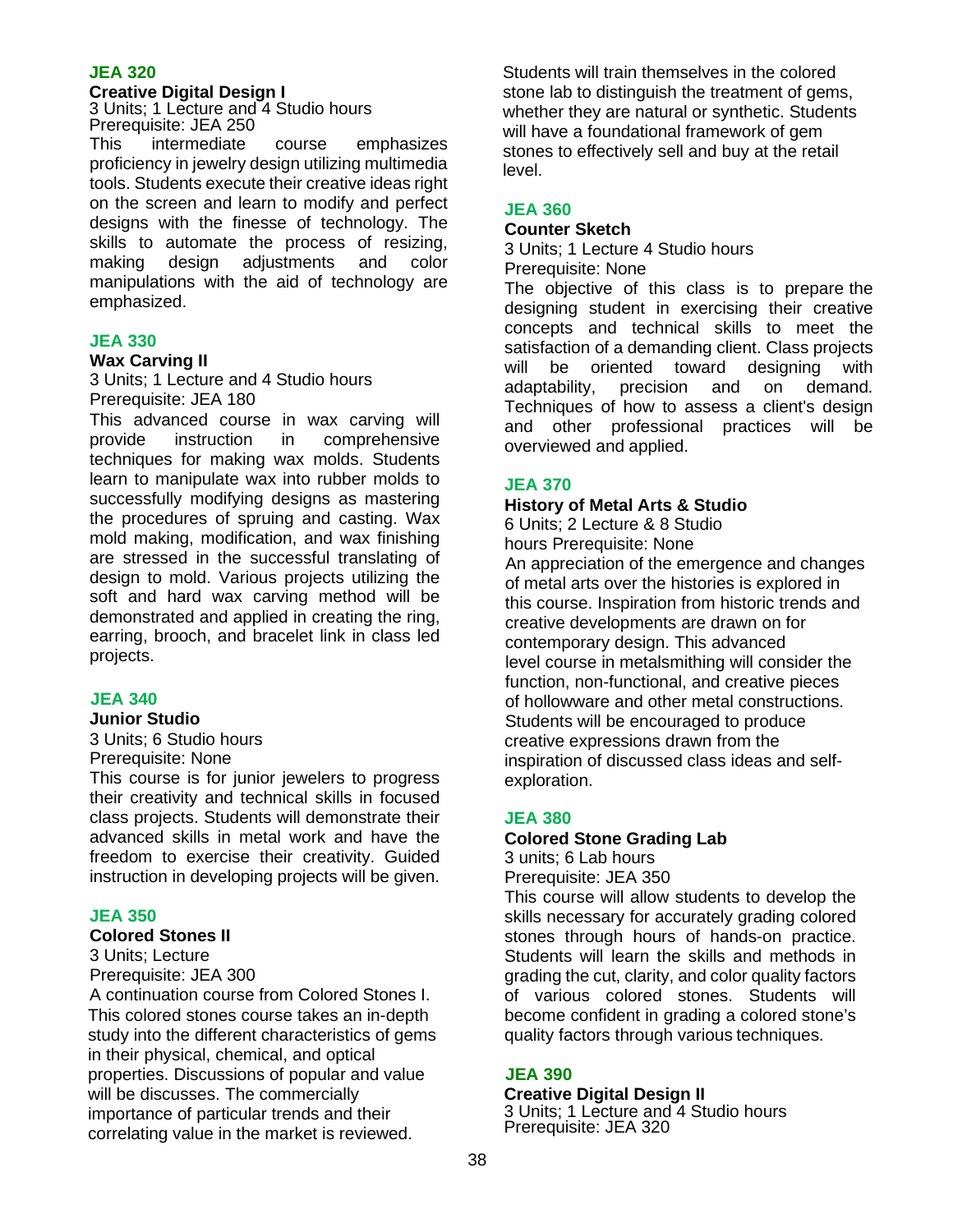This intermediate course enhances understanding and proficiency in jewelry design utilizing multimedia tools. This course refines digital execution of a student's creative ideas, perfecting into designs with the finesse of technology. Digital skills are keys to automate the process of designing and making design adjustments with the aid of technology.

#### **JEA 430**

#### **Gem Identification I**

3 Units; 1 Lecture and 4Studio hours Prerequisite: None

This gem identification course trains students to recognize and distinguish the major gems in the marketplace. Students will identify stones from different species, separating natural gems from their synthetics. The utilization of effective gemological tools used in testing is covered and practiced. The latest gem treatments used to identify properties is also introduced. Students are trained in identifying gems in labs where they gain confidence using the microscope, spectroscope, refractometer, polariscope, dichroscope, and loupe.

#### **JEA 440**

#### **Color on Metal**

3Units; 1 Lecture and 4 Studio hours Prerequisite: None

The objective of this course further explores the multi-color palette of metal through the medium of enameling. Student designers will acquire skills to incorporate color, glass, metal, drawing and painting onto their two and three dimensional designs. Enameling techniques on etched surfaces, engraved surfaces, and enameling with wire will be demonstrated and applied. Students design projects in this course demonstrating an understanding of the color, light illusions and properties unique to enameling.

#### **JEA 445**

**Metal Arts Studio** 2.5 Units; 5 Studio hours

Prerequisite:None

The objective of this course is for students to display their creative works of art in a professional manner. This course is to be taken at the end of the program and the skills taught will be at a much more advanced level than skills previously learned through the Sample Case Portfolio course. Students will learn the appropriate skills necessary to professionally present their works to both the public and professionals of the jewelry industry.

#### **JEA 450**

#### **Senior Studio**

3 Units; 6 Studio hours Prerequisite: None

This course is for senior students to develop a final body of work that expresses their creative ingenuity and technical demonstration of skills acquired. Students will work to finish a balanced collection integrating a coherent theme and the display of their conceptual maturity. Student's extensive work will be exhibited along with a submittal of a thesis and documented progress at that time. Work from this course will also be a part of the student's final showcase.

#### **JEA 460**

#### **Creative Digital Design I: Jewelry**

3 Units; 1.5 Lecture and 3 Studio hours Prerequisite: JEA 250 This intermediate course emphasizes proficiency in jewelry design utilizing multimedia tools. Students execute their creative ideas right on the screen and learn to modify and perfect designs with the finesse of technology. The skills to automate the process of resizing, making design adjustments and color manipulations with the aid of technology are emphasized.

#### **JEA 465**

#### **Jewelry Design Showcase Portfolio**

2.5 Units; 5 Studio hours Prerequisite: JEA 140

The objective of this course is for students to personally design and present their works. The course will encourage students to produce individual creative expressions within their designs. Students will learn the preparation and presentation skills necessary to properly present their works in a final showcase.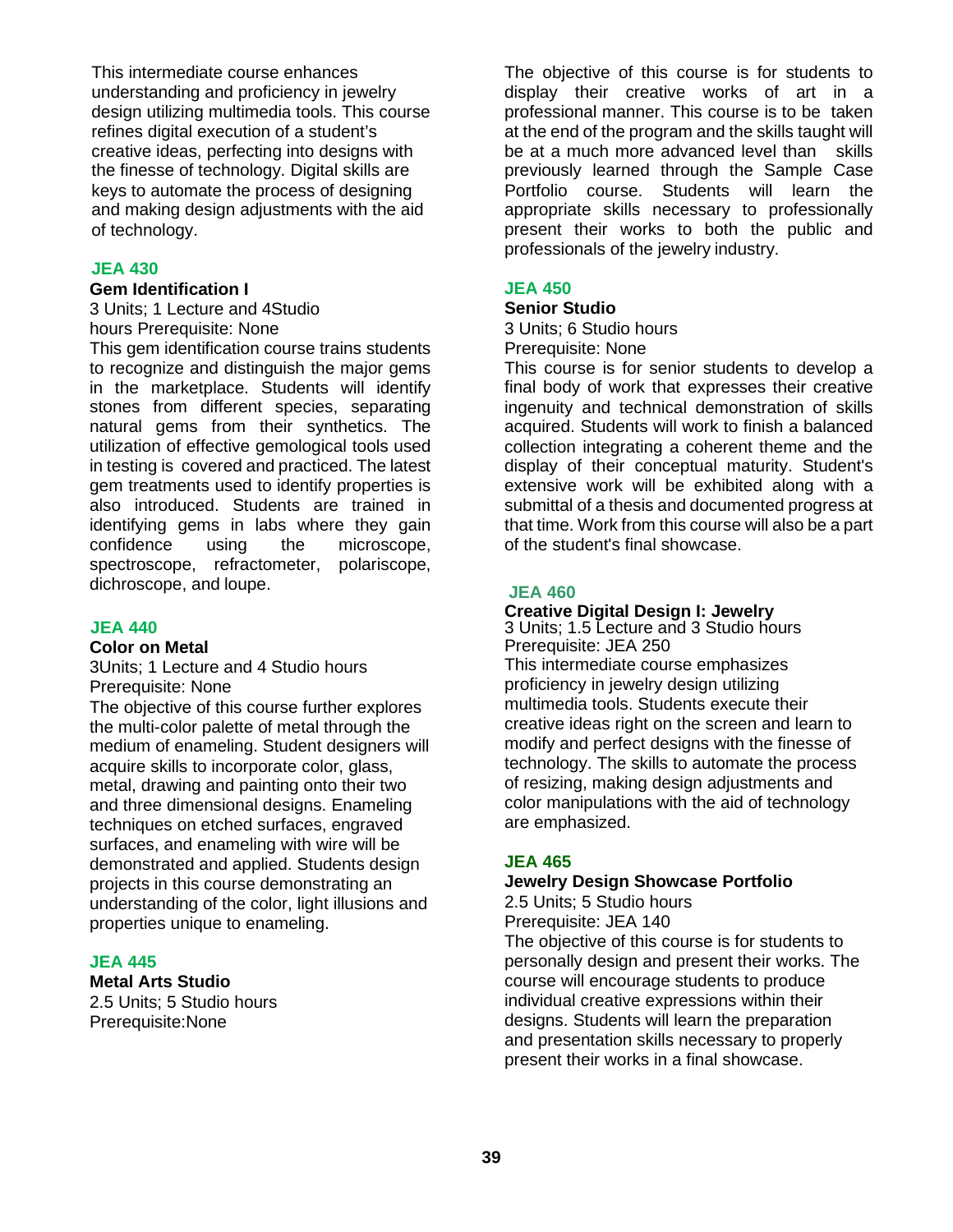#### **Gem Identification II**

3 Units; 1.5 Lecture and 4 Lab hours Prerequisite: JEA 430

A continuation course from Gem Identification I. This gem identification course trains students to recognize and distinguish the major gems in the marketplace. Students will identify stones from different species, separating natural gems from their synthetics. The utilization of effective gemological tools used in testing is covered and practiced. The latest gem treatments used to identify properties is also introduced. Students are trained in identifying gems in labs where they gain confidence using the microscope, spectroscope, refractometer, polariscope, dichroscope, and loupe.

#### **JEA 475**

#### **Gem Identification Lab**

3 units; 6 Lab hours Prerequisite: None

Students will learn the methods and skills necessary to accurately identify natural, synthetic, and imitation gemstones. Various tools such as a microscope, spectroscope and dichroscope will be used to analyze and properly identify various gemstones. Students will become adept at identifying hundreds of gemstones through both the guidance of an instructor and hands-on experience.

#### **JEA 500**

#### **Graduate Jeweler I**

6 Units; 12 Studio hours

Prerequisite: None

This graduate jeweler course will direct students to find and explore their personal areas of interest. Class projects will give guidance and challenges to their conceptual and technical processes. Students are encouraged to do in-depth research as well as consider the critique of instructors and peers in their creative pursuits. Practical refinement in the technical mastery of metal manipulation and crafting is stressed. Students are expected to execute projects to professional quality.

#### **JEA 510**

# **Graduate Studio I**

3 Units; 6 Studio hours Prerequisite: JEA 460

This graduate studio course will focus on presenting various projects and challenges that will help designers rethink their current positions and styles. Students are required to keep current sketchbooks and expand their current subjects of interest and techniques.

#### **JEA 520**

#### **Wax Techniques Studio**

6 Units; 2 Lecture and 8 Studio hours Prerequisite: JEA 330

The graduate student will continue their technical mastery in the practice of wax carving as they execute class assignments in challenging forms and designs. Students will further explore the practices they learned in former classes and utilize was molds and techniques to accomplish their creative endeavors.

#### **JEA 525**

#### **Wax Showcase Portfolio**

3 Units; 1 Lecture and 4 Studio hours Prerequisite: JEA 520

This course will allow students to utilize the wax techniques and skills they have acquired to make and present their own works. Students will have the freedom to exercise their creativity in their works under the guidance of instructors. Students w prepare and present their works in the final showcase.

#### **JEA 530**

#### **The Jewelry Profession**

3 Units; 3 Lecture hours Prerequisite: None

This course is geared so that students learn various aspects of the jewelry business world including business practices, trends, laws, and current events. Students will be able to personally learn from visiting lecturers and gain insight into business practices and secrets that will help them once they enter the jewelry industry.